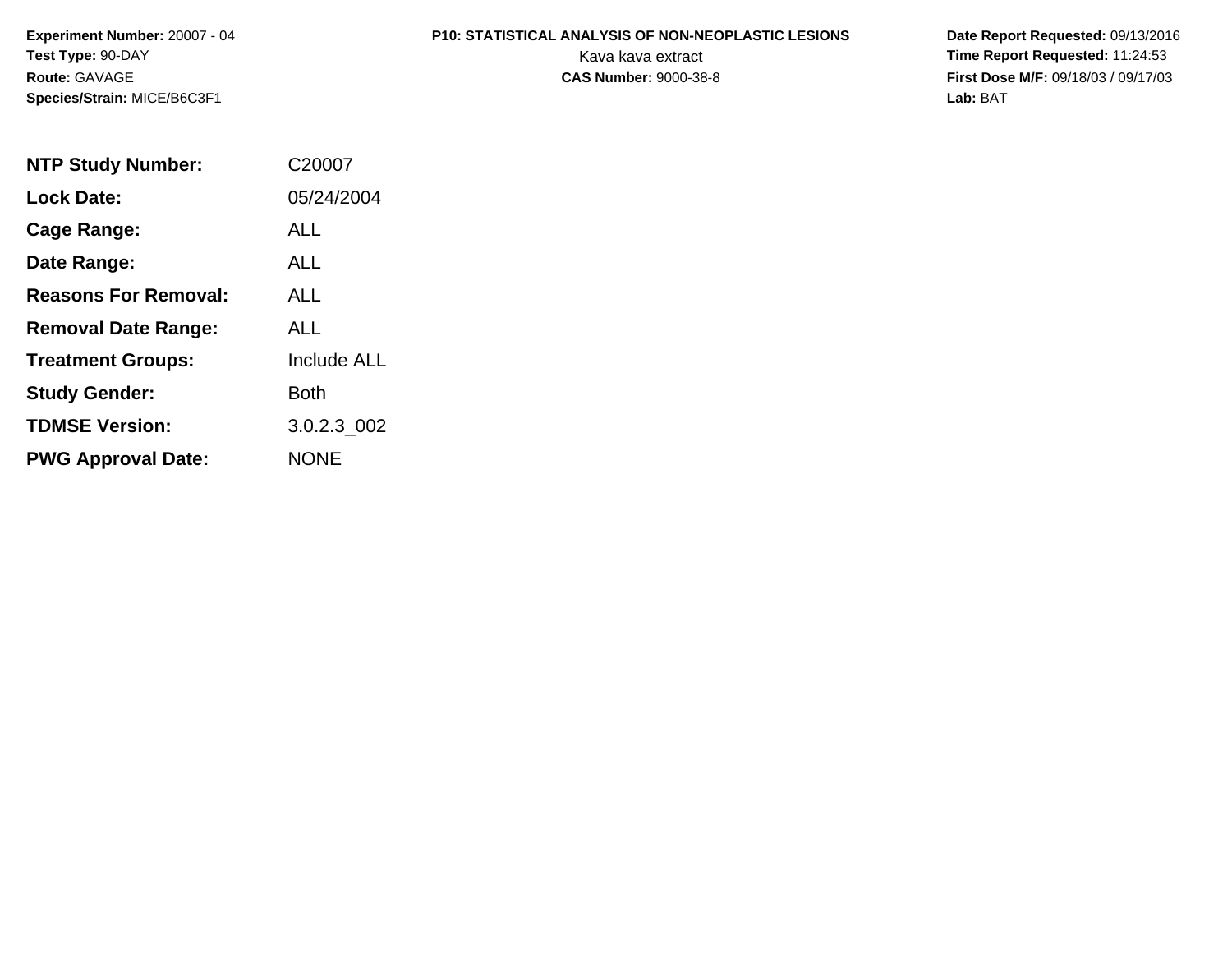**Experiment Number:** 20007 - 04**Test Type:** 90-DAY**Route:** GAVAGE**Species/Strain:** MICE/B6C3F1

 **Date Report Requested:** 09/13/2016 Kava kava extract **Time Report Requested:** 11:24:53<br>**CAS Number:** 9000-38-8<br>**Time Report Requested:** 11:24:53 **First Dose M/F:** 09/18/03 / 09/17/03<br>**Lab:** BAT **Lab:** BAT

#### **SUMMARY OF STATISTICALLY SIGNIFICANT (P<=.05) RESULTS IN THE ANALYSIS OF KAVA KAVA EXTRACT**

#### **MALE MICE**

#### **Organ**

LiverLiver: CentrilobularThymusNecrosis

#### **FEMALE MICE**

# **Organ**

LiverLiver: CentrilobularThymusNecrosis

#### **Morphology**

 NecrosisHypertrophy

#### **Morphology**

 Inflammation ChronicHypertrophy<br>Necrosis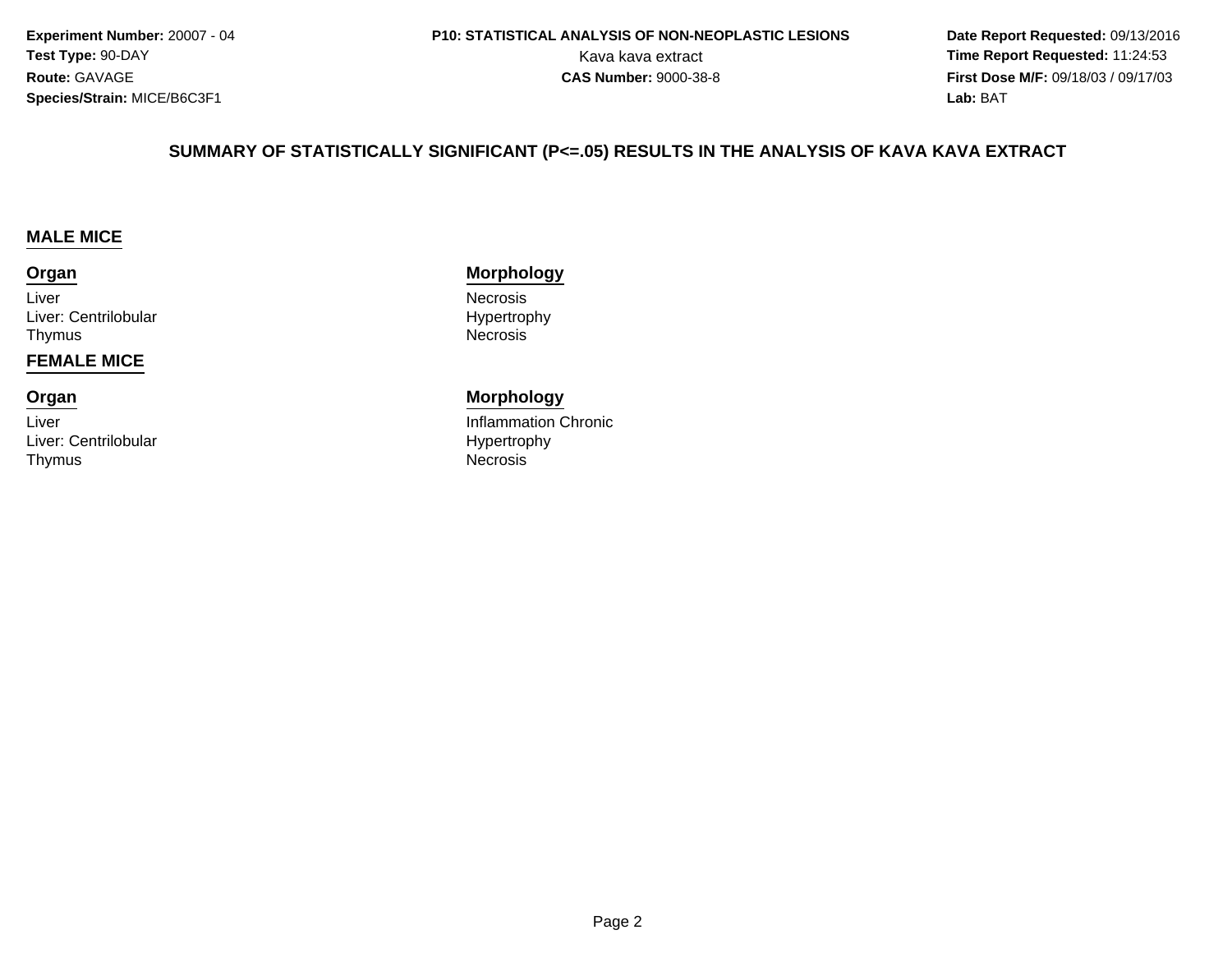|                                      |             |             | <b>Males</b> |             |             |             |
|--------------------------------------|-------------|-------------|--------------|-------------|-------------|-------------|
| <b>DOSE</b>                          | 0 G/KG      | 0.125 G/KG  | 0.25 G/KG    | 0.5 G/KG    | 1.0 G/KG    | 2.0 G/KG    |
|                                      |             |             |              |             |             |             |
| <b>Adrenal Cortex</b><br>Hypertrophy |             |             |              |             |             |             |
| <b>LESION RATES</b>                  |             |             |              |             |             |             |
| <b>OVERALL</b> (a)                   | 1/10 (10%)  | $0/0 (0\%)$ | $0/0 (0\%)$  | $0/0 (0\%)$ | $0/0 (0\%)$ | 1/10 (10%)  |
| POLY-3 RATE (b)                      | 1/10.00     | 0/0.00      | 0/0.00       | 0/0.00      | 0/0.00      | 1/6.00      |
| POLY-3 PERCENT (g)                   | 10%         | 0%          | 0%           | 0%          | $0\%$       | 16.7%       |
| <b>TERMINAL (d)</b>                  | 1/10 (10%)  | $0/0 (0\%)$ | $0/0 (0\%)$  | $0/0 (0\%)$ | $0/0 (0\%)$ | 1/6 (17%)   |
| <b>FIRST INCIDENCE</b>               | 93 (T)      | $--$        | ---          | ---         | ---         | 93 (T)      |
| <b>STATISTICAL TESTS</b>             |             |             |              |             |             |             |
| POLY <sub>3</sub>                    | (e)         | (e)         | (e)          | (e)         | (e)         | $P = 0.637$ |
| <b>POLY 1.5</b>                      | (e)         | (e)         | (e)          | (e)         | (e)         | $P = 0.638$ |
| POLY 6                               | (e)         | (e)         | (e)          | (e)         | (e)         | $P = 0.636$ |
| <b>COCH-ARM / FISHERS</b>            | $P = 0.645$ | (e)         | (e)          | (e)         | (e)         | P=0.763N    |
| <b>MAX-ISO-POLY-3</b>                | (e)         | (e)         | (e)          | (e)         | (e)         | $P = 0.384$ |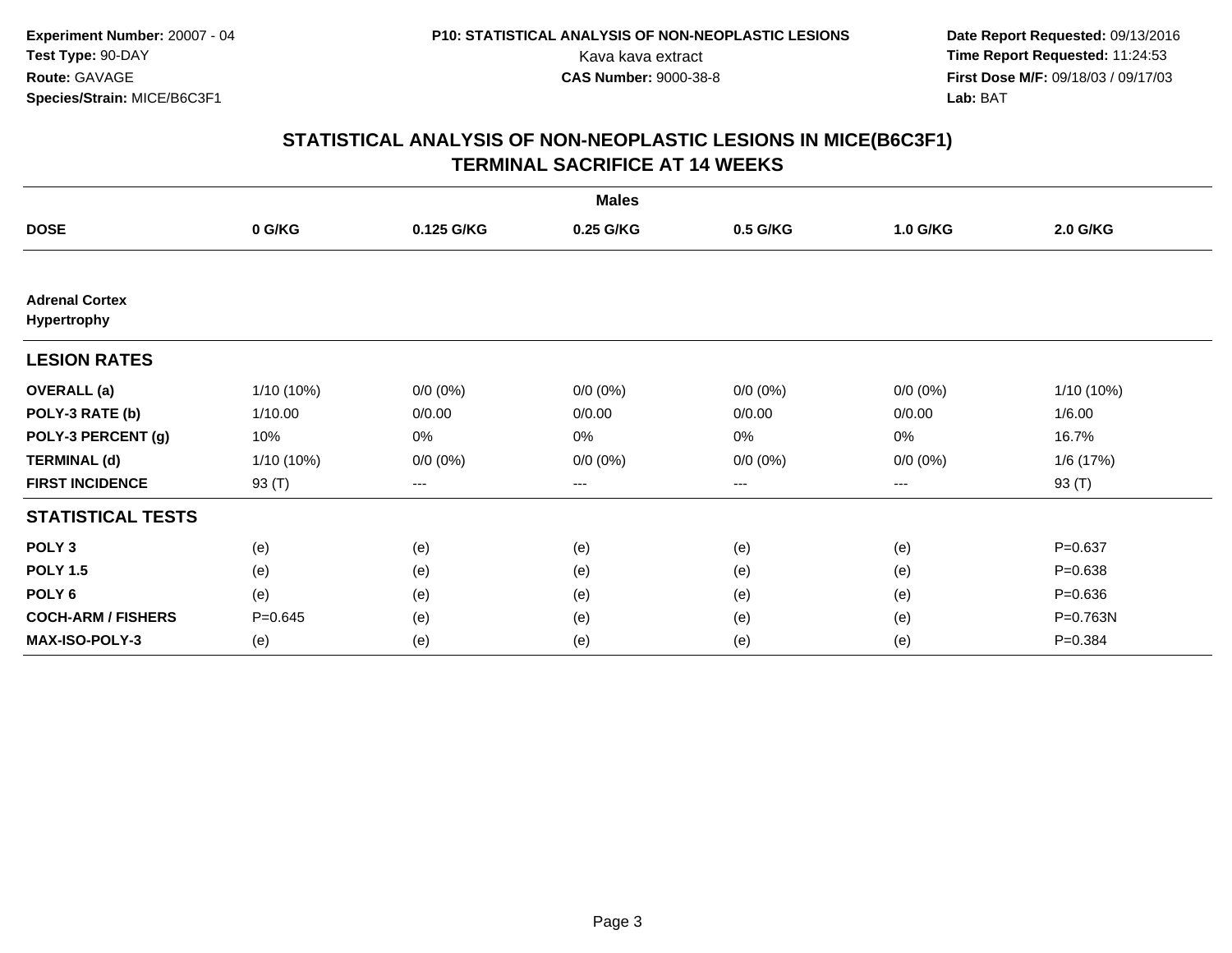|                                                   |             |                        | <b>Males</b> |             |             |             |
|---------------------------------------------------|-------------|------------------------|--------------|-------------|-------------|-------------|
| <b>DOSE</b>                                       | 0 G/KG      | 0.125 G/KG             | 0.25 G/KG    | 0.5 G/KG    | 1.0 G/KG    | 2.0 G/KG    |
|                                                   |             |                        |              |             |             |             |
| <b>Adrenal Cortex</b><br><b>Hypertrophy Focal</b> |             |                        |              |             |             |             |
| <b>LESION RATES</b>                               |             |                        |              |             |             |             |
| <b>OVERALL</b> (a)                                | $0/10(0\%)$ | $0/0 (0\%)$            | $0/0 (0\%)$  | $0/0 (0\%)$ | $0/0 (0\%)$ | 1/10 (10%)  |
| POLY-3 RATE (b)                                   | 0/10.00     | 0/0.00                 | 0/0.00       | 0/0.00      | 0/0.00      | 1/6.00      |
| POLY-3 PERCENT (g)                                | 0%          | 0%                     | 0%           | 0%          | 0%          | 16.7%       |
| <b>TERMINAL (d)</b>                               | $0/10(0\%)$ | $0/0 (0\%)$            | $0/0 (0\%)$  | $0/0 (0\%)$ | $0/0 (0\%)$ | 1/6(17%)    |
| <b>FIRST INCIDENCE</b>                            | ---         | $\qquad \qquad \cdots$ | ---          | $--$        | $---$       | 93 (T)      |
| <b>STATISTICAL TESTS</b>                          |             |                        |              |             |             |             |
| POLY <sub>3</sub>                                 | (e)         | (e)                    | (e)          | (e)         | (e)         | $P=0.402$   |
| <b>POLY 1.5</b>                                   | (e)         | (e)                    | (e)          | (e)         | (e)         | $P=0.403$   |
| POLY 6                                            | (e)         | (e)                    | (e)          | (e)         | (e)         | $P=0.402$   |
| <b>COCH-ARM / FISHERS</b>                         | $P = 0.304$ | (e)                    | (e)          | (e)         | (e)         | $P = 0.500$ |
| <b>MAX-ISO-POLY-3</b>                             | (e)         | (e)                    | (e)          | (e)         | (e)         | $P = 0.152$ |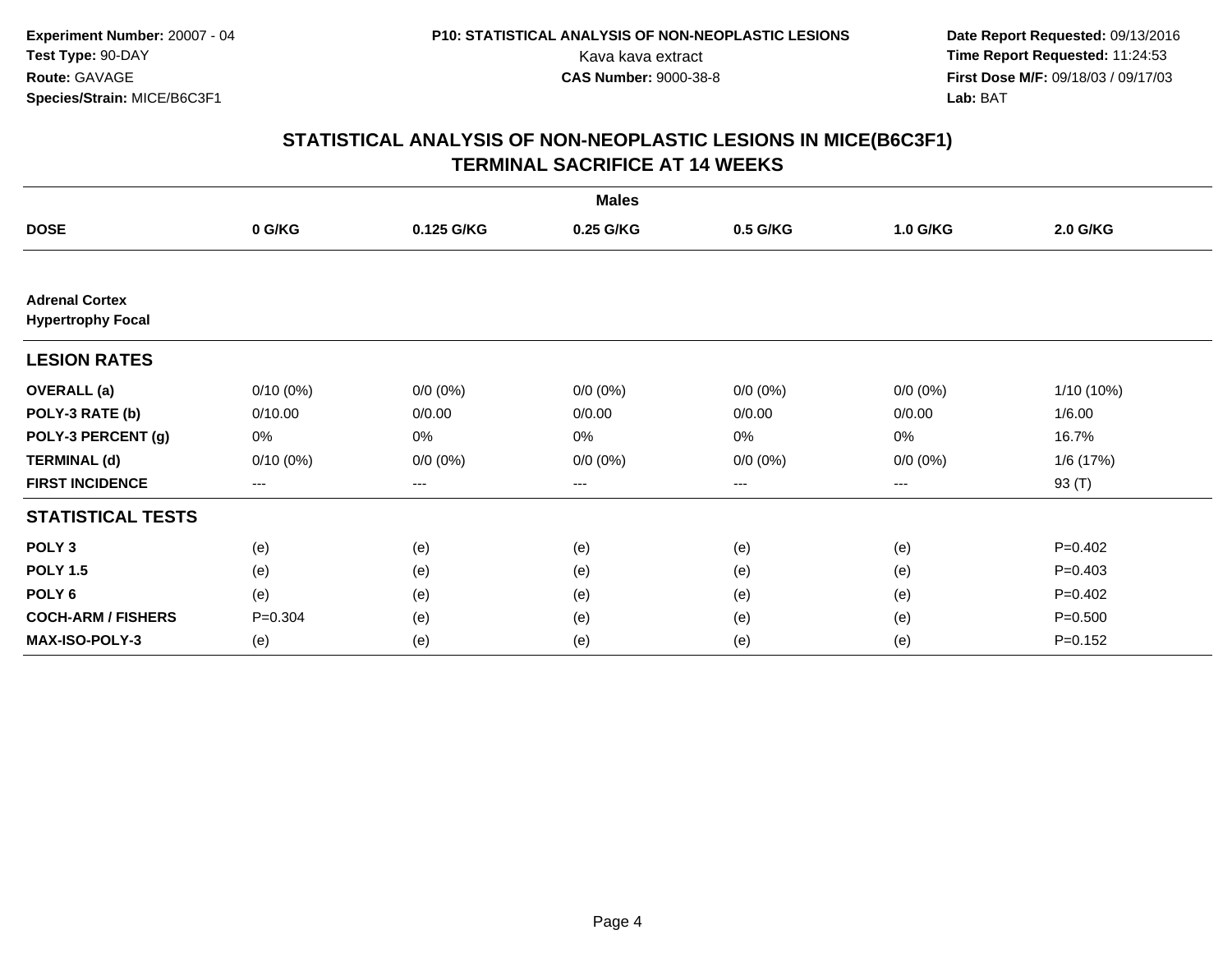|                                                   |             |             | <b>Males</b> |                   |             |             |
|---------------------------------------------------|-------------|-------------|--------------|-------------------|-------------|-------------|
| <b>DOSE</b>                                       | 0 G/KG      | 0.125 G/KG  | 0.25 G/KG    | 0.5 G/KG          | 1.0 G/KG    | 2.0 G/KG    |
|                                                   |             |             |              |                   |             |             |
| <b>Adrenal Cortex: Subcapsular</b><br>Hyperplasia |             |             |              |                   |             |             |
| <b>LESION RATES</b>                               |             |             |              |                   |             |             |
| <b>OVERALL</b> (a)                                | 5/10 (50%)  | $0/0 (0\%)$ | $0/0 (0\%)$  | $0/0 (0\%)$       | $0/0 (0\%)$ | 6/10(60%)   |
| POLY-3 RATE (b)                                   | 5/10.00     | 0/0.00      | 0/0.00       | 0/0.00            | 0/0.00      | 6/7.00      |
| POLY-3 PERCENT (g)                                | 50%         | 0%          | 0%           | 0%                | 0%          | 85.7%       |
| <b>TERMINAL (d)</b>                               | 5/10(50%)   | $0/0 (0\%)$ | $0/0 (0\%)$  | $0/0 (0\%)$       | $0/0 (0\%)$ | 5/6 (83%)   |
| <b>FIRST INCIDENCE</b>                            | 93 (T)      | ---         | ---          | $\qquad \qquad -$ | ---         | 3           |
| <b>STATISTICAL TESTS</b>                          |             |             |              |                   |             |             |
| POLY <sub>3</sub>                                 | (e)         | (e)         | (e)          | (e)               | (e)         | $P = 0.164$ |
| <b>POLY 1.5</b>                                   | (e)         | (e)         | (e)          | (e)               | (e)         | $P=0.167$   |
| POLY <sub>6</sub>                                 | (e)         | (e)         | (e)          | (e)               | (e)         | $P = 0.164$ |
| <b>COCH-ARM / FISHERS</b>                         | $P = 0.411$ | (e)         | (e)          | (e)               | (e)         | $P = 0.500$ |
| <b>MAX-ISO-POLY-3</b>                             | (e)         | (e)         | (e)          | (e)               | (e)         | $P = 0.100$ |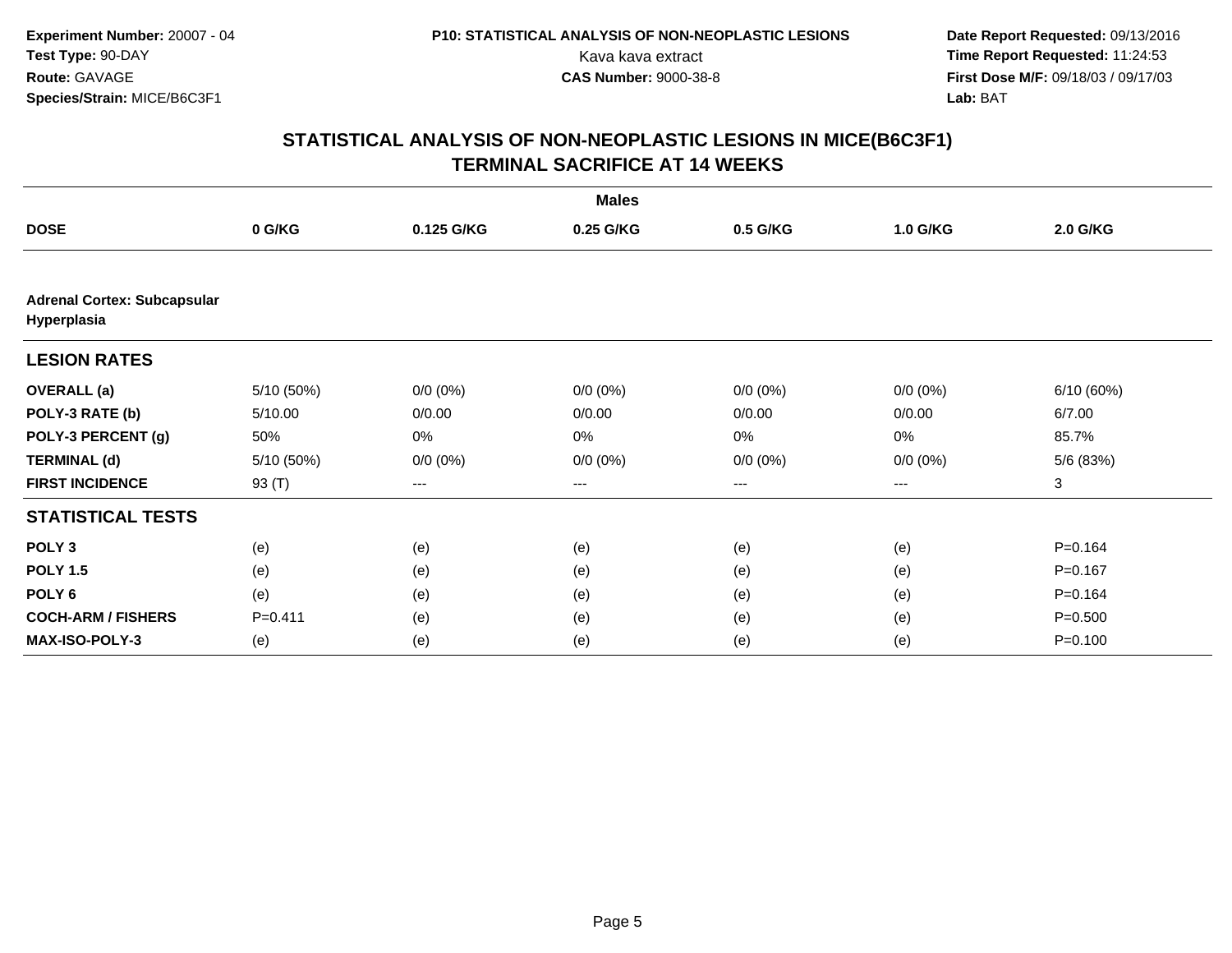|                                |             |                   | <b>Males</b> |             |             |             |
|--------------------------------|-------------|-------------------|--------------|-------------|-------------|-------------|
| <b>DOSE</b>                    | 0 G/KG      | 0.125 G/KG        | 0.25 G/KG    | 0.5 G/KG    | 1.0 G/KG    | 2.0 G/KG    |
|                                |             |                   |              |             |             |             |
| <b>Esophagus</b><br>Hemorrhage |             |                   |              |             |             |             |
| <b>LESION RATES</b>            |             |                   |              |             |             |             |
| <b>OVERALL</b> (a)             | $0/10(0\%)$ | $0/0 (0\%)$       | $0/0 (0\%)$  | $0/0 (0\%)$ | $0/0 (0\%)$ | $0/10(0\%)$ |
| POLY-3 RATE (b)                | 0/10.00     | 0/0.00            | 0/0.00       | 0/0.00      | 0/0.00      | 0/6.00      |
| POLY-3 PERCENT (g)             | 0%          | 0%                | 0%           | 0%          | $0\%$       | 0%          |
| <b>TERMINAL (d)</b>            | $0/10(0\%)$ | $0/0 (0\%)$       | $0/0 (0\%)$  | $0/0 (0\%)$ | $0/0 (0\%)$ | 0/6(0%)     |
| <b>FIRST INCIDENCE</b>         | $--$        | $\qquad \qquad -$ | $---$        | $--$        | ---         | ---         |
| <b>STATISTICAL TESTS</b>       |             |                   |              |             |             |             |
| POLY <sub>3</sub>              | (n)         | (n)               | (n)          | (n)         | (n)         | (n)         |
| <b>POLY 1.5</b>                | (n)         | (n)               | (n)          | (n)         | (n)         | (n)         |
| POLY 6                         | (n)         | (n)               | (n)          | (n)         | (n)         | (n)         |
| <b>COCH-ARM / FISHERS</b>      | (n)         | (n)               | (n)          | (n)         | (n)         | (n)         |
| MAX-ISO-POLY-3                 | (n)         | (n)               | (n)          | (n)         | (n)         | (n)         |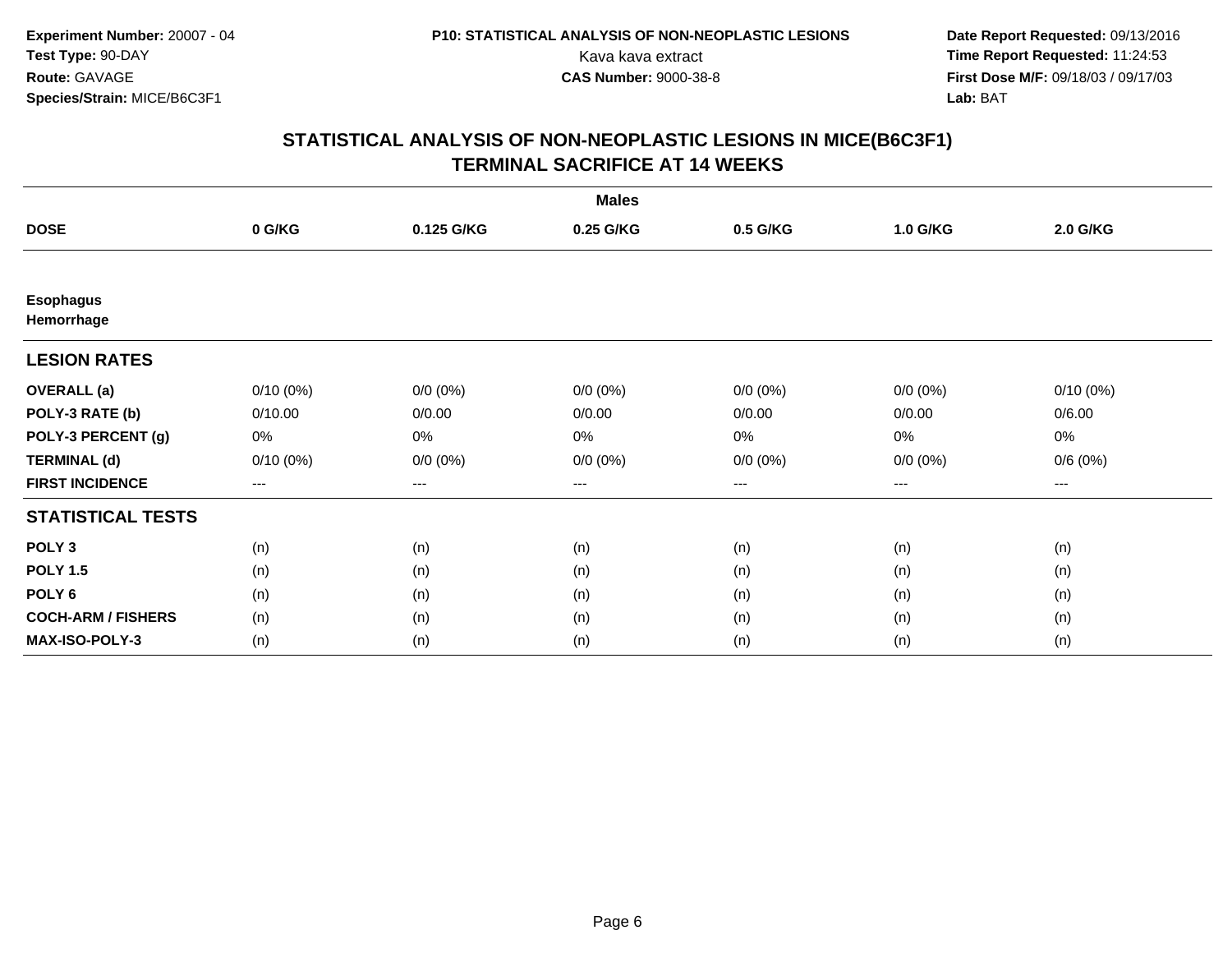|                                               |             |             | <b>Males</b> |             |             |                     |  |
|-----------------------------------------------|-------------|-------------|--------------|-------------|-------------|---------------------|--|
| <b>DOSE</b>                                   | 0 G/KG      | 0.125 G/KG  | 0.25 G/KG    | 0.5 G/KG    | 1.0 G/KG    | 2.0 G/KG            |  |
|                                               |             |             |              |             |             |                     |  |
| <b>Esophagus</b><br><b>Inflammation Acute</b> |             |             |              |             |             |                     |  |
| <b>LESION RATES</b>                           |             |             |              |             |             |                     |  |
| <b>OVERALL</b> (a)                            | $0/10(0\%)$ | $0/0 (0\%)$ | $0/0 (0\%)$  | $0/0 (0\%)$ | $0/0 (0\%)$ | $0/10(0\%)$         |  |
| POLY-3 RATE (b)                               | 0/10.00     | 0/0.00      | 0/0.00       | 0/0.00      | 0/0.00      | 0/6.00              |  |
| POLY-3 PERCENT (g)                            | 0%          | 0%          | 0%           | 0%          | $0\%$       | 0%                  |  |
| <b>TERMINAL (d)</b>                           | $0/10(0\%)$ | $0/0 (0\%)$ | $0/0 (0\%)$  | $0/0 (0\%)$ | $0/0 (0\%)$ | 0/6(0%)             |  |
| <b>FIRST INCIDENCE</b>                        | $---$       | $\cdots$    | ---          | $---$       | $---$       | $\qquad \qquad - -$ |  |
| <b>STATISTICAL TESTS</b>                      |             |             |              |             |             |                     |  |
| POLY <sub>3</sub>                             | (n)         | (n)         | (n)          | (n)         | (n)         | (n)                 |  |
| <b>POLY 1.5</b>                               | (n)         | (n)         | (n)          | (n)         | (n)         | (n)                 |  |
| POLY <sub>6</sub>                             | (n)         | (n)         | (n)          | (n)         | (n)         | (n)                 |  |
| <b>COCH-ARM / FISHERS</b>                     | (n)         | (n)         | (n)          | (n)         | (n)         | (n)                 |  |
| <b>MAX-ISO-POLY-3</b>                         | (n)         | (n)         | (n)          | (n)         | (n)         | (n)                 |  |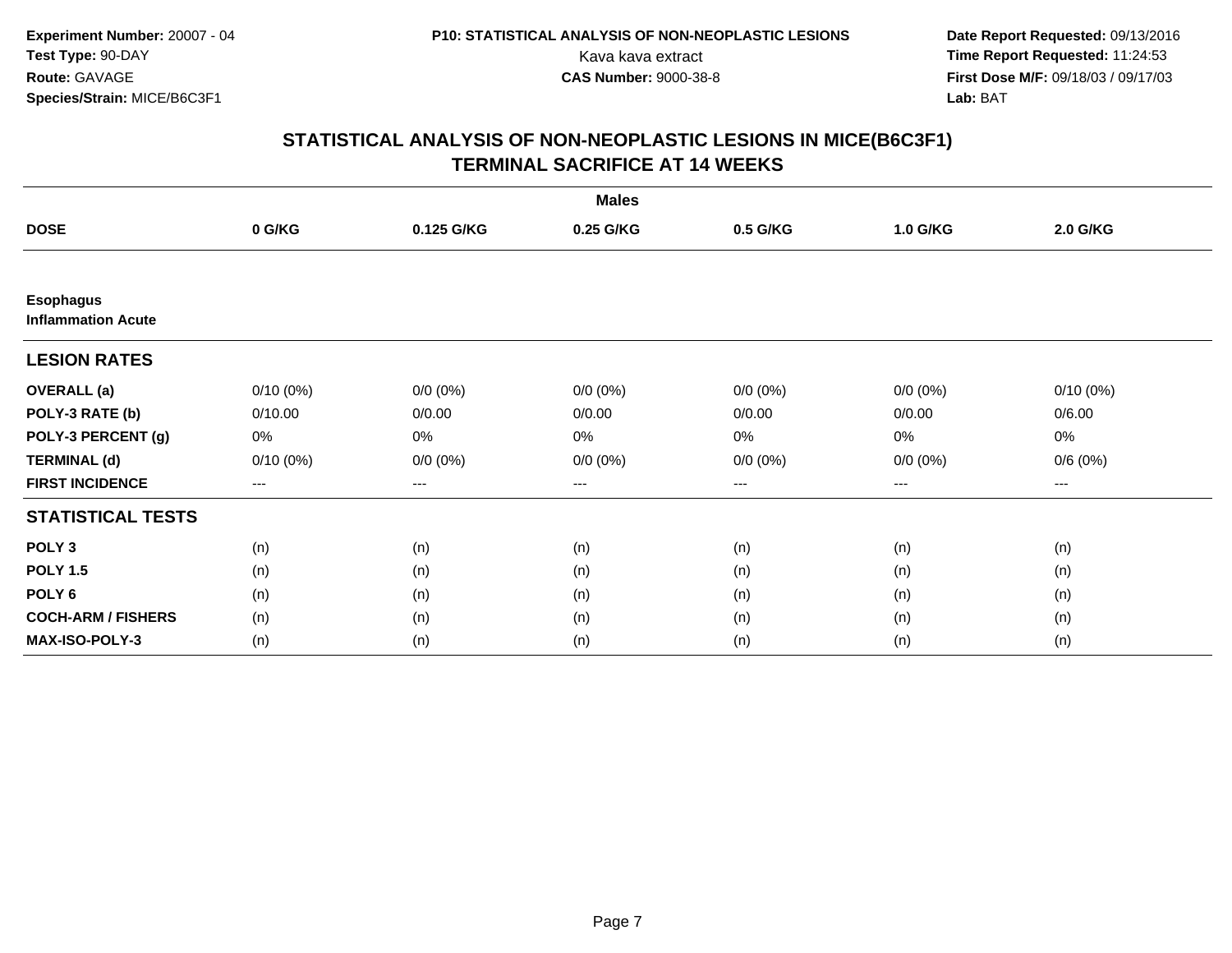|                                        |            |             | <b>Males</b> |             |                        |             |
|----------------------------------------|------------|-------------|--------------|-------------|------------------------|-------------|
| <b>DOSE</b>                            | 0 G/KG     | 0.125 G/KG  | 0.25 G/KG    | 0.5 G/KG    | 1.0 G/KG               | 2.0 G/KG    |
|                                        |            |             |              |             |                        |             |
| <b>Kidney</b><br><b>Mineralization</b> |            |             |              |             |                        |             |
| <b>LESION RATES</b>                    |            |             |              |             |                        |             |
| <b>OVERALL</b> (a)                     | 2/10 (20%) | $0/0 (0\%)$ | $0/0 (0\%)$  | $0/0 (0\%)$ | $0/0 (0\%)$            | $0/10(0\%)$ |
| POLY-3 RATE (b)                        | 2/10.00    | 0/0.00      | 0/0.00       | 0/0.00      | 0/0.00                 | 0/6.00      |
| POLY-3 PERCENT (g)                     | 20%        | 0%          | 0%           | 0%          | $0\%$                  | 0%          |
| <b>TERMINAL (d)</b>                    | 2/10 (20%) | $0/0 (0\%)$ | $0/0 (0\%)$  | $0/0 (0\%)$ | $0/0 (0\%)$            | 0/6(0%)     |
| <b>FIRST INCIDENCE</b>                 | 93 (T)     | $--$        | ---          | $--$        | $\qquad \qquad \cdots$ | ---         |
| <b>STATISTICAL TESTS</b>               |            |             |              |             |                        |             |
| POLY <sub>3</sub>                      | (e)        | (e)         | (e)          | (e)         | (e)                    | P=0.360N    |
| <b>POLY 1.5</b>                        | (e)        | (e)         | (e)          | (e)         | (e)                    | P=0.358N    |
| POLY 6                                 | (e)        | (e)         | (e)          | (e)         | (e)                    | P=0.360N    |
| <b>COCH-ARM / FISHERS</b>              | P=0.132N   | (e)         | (e)          | (e)         | (e)                    | P=0.237N    |
| <b>MAX-ISO-POLY-3</b>                  | (e)        | (e)         | (e)          | (e)         | (e)                    | P=0.186N    |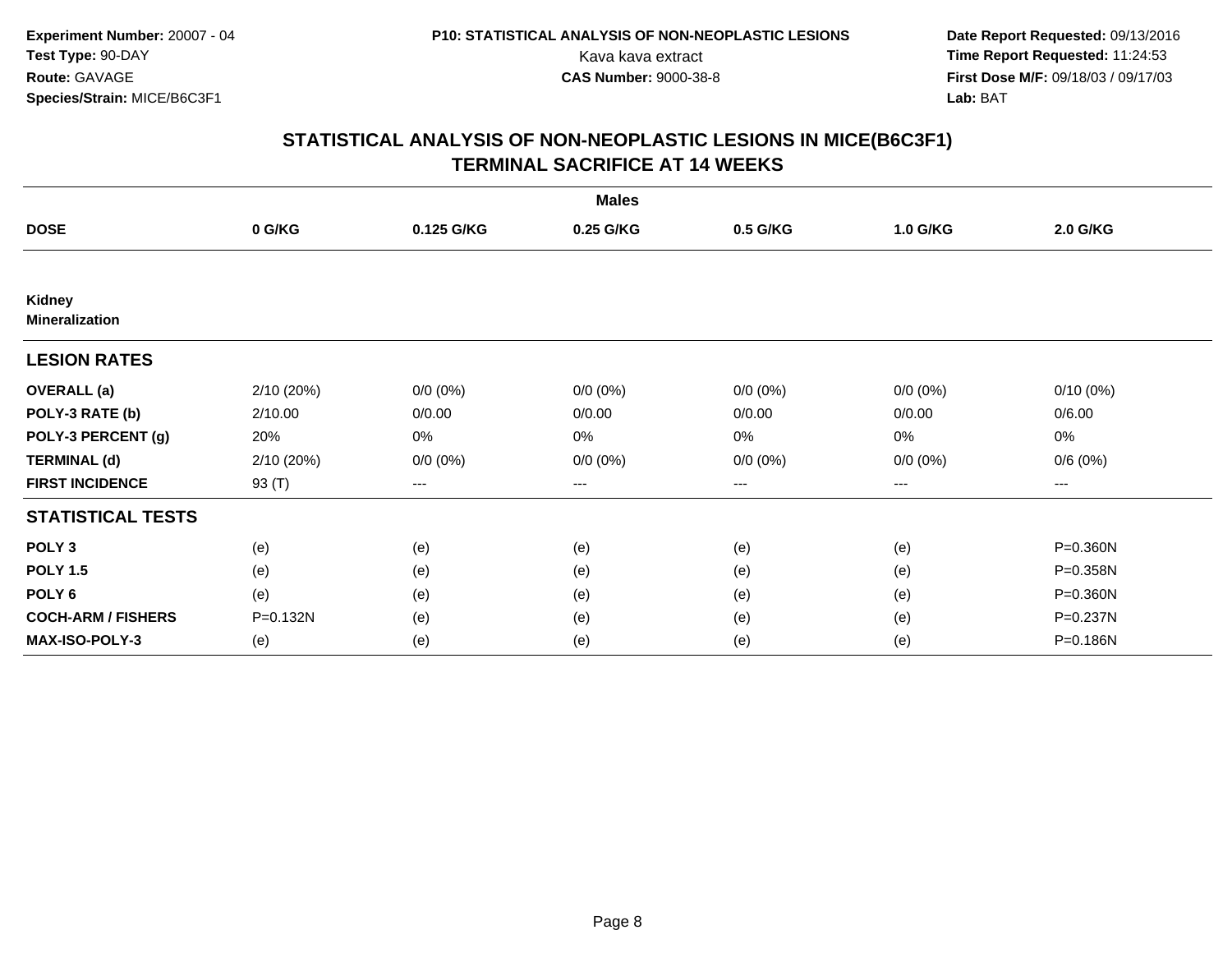|                              |            |             | <b>Males</b> |             |             |             |
|------------------------------|------------|-------------|--------------|-------------|-------------|-------------|
| <b>DOSE</b>                  | 0 G/KG     | 0.125 G/KG  | 0.25 G/KG    | 0.5 G/KG    | 1.0 G/KG    | 2.0 G/KG    |
|                              |            |             |              |             |             |             |
| <b>Kidney</b><br>Nephropathy |            |             |              |             |             |             |
| <b>LESION RATES</b>          |            |             |              |             |             |             |
| <b>OVERALL</b> (a)           | 2/10 (20%) | $0/0 (0\%)$ | $0/0 (0\%)$  | $0/0 (0\%)$ | $0/0 (0\%)$ | $0/10(0\%)$ |
| POLY-3 RATE (b)              | 2/10.00    | 0/0.00      | 0/0.00       | 0/0.00      | 0/0.00      | 0/6.00      |
| POLY-3 PERCENT (g)           | 20%        | 0%          | 0%           | 0%          | $0\%$       | 0%          |
| <b>TERMINAL (d)</b>          | 2/10 (20%) | $0/0 (0\%)$ | $0/0 (0\%)$  | $0/0 (0\%)$ | $0/0 (0\%)$ | 0/6(0%)     |
| <b>FIRST INCIDENCE</b>       | 93 (T)     | $--$        | ---          | ---         | ---         | ---         |
| <b>STATISTICAL TESTS</b>     |            |             |              |             |             |             |
| POLY <sub>3</sub>            | (e)        | (e)         | (e)          | (e)         | (e)         | P=0.360N    |
| <b>POLY 1.5</b>              | (e)        | (e)         | (e)          | (e)         | (e)         | P=0.358N    |
| POLY 6                       | (e)        | (e)         | (e)          | (e)         | (e)         | P=0.360N    |
| <b>COCH-ARM / FISHERS</b>    | P=0.132N   | (e)         | (e)          | (e)         | (e)         | P=0.237N    |
| <b>MAX-ISO-POLY-3</b>        | (e)        | (e)         | (e)          | (e)         | (e)         | P=0.186N    |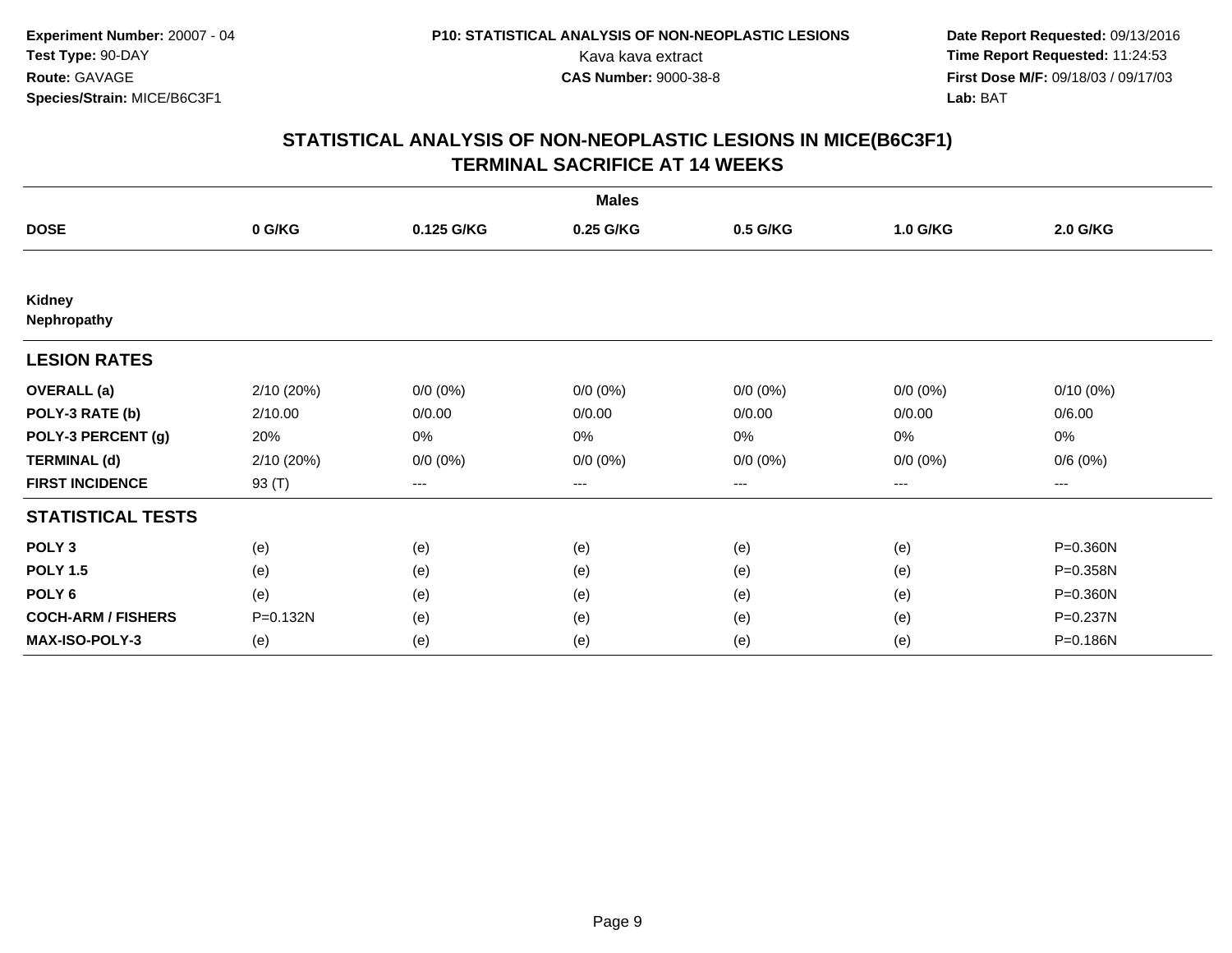|                                      |             |             | <b>Males</b> |             |             |             |
|--------------------------------------|-------------|-------------|--------------|-------------|-------------|-------------|
| <b>DOSE</b>                          | 0 G/KG      | 0.125 G/KG  | 0.25 G/KG    | 0.5 G/KG    | 1.0 G/KG    | 2.0 G/KG    |
|                                      |             |             |              |             |             |             |
| Liver<br><b>Inflammation Chronic</b> |             |             |              |             |             |             |
| <b>LESION RATES</b>                  |             |             |              |             |             |             |
| <b>OVERALL</b> (a)                   | 6/10(60%)   | 7/10 (70%)  | 4/10 (40%)   | 7/10 (70%)  | 7/10 (70%)  | 4/10 (40%)  |
| POLY-3 RATE (b)                      | 6/10.00     | 7/10.00     | 4/10.00      | 7/10.00     | 7/10.00     | 4/6.00      |
| POLY-3 PERCENT (g)                   | 60%         | 70%         | 40%          | 70%         | 70%         | 66.7%       |
| <b>TERMINAL (d)</b>                  | 6/10(60%)   | 7/10 (70%)  | 4/10 (40%)   | 7/10 (70%)  | 7/10 (70%)  | 4/6 (67%)   |
| <b>FIRST INCIDENCE</b>               | 93 $(T)$    | 93 (T)      | 93 $(T)$     | 93 $(T)$    | 93 (T)      | 93 (T)      |
| <b>STATISTICAL TESTS</b>             |             |             |              |             |             |             |
| POLY <sub>3</sub>                    | $P = 0.343$ | $P = 0.500$ | $P = 0.333N$ | $P = 0.500$ | $P = 0.500$ | $P = 0.594$ |
| <b>POLY 1.5</b>                      | $P = 0.347$ | $P = 0.500$ | P=0.333N     | $P = 0.500$ | $P = 0.500$ | $P = 0.599$ |
| POLY <sub>6</sub>                    | $P = 0.343$ | $P = 0.500$ | $P = 0.333N$ | $P = 0.500$ | $P = 0.500$ | $P = 0.594$ |
| <b>COCH-ARM / FISHERS</b>            | P=0.255N    | $P = 0.500$ | P=0.328N     | $P = 0.500$ | $P = 0.500$ | P=0.328N    |
| <b>MAX-ISO-POLY-3</b>                | $P = 0.341$ | $P = 0.325$ | P=0.193N     | $P = 0.325$ | $P=0.325$   | $P=0.420$   |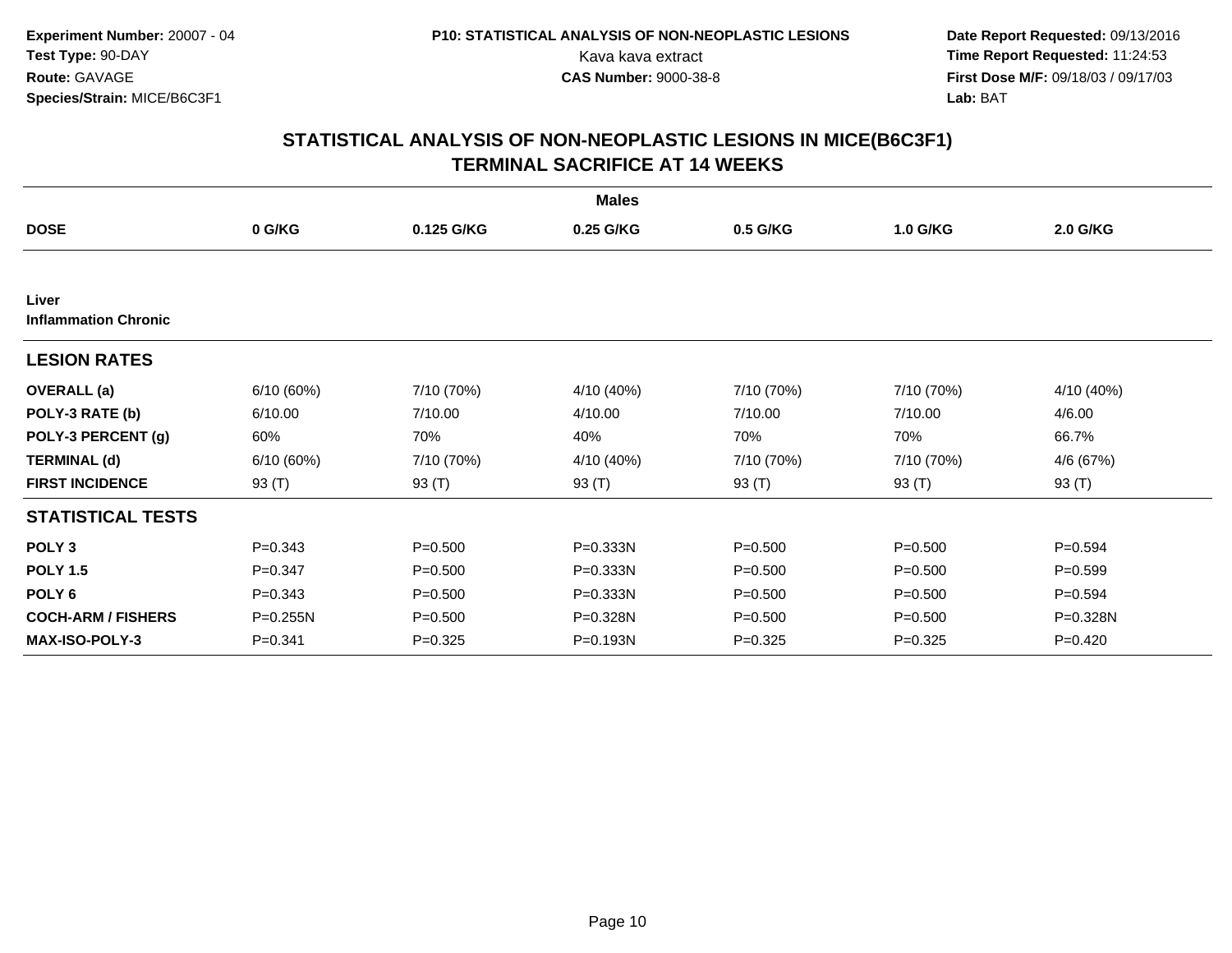|                           |             |              | <b>Males</b> |             |              |                |
|---------------------------|-------------|--------------|--------------|-------------|--------------|----------------|
| <b>DOSE</b>               | 0 G/KG      | 0.125 G/KG   | 0.25 G/KG    | 0.5 G/KG    | 1.0 G/KG     | 2.0 G/KG       |
|                           |             |              |              |             |              |                |
| Liver<br><b>Necrosis</b>  |             |              |              |             |              |                |
| <b>LESION RATES</b>       |             |              |              |             |              |                |
| <b>OVERALL</b> (a)        | $0/10(0\%)$ | 1/10 (10%)   | $0/10(0\%)$  | 1/10 (10%)  | 1/10 (10%)   | 4/10 (40%)     |
| POLY-3 RATE (b)           | 0/10.00     | 1/10.00      | 0/10.00      | 1/10.00     | 1/10.00      | 4/7.00         |
| POLY-3 PERCENT (g)        | 0%          | 10%          | $0\%$        | 10%         | 10%          | 57.1%          |
| <b>TERMINAL (d)</b>       | $0/10(0\%)$ | $1/10(10\%)$ | $0/10(0\%)$  | 1/10 (10%)  | $1/10(10\%)$ | 3/6(50%)       |
| <b>FIRST INCIDENCE</b>    | ---         | 93 (T)       | ---          | 93 (T)      | 93 (T)       | $\overline{2}$ |
| <b>STATISTICAL TESTS</b>  |             |              |              |             |              |                |
| POLY <sub>3</sub>         | P<0.001**   | $P = 0.500$  | (e)          | $P = 0.500$ | $P = 0.500$  | P=0.007**      |
| <b>POLY 1.5</b>           | P<0.001**   | $P = 0.500$  | (e)          | $P = 0.500$ | $P = 0.500$  | P=0.007**      |
| POLY 6                    | P<0.001**   | $P = 0.500$  | (e)          | $P = 0.500$ | $P = 0.500$  | P=0.007**      |
| <b>COCH-ARM / FISHERS</b> | P=0.003**   | $P = 0.500$  | (e)          | $P = 0.500$ | $P = 0.500$  | $P=0.043*$     |
| <b>MAX-ISO-POLY-3</b>     | P<0.001**   | $P = 0.158$  | (e)          | $P = 0.158$ | $P = 0.158$  | P=0.003**      |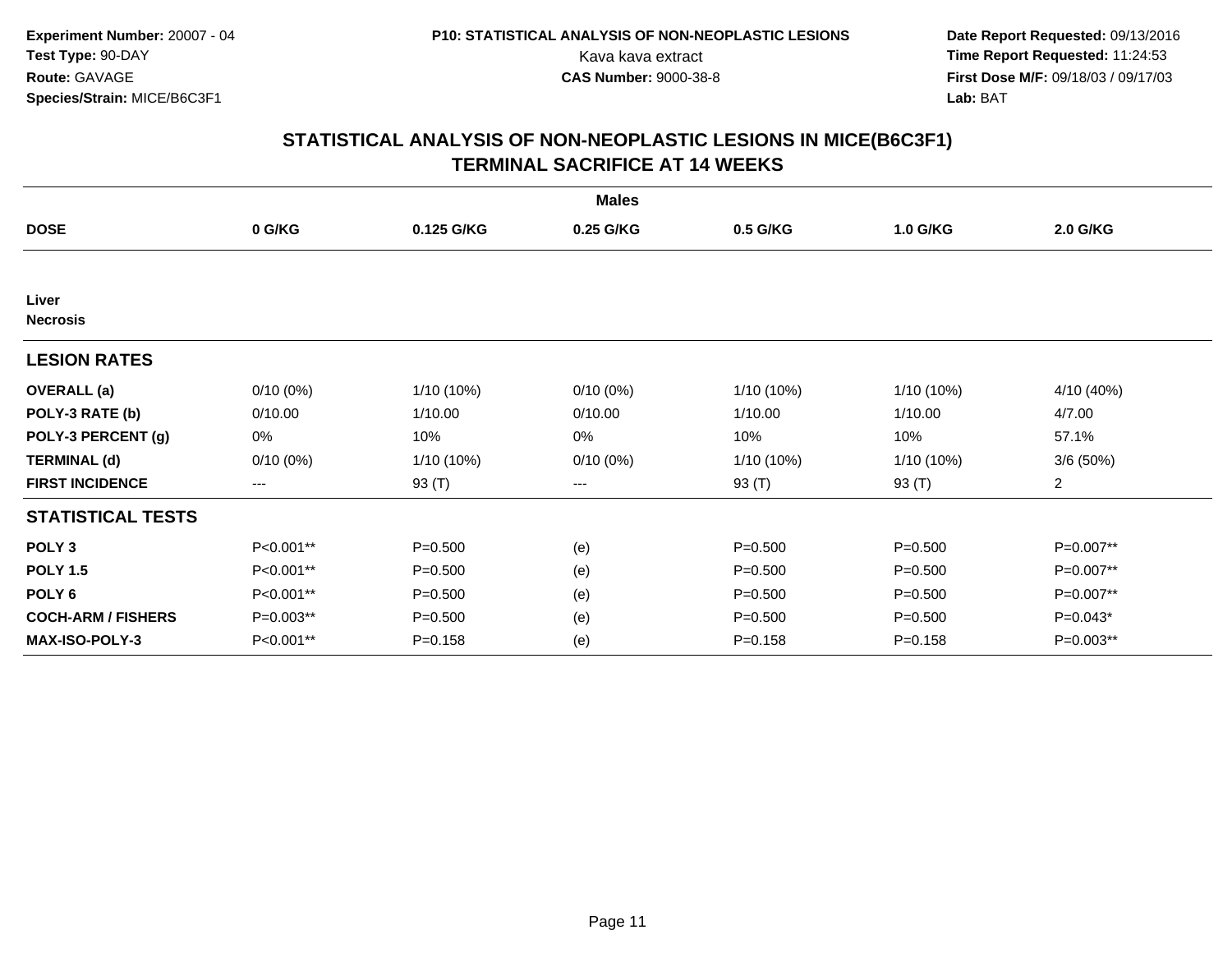|                                            |             |                        | <b>Males</b> |            |              |             |
|--------------------------------------------|-------------|------------------------|--------------|------------|--------------|-------------|
| <b>DOSE</b>                                | 0 G/KG      | 0.125 G/KG             | 0.25 G/KG    | 0.5 G/KG   | 1.0 G/KG     | 2.0 G/KG    |
|                                            |             |                        |              |            |              |             |
| Liver: Centrilobular<br><b>Hypertrophy</b> |             |                        |              |            |              |             |
| <b>LESION RATES</b>                        |             |                        |              |            |              |             |
| <b>OVERALL</b> (a)                         | $0/10(0\%)$ | $0/10(0\%)$            | $0/10(0\%)$  | 9/10 (90%) | 10/10 (100%) | 7/10 (70%)  |
| POLY-3 RATE (b)                            | 0/10.00     | 0/10.00                | 0/10.00      | 9/10.00    | 10/10.00     | 7/7.00      |
| POLY-3 PERCENT (g)                         | 0%          | 0%                     | 0%           | 90%        | 100%         | 100%        |
| <b>TERMINAL (d)</b>                        | $0/10(0\%)$ | $0/10(0\%)$            | $0/10(0\%)$  | 9/10 (90%) | 10/10 (100%) | 6/6 (100%)  |
| <b>FIRST INCIDENCE</b>                     | ---         | $\qquad \qquad \cdots$ | ---          | 93 (T)     | 93 (T)       | 6           |
| <b>STATISTICAL TESTS</b>                   |             |                        |              |            |              |             |
| POLY <sub>3</sub>                          | P<0.001**   | (e)                    | (e)          | P<0.001**  | P<0.001**    | P<0.001**   |
| <b>POLY 1.5</b>                            | P<0.001**   | (e)                    | (e)          | P<0.001**  | P<0.001**    | P<0.001**   |
| POLY <sub>6</sub>                          | P<0.001**   | (e)                    | (e)          | P<0.001**  | P<0.001**    | P<0.001**   |
| <b>COCH-ARM / FISHERS</b>                  | P<0.001**   | (e)                    | (e)          | P<0.001**  | P<0.001**    | $P=0.002**$ |
| <b>MAX-ISO-POLY-3</b>                      | P<0.001**   | (e)                    | (e)          | P<0.001**  | (e)          | P<0.001**   |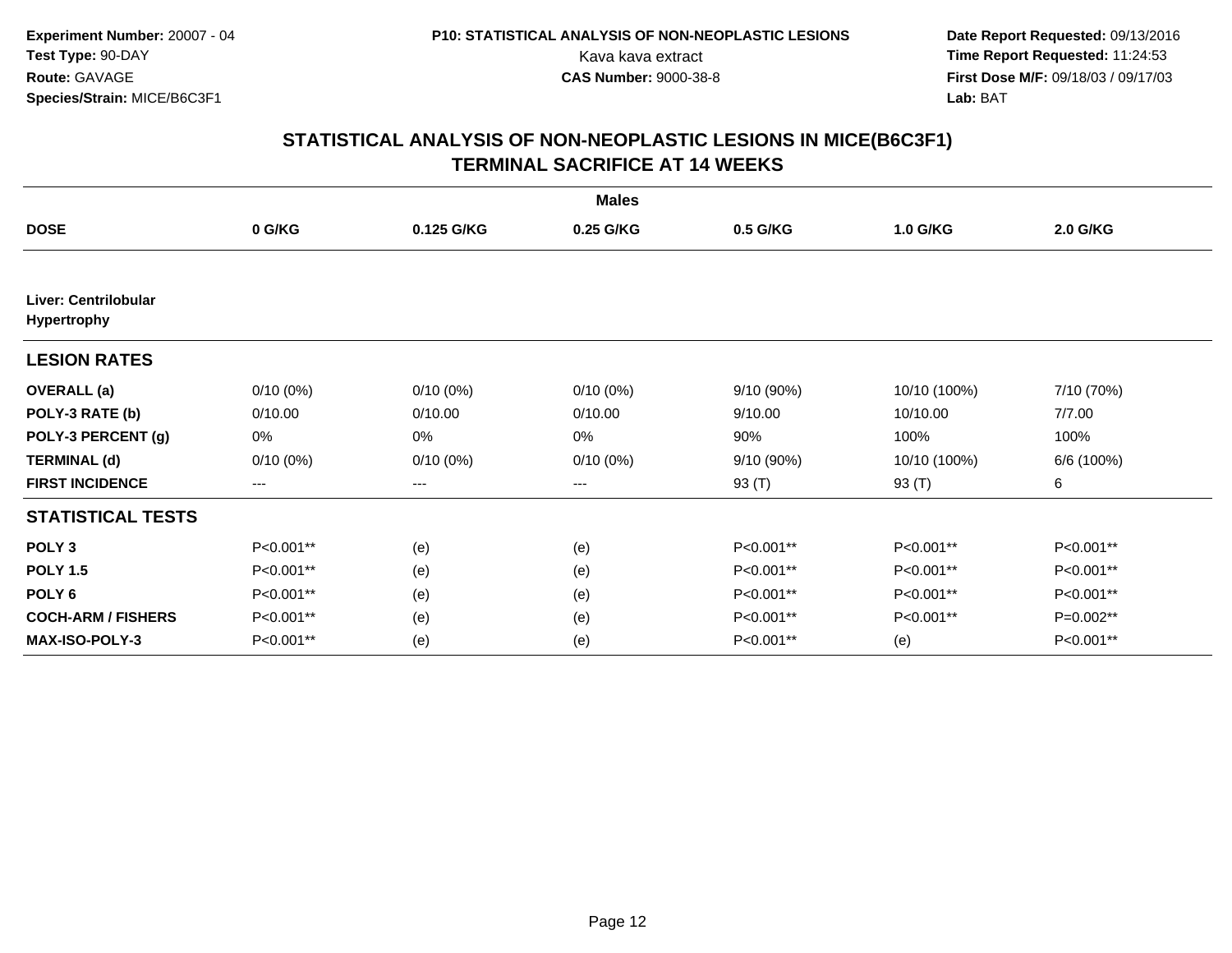|                           |             |             | <b>Males</b> |             |             |             |
|---------------------------|-------------|-------------|--------------|-------------|-------------|-------------|
| <b>DOSE</b>               | 0 G/KG      | 0.125 G/KG  | 0.25 G/KG    | 0.5 G/KG    | 1.0 G/KG    | 2.0 G/KG    |
|                           |             |             |              |             |             |             |
| Lung<br><b>Congestion</b> |             |             |              |             |             |             |
| <b>LESION RATES</b>       |             |             |              |             |             |             |
| <b>OVERALL</b> (a)        | $0/10(0\%)$ | $0/0 (0\%)$ | $0/0 (0\%)$  | $0/0 (0\%)$ | $0/0 (0\%)$ | 2/10 (20%)  |
| POLY-3 RATE (b)           | 0/10.00     | 0/0.00      | 0/0.00       | 0/0.00      | 0/0.00      | 2/8.00      |
| POLY-3 PERCENT (g)        | 0%          | 0%          | 0%           | 0%          | $0\%$       | 25%         |
| <b>TERMINAL (d)</b>       | 0/10(0%)    | $0/0 (0\%)$ | $0/0 (0\%)$  | $0/0 (0\%)$ | $0/0 (0\%)$ | 0/6(0%)     |
| <b>FIRST INCIDENCE</b>    | ---         | $---$       | ---          | $--$        | $---$       | 3           |
| <b>STATISTICAL TESTS</b>  |             |             |              |             |             |             |
| POLY <sub>3</sub>         | (e)         | (e)         | (e)          | (e)         | (e)         | $P = 0.176$ |
| <b>POLY 1.5</b>           | (e)         | (e)         | (e)          | (e)         | (e)         | $P = 0.176$ |
| POLY 6                    | (e)         | (e)         | (e)          | (e)         | (e)         | $P = 0.176$ |
| <b>COCH-ARM / FISHERS</b> | $P = 0.132$ | (e)         | (e)          | (e)         | (e)         | $P = 0.237$ |
| MAX-ISO-POLY-3            | (e)         | (e)         | (e)          | (e)         | (e)         | $P=0.062$   |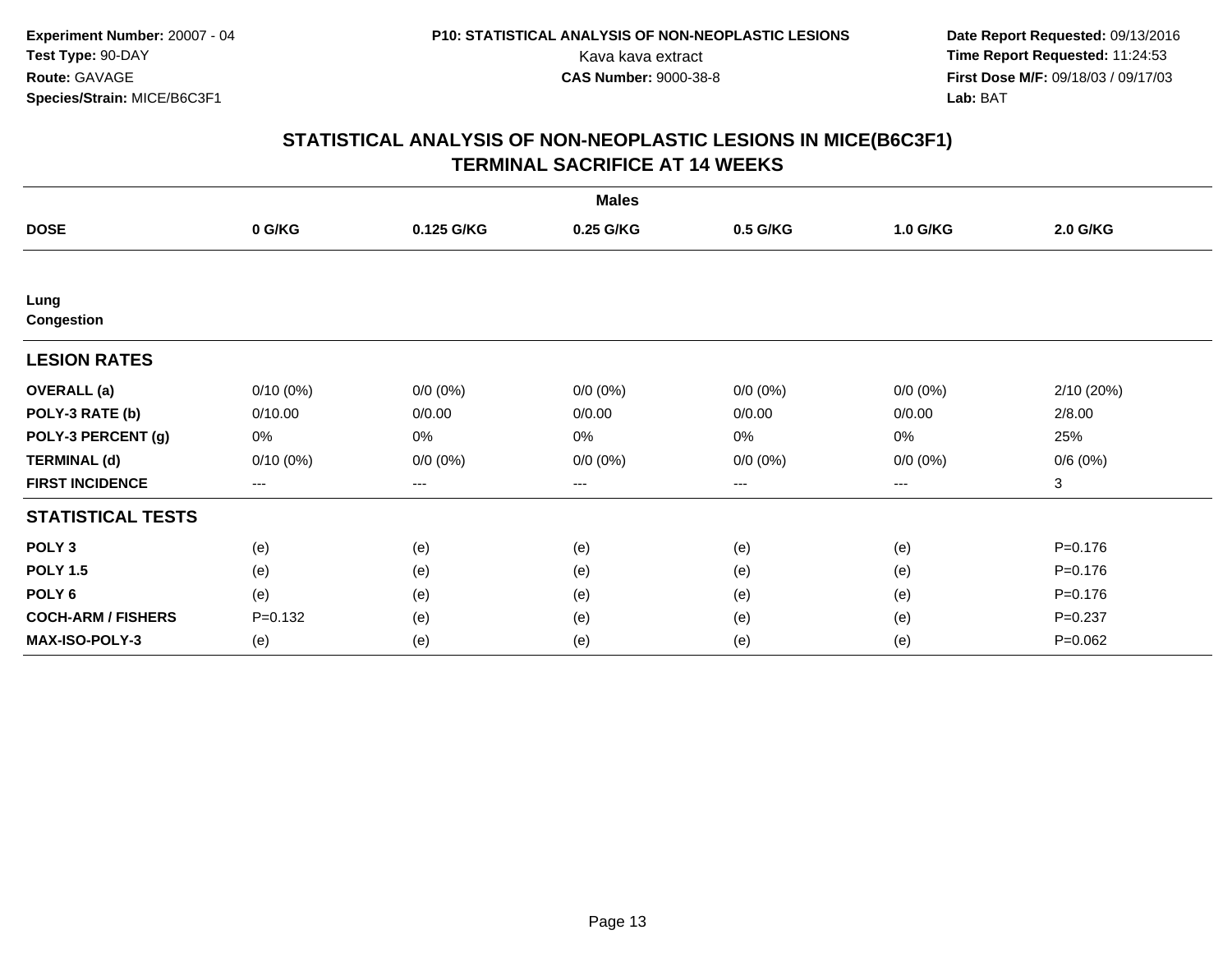|                                     |            |             | <b>Males</b> |             |             |             |
|-------------------------------------|------------|-------------|--------------|-------------|-------------|-------------|
| <b>DOSE</b>                         | 0 G/KG     | 0.125 G/KG  | 0.25 G/KG    | 0.5 G/KG    | 1.0 G/KG    | 2.0 G/KG    |
|                                     |            |             |              |             |             |             |
| Lung<br><b>Inflammation Chronic</b> |            |             |              |             |             |             |
| <b>LESION RATES</b>                 |            |             |              |             |             |             |
| <b>OVERALL</b> (a)                  | 1/10 (10%) | $0/0 (0\%)$ | $0/0 (0\%)$  | $0/0 (0\%)$ | $0/0 (0\%)$ | $0/10(0\%)$ |
| POLY-3 RATE (b)                     | 1/10.00    | 0/0.00      | 0/0.00       | 0/0.00      | 0/0.00      | 0/6.00      |
| POLY-3 PERCENT (g)                  | 10%        | 0%          | 0%           | 0%          | $0\%$       | 0%          |
| <b>TERMINAL (d)</b>                 | 1/10 (10%) | $0/0 (0\%)$ | $0/0 (0\%)$  | $0/0 (0\%)$ | $0/0 (0\%)$ | 0/6(0%)     |
| <b>FIRST INCIDENCE</b>              | 93 (T)     | $--$        | ---          | ---         | $---$       | ---         |
| <b>STATISTICAL TESTS</b>            |            |             |              |             |             |             |
| POLY <sub>3</sub>                   | (e)        | (e)         | (e)          | (e)         | (e)         | P=0.595N    |
| <b>POLY 1.5</b>                     | (e)        | (e)         | (e)          | (e)         | (e)         | P=0.594N    |
| POLY 6                              | (e)        | (e)         | (e)          | (e)         | (e)         | P=0.595N    |
| <b>COCH-ARM / FISHERS</b>           | P=0.304N   | (e)         | (e)          | (e)         | (e)         | P=0.500N    |
| <b>MAX-ISO-POLY-3</b>               | (e)        | (e)         | (e)          | (e)         | (e)         | P=0.275N    |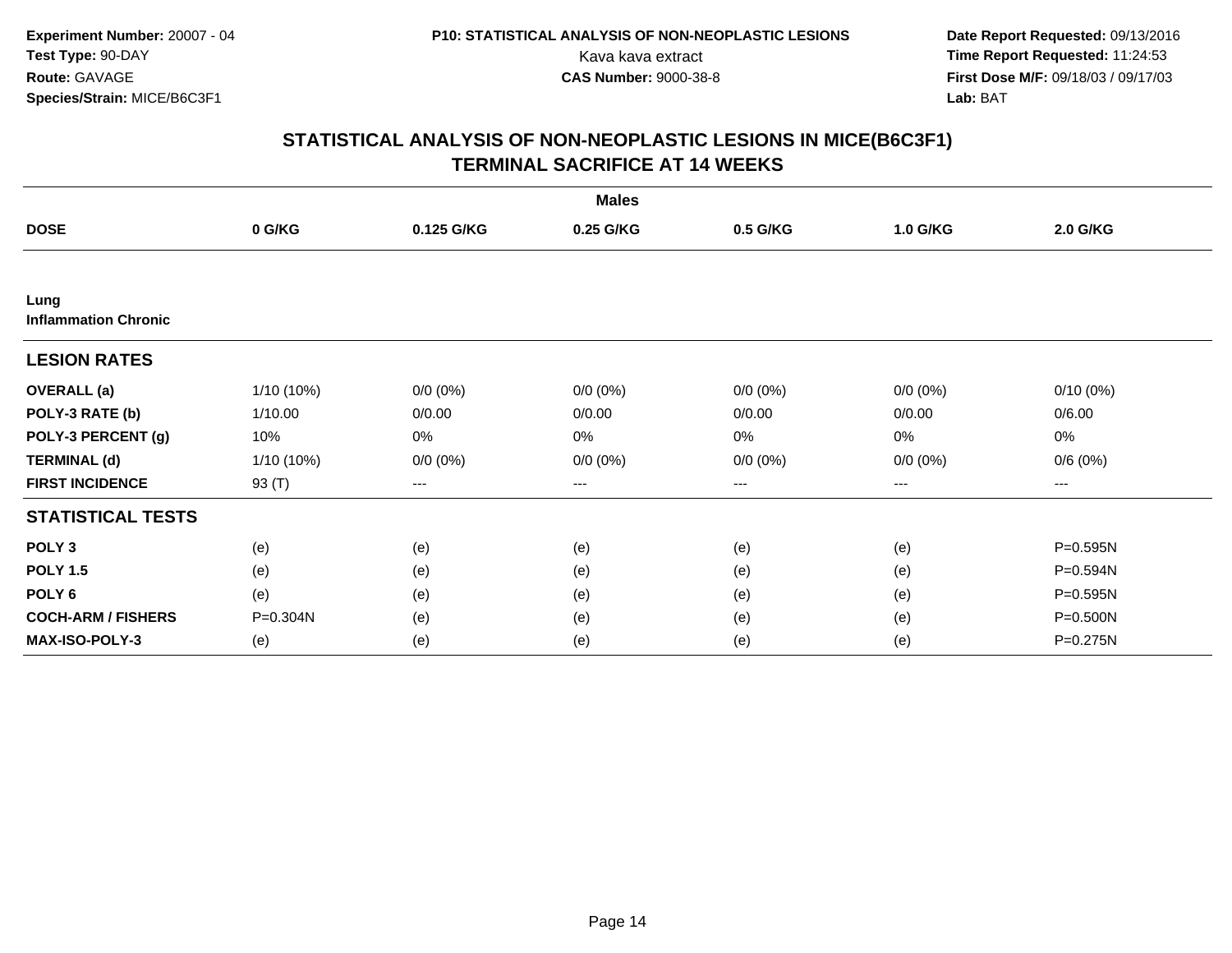|                                                             |             |             | <b>Males</b> |                        |             |             |
|-------------------------------------------------------------|-------------|-------------|--------------|------------------------|-------------|-------------|
| <b>DOSE</b>                                                 | 0 G/KG      | 0.125 G/KG  | 0.25 G/KG    | 0.5 G/KG               | 1.0 G/KG    | 2.0 G/KG    |
|                                                             |             |             |              |                        |             |             |
| <b>Pancreas: Acinus</b><br><b>Vacuolization Cytoplasmic</b> |             |             |              |                        |             |             |
| <b>LESION RATES</b>                                         |             |             |              |                        |             |             |
| <b>OVERALL</b> (a)                                          | $0/10(0\%)$ | $0/0 (0\%)$ | $0/0 (0\%)$  | $0/0 (0\%)$            | $0/0 (0\%)$ | $0/10(0\%)$ |
| POLY-3 RATE (b)                                             | 0/10.00     | 0/0.00      | 0/0.00       | 0/0.00                 | 0/0.00      | 0/6.00      |
| POLY-3 PERCENT (g)                                          | 0%          | 0%          | 0%           | 0%                     | 0%          | 0%          |
| <b>TERMINAL (d)</b>                                         | $0/10(0\%)$ | $0/0 (0\%)$ | $0/0 (0\%)$  | $0/0 (0\%)$            | $0/0 (0\%)$ | 0/6(0%)     |
| <b>FIRST INCIDENCE</b>                                      | $--$        | ---         | ---          | $\qquad \qquad \cdots$ | ---         | ---         |
| <b>STATISTICAL TESTS</b>                                    |             |             |              |                        |             |             |
| POLY <sub>3</sub>                                           | (n)         | (n)         | (n)          | (n)                    | (n)         | (n)         |
| <b>POLY 1.5</b>                                             | (n)         | (n)         | (n)          | (n)                    | (n)         | (n)         |
| POLY <sub>6</sub>                                           | (n)         | (n)         | (n)          | (n)                    | (n)         | (n)         |
| <b>COCH-ARM / FISHERS</b>                                   | (n)         | (n)         | (n)          | (n)                    | (n)         | (n)         |
| <b>MAX-ISO-POLY-3</b>                                       | (n)         | (n)         | (n)          | (n)                    | (n)         | (n)         |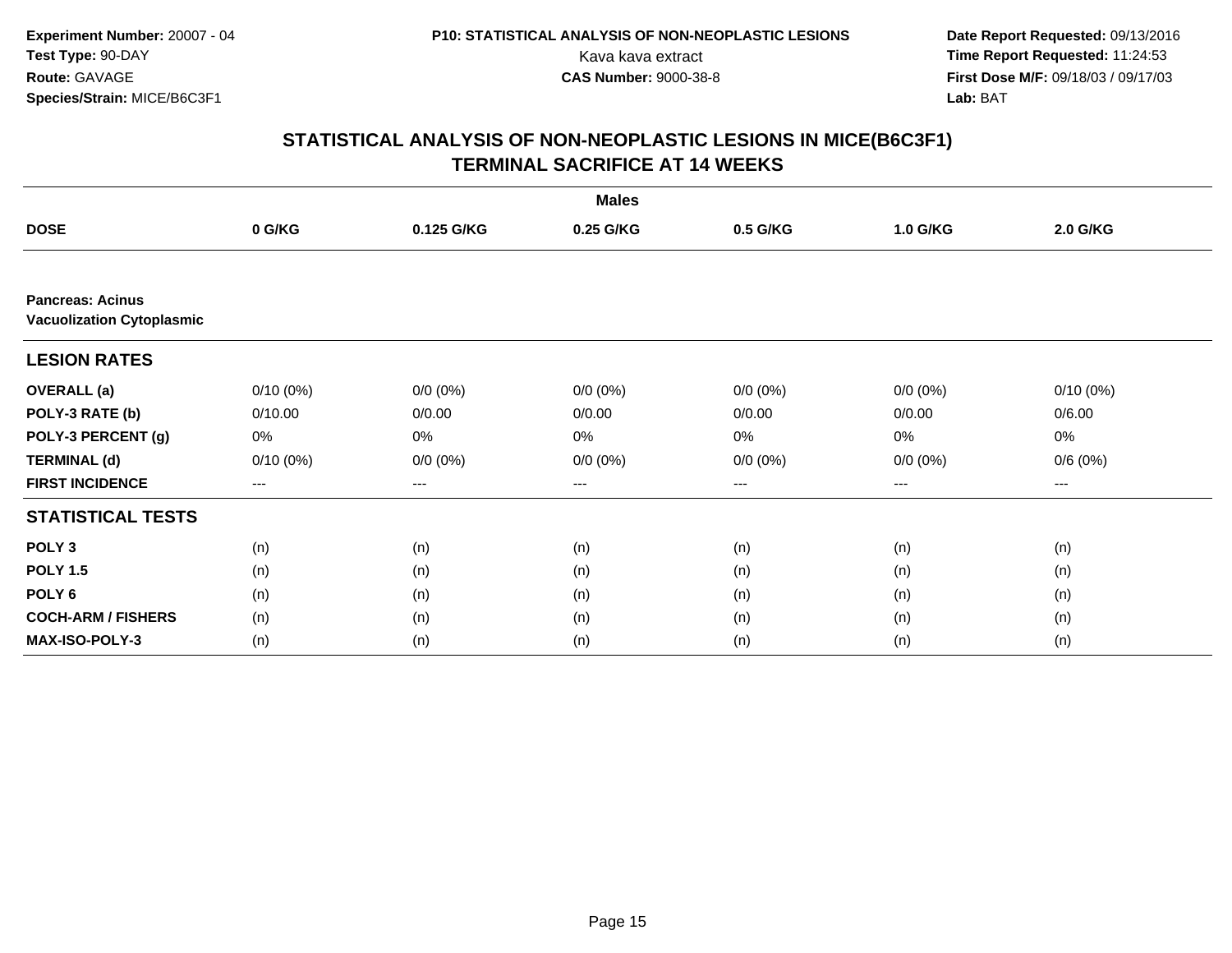|                                         |            |             | <b>Males</b> |             |             |             |
|-----------------------------------------|------------|-------------|--------------|-------------|-------------|-------------|
| <b>DOSE</b>                             | 0 G/KG     | 0.125 G/KG  | 0.25 G/KG    | 0.5 G/KG    | 1.0 G/KG    | 2.0 G/KG    |
|                                         |            |             |              |             |             |             |
| <b>Pancreas: Artery</b><br>Inflammation |            |             |              |             |             |             |
| <b>LESION RATES</b>                     |            |             |              |             |             |             |
| <b>OVERALL</b> (a)                      | 1/10 (10%) | $0/0 (0\%)$ | $0/0 (0\%)$  | $0/0 (0\%)$ | $0/0 (0\%)$ | $0/10(0\%)$ |
| POLY-3 RATE (b)                         | 1/10.00    | 0/0.00      | 0/0.00       | 0/0.00      | 0/0.00      | 0/6.00      |
| POLY-3 PERCENT (g)                      | 10%        | 0%          | 0%           | 0%          | $0\%$       | 0%          |
| <b>TERMINAL (d)</b>                     | 1/10 (10%) | $0/0 (0\%)$ | $0/0 (0\%)$  | $0/0 (0\%)$ | $0/0 (0\%)$ | 0/6(0%)     |
| <b>FIRST INCIDENCE</b>                  | 93 (T)     | $--$        | ---          | ---         | $---$       | ---         |
| <b>STATISTICAL TESTS</b>                |            |             |              |             |             |             |
| POLY <sub>3</sub>                       | (e)        | (e)         | (e)          | (e)         | (e)         | P=0.595N    |
| <b>POLY 1.5</b>                         | (e)        | (e)         | (e)          | (e)         | (e)         | P=0.594N    |
| POLY 6                                  | (e)        | (e)         | (e)          | (e)         | (e)         | P=0.595N    |
| <b>COCH-ARM / FISHERS</b>               | P=0.304N   | (e)         | (e)          | (e)         | (e)         | P=0.500N    |
| <b>MAX-ISO-POLY-3</b>                   | (e)        | (e)         | (e)          | (e)         | (e)         | P=0.275N    |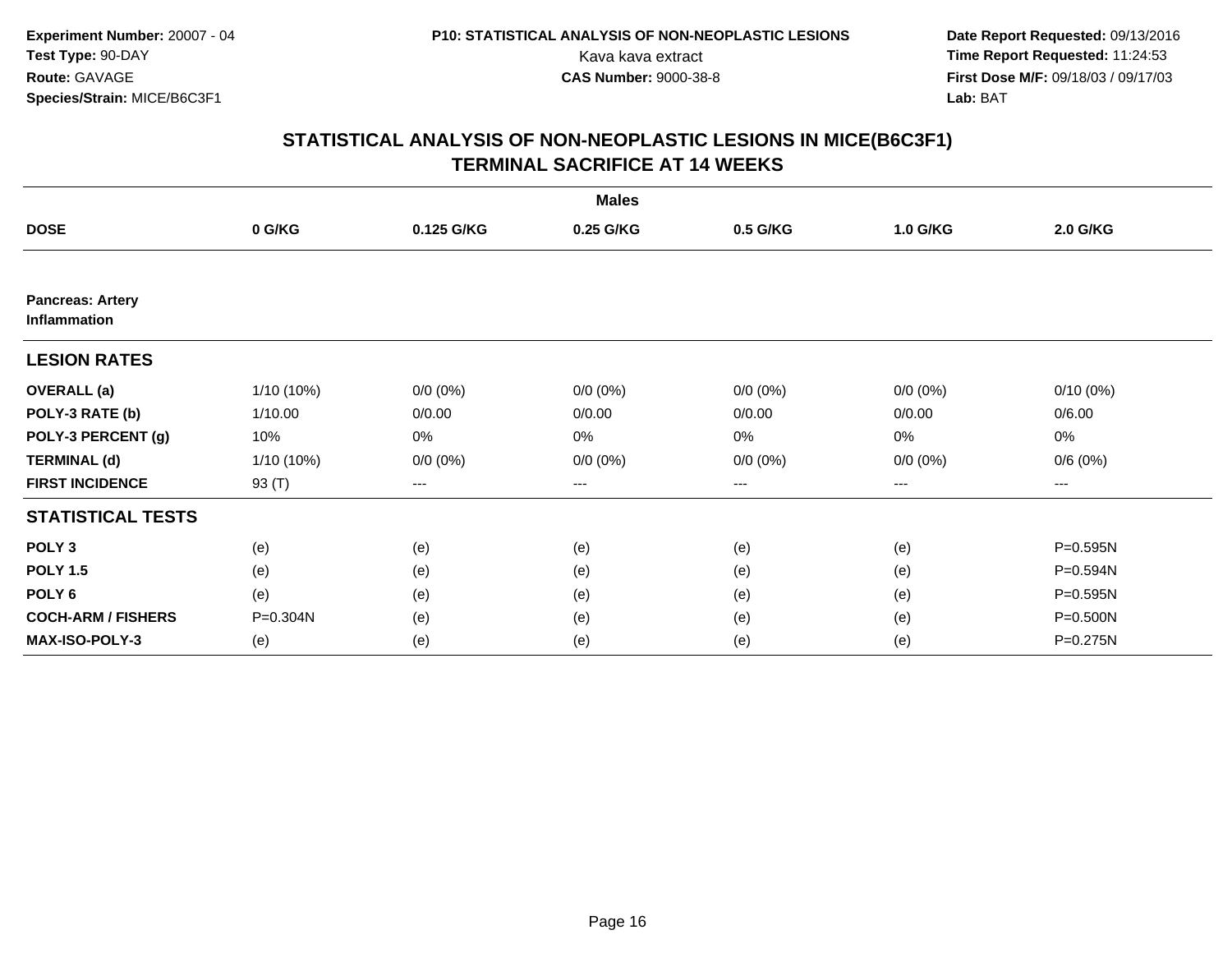|                                  |          |                   | <b>Males</b> |             |             |          |
|----------------------------------|----------|-------------------|--------------|-------------|-------------|----------|
| <b>DOSE</b>                      | 0 G/KG   | 0.125 G/KG        | 0.25 G/KG    | 0.5 G/KG    | 1.0 G/KG    | 2.0 G/KG |
|                                  |          |                   |              |             |             |          |
| <b>Parathyroid Gland</b><br>Cyst |          |                   |              |             |             |          |
| <b>LESION RATES</b>              |          |                   |              |             |             |          |
| <b>OVERALL</b> (a)               | 1/7(14%) | $0/0 (0\%)$       | $0/0 (0\%)$  | $0/0 (0\%)$ | $0/0 (0\%)$ | 0/7(0%)  |
| POLY-3 RATE (b)                  | 1/7.00   | 0/0.00            | 0/0.00       | 0/0.00      | 0/0.00      | 0/4.00   |
| POLY-3 PERCENT (g)               | 14.3%    | $0\%$             | 0%           | 0%          | 0%          | 0%       |
| <b>TERMINAL (d)</b>              | 1/7(14%) | $0/0 (0\%)$       | $0/0 (0\%)$  | $0/0 (0\%)$ | $0/0 (0\%)$ | 0/4(0%)  |
| <b>FIRST INCIDENCE</b>           | 93 (T)   | $\qquad \qquad -$ | $---$        | ---         | $---$       | ---      |
| <b>STATISTICAL TESTS</b>         |          |                   |              |             |             |          |
| POLY <sub>3</sub>                | (e)      | (e)               | (e)          | (e)         | (e)         | P=0.603N |
| <b>POLY 1.5</b>                  | (e)      | (e)               | (e)          | (e)         | (e)         | P=0.602N |
| POLY <sub>6</sub>                | (e)      | (e)               | (e)          | (e)         | (e)         | P=0.603N |
| <b>COCH-ARM / FISHERS</b>        | P=0.302N | (e)               | (e)          | (e)         | (e)         | P=0.500N |
| <b>MAX-ISO-POLY-3</b>            | (e)      | (e)               | (e)          | (e)         | (e)         | P=0.285N |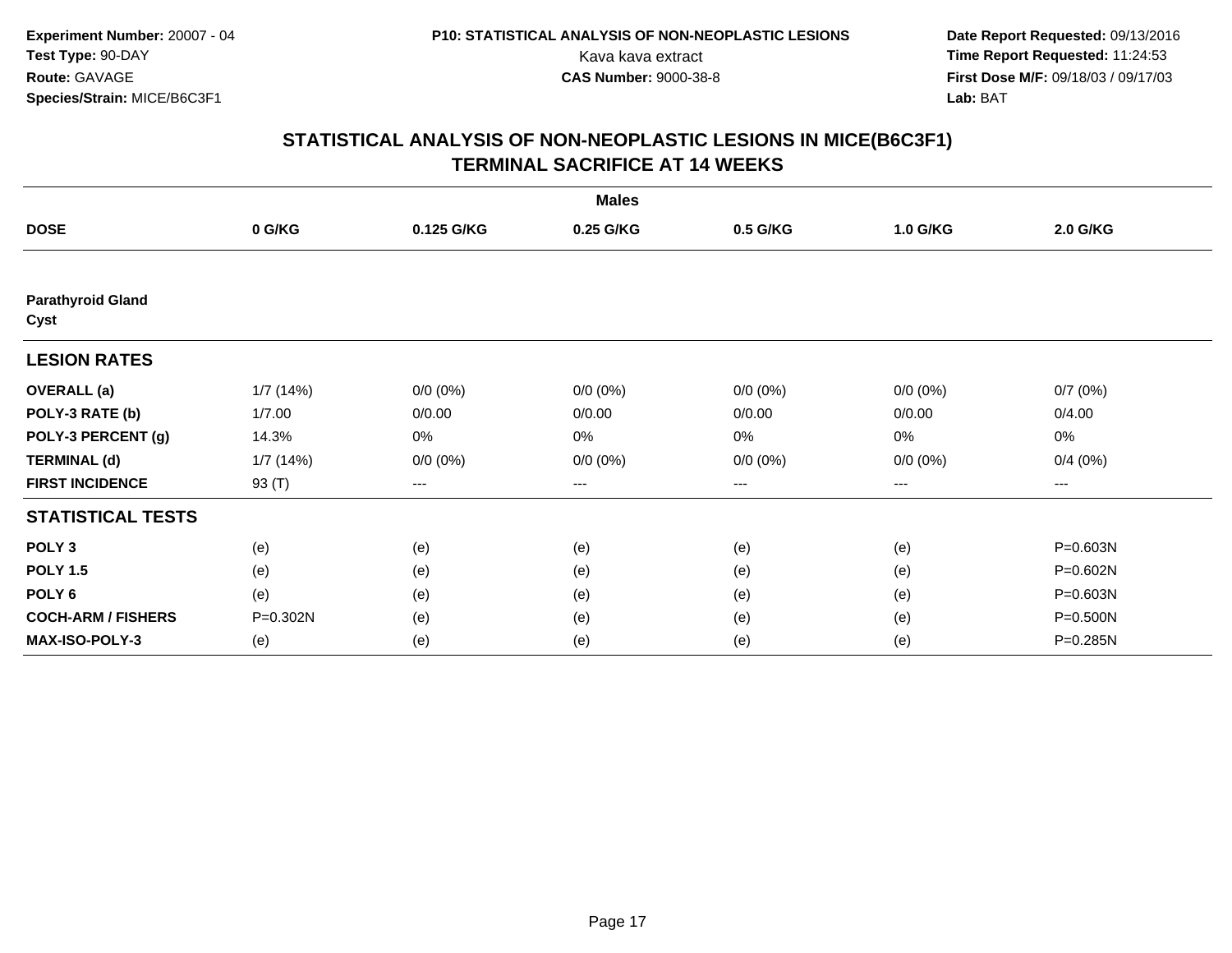|                             |             |             | <b>Males</b> |             |             |                     |  |
|-----------------------------|-------------|-------------|--------------|-------------|-------------|---------------------|--|
| <b>DOSE</b>                 | 0 G/KG      | 0.125 G/KG  | 0.25 G/KG    | 0.5 G/KG    | 1.0 G/KG    | 2.0 G/KG            |  |
|                             |             |             |              |             |             |                     |  |
| <b>Skin</b><br>Inflammation |             |             |              |             |             |                     |  |
| <b>LESION RATES</b>         |             |             |              |             |             |                     |  |
| <b>OVERALL</b> (a)          | $0/10(0\%)$ | $0/0 (0\%)$ | $0/0 (0\%)$  | $0/0 (0\%)$ | $0/0 (0\%)$ | $0/10(0\%)$         |  |
| POLY-3 RATE (b)             | 0/10.00     | 0/0.00      | 0/0.00       | 0/0.00      | 0/0.00      | 0/6.00              |  |
| POLY-3 PERCENT (g)          | 0%          | 0%          | 0%           | 0%          | $0\%$       | 0%                  |  |
| <b>TERMINAL (d)</b>         | $0/10(0\%)$ | $0/0 (0\%)$ | $0/0 (0\%)$  | $0/0 (0\%)$ | $0/0 (0\%)$ | 0/6(0%)             |  |
| <b>FIRST INCIDENCE</b>      | ---         | $\cdots$    | ---          | $--$        | ---         | $\qquad \qquad - -$ |  |
| <b>STATISTICAL TESTS</b>    |             |             |              |             |             |                     |  |
| POLY <sub>3</sub>           | (n)         | (n)         | (n)          | (n)         | (n)         | (n)                 |  |
| <b>POLY 1.5</b>             | (n)         | (n)         | (n)          | (n)         | (n)         | (n)                 |  |
| POLY <sub>6</sub>           | (n)         | (n)         | (n)          | (n)         | (n)         | (n)                 |  |
| <b>COCH-ARM / FISHERS</b>   | (n)         | (n)         | (n)          | (n)         | (n)         | (n)                 |  |
| <b>MAX-ISO-POLY-3</b>       | (n)         | (n)         | (n)          | (n)         | (n)         | (n)                 |  |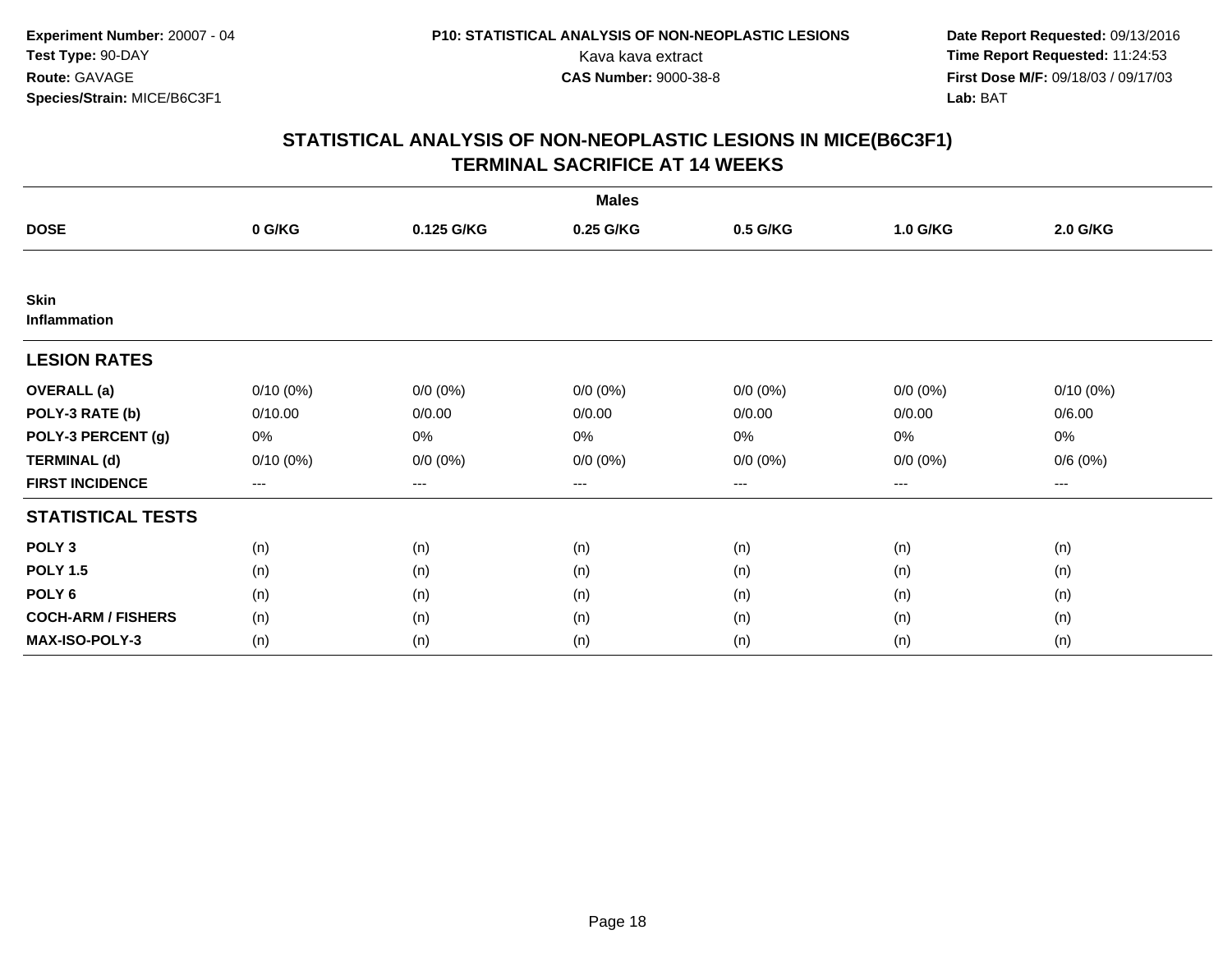|                                                     |             |             | <b>Males</b> |                        |             |             |
|-----------------------------------------------------|-------------|-------------|--------------|------------------------|-------------|-------------|
| <b>DOSE</b>                                         | 0 G/KG      | 0.125 G/KG  | 0.25 G/KG    | 0.5 G/KG               | 1.0 G/KG    | 2.0 G/KG    |
|                                                     |             |             |              |                        |             |             |
| Stomach, Forestomach<br><b>Inflammation Chronic</b> |             |             |              |                        |             |             |
| <b>LESION RATES</b>                                 |             |             |              |                        |             |             |
| <b>OVERALL</b> (a)                                  | $0/10(0\%)$ | $0/0 (0\%)$ | $0/0 (0\%)$  | $0/0 (0\%)$            | $0/0 (0\%)$ | 1/10 (10%)  |
| POLY-3 RATE (b)                                     | 0/10.00     | 0/0.00      | 0/0.00       | 0/0.00                 | 0/0.00      | 1/7.00      |
| POLY-3 PERCENT (g)                                  | 0%          | 0%          | 0%           | 0%                     | 0%          | 14.3%       |
| <b>TERMINAL (d)</b>                                 | $0/10(0\%)$ | $0/0 (0\%)$ | $0/0 (0\%)$  | $0/0 (0\%)$            | $0/0 (0\%)$ | 0/6(0%)     |
| <b>FIRST INCIDENCE</b>                              | ---         | ---         | ---          | $\qquad \qquad \cdots$ | ---         | 6           |
| <b>STATISTICAL TESTS</b>                            |             |             |              |                        |             |             |
| POLY <sub>3</sub>                                   | (e)         | (e)         | (e)          | (e)                    | (e)         | $P = 0.430$ |
| <b>POLY 1.5</b>                                     | (e)         | (e)         | (e)          | (e)                    | (e)         | $P = 0.430$ |
| POLY <sub>6</sub>                                   | (e)         | (e)         | (e)          | (e)                    | (e)         | $P = 0.430$ |
| <b>COCH-ARM / FISHERS</b>                           | $P = 0.304$ | (e)         | (e)          | (e)                    | (e)         | $P = 0.500$ |
| <b>MAX-ISO-POLY-3</b>                               | (e)         | (e)         | (e)          | (e)                    | (e)         | $P = 0.154$ |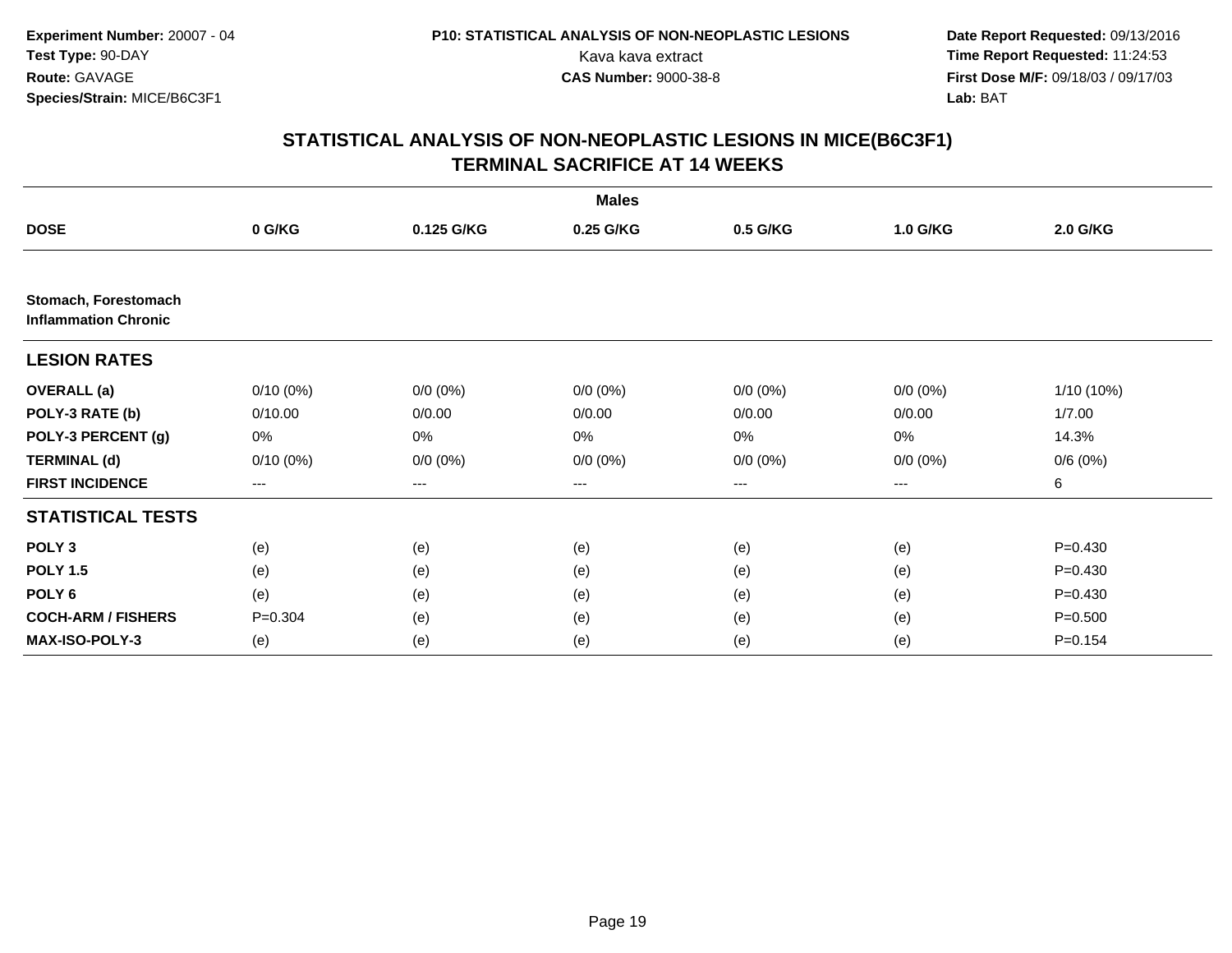|                                               |             |             | <b>Males</b> |                        |             |             |
|-----------------------------------------------|-------------|-------------|--------------|------------------------|-------------|-------------|
| <b>DOSE</b>                                   | 0 G/KG      | 0.125 G/KG  | 0.25 G/KG    | 0.5 G/KG               | 1.0 G/KG    | 2.0 G/KG    |
|                                               |             |             |              |                        |             |             |
| Stomach, Forestomach<br><b>Mineralization</b> |             |             |              |                        |             |             |
| <b>LESION RATES</b>                           |             |             |              |                        |             |             |
| <b>OVERALL</b> (a)                            | $0/10(0\%)$ | $0/0 (0\%)$ | $0/0 (0\%)$  | $0/0 (0\%)$            | $0/0 (0\%)$ | 1/10 (10%)  |
| POLY-3 RATE (b)                               | 0/10.00     | 0/0.00      | 0/0.00       | 0/0.00                 | 0/0.00      | 1/7.00      |
| POLY-3 PERCENT (g)                            | 0%          | 0%          | 0%           | 0%                     | 0%          | 14.3%       |
| <b>TERMINAL (d)</b>                           | $0/10(0\%)$ | $0/0 (0\%)$ | $0/0 (0\%)$  | $0/0 (0\%)$            | $0/0 (0\%)$ | 0/6(0%)     |
| <b>FIRST INCIDENCE</b>                        | $---$       | ---         | ---          | $\qquad \qquad \cdots$ | ---         | 6           |
| <b>STATISTICAL TESTS</b>                      |             |             |              |                        |             |             |
| POLY <sub>3</sub>                             | (e)         | (e)         | (e)          | (e)                    | (e)         | $P = 0.430$ |
| <b>POLY 1.5</b>                               | (e)         | (e)         | (e)          | (e)                    | (e)         | $P = 0.430$ |
| POLY <sub>6</sub>                             | (e)         | (e)         | (e)          | (e)                    | (e)         | $P=0.430$   |
| <b>COCH-ARM / FISHERS</b>                     | $P = 0.304$ | (e)         | (e)          | (e)                    | (e)         | $P = 0.500$ |
| <b>MAX-ISO-POLY-3</b>                         | (e)         | (e)         | (e)          | (e)                    | (e)         | $P = 0.154$ |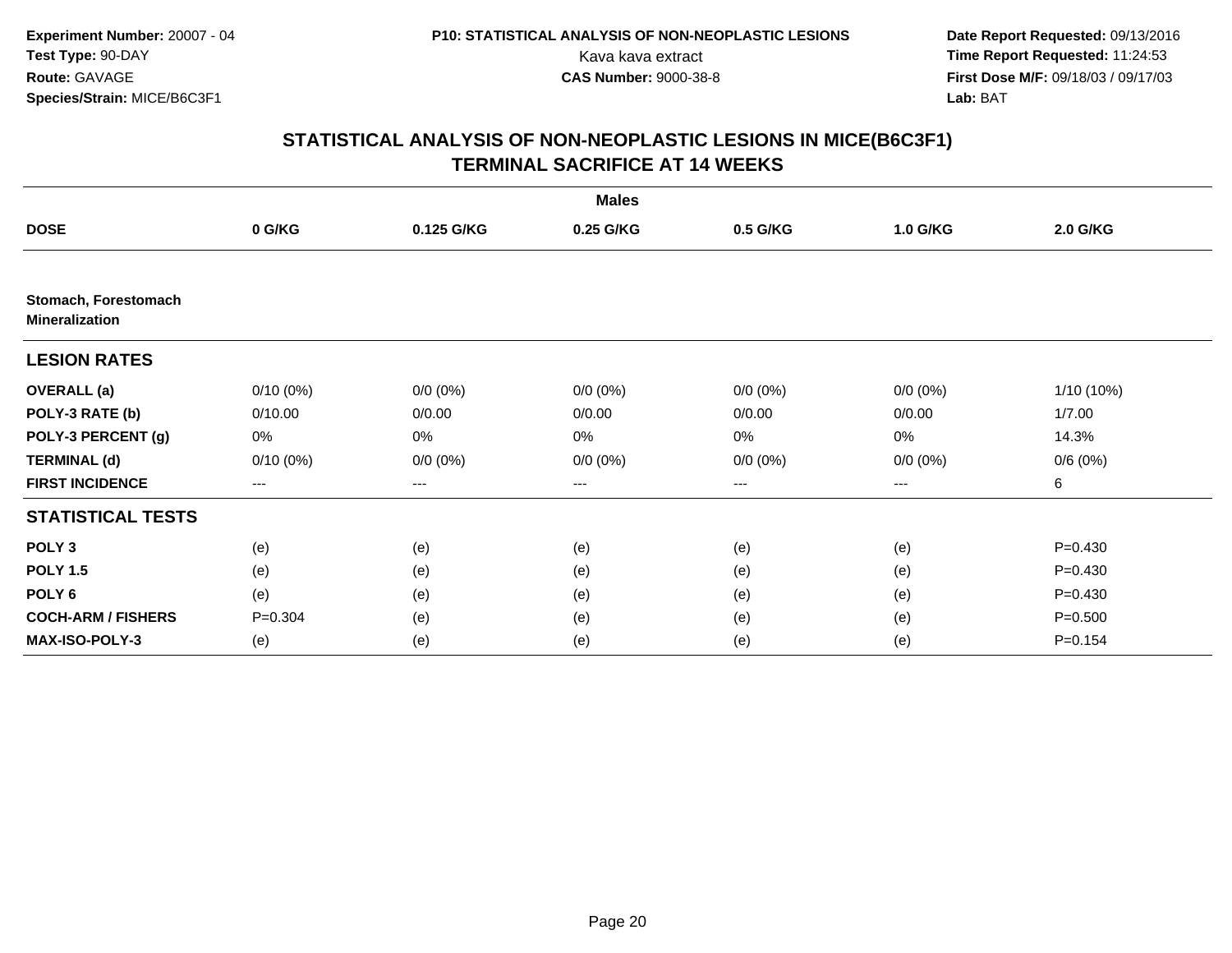|                            |             |             | <b>Males</b> |             |             |             |  |
|----------------------------|-------------|-------------|--------------|-------------|-------------|-------------|--|
| <b>DOSE</b>                | 0 G/KG      | 0.125 G/KG  | 0.25 G/KG    | 0.5 G/KG    | 1.0 G/KG    | 2.0 G/KG    |  |
|                            |             |             |              |             |             |             |  |
| Stomach, Glandular<br>Cyst |             |             |              |             |             |             |  |
| <b>LESION RATES</b>        |             |             |              |             |             |             |  |
| <b>OVERALL</b> (a)         | $0/10(0\%)$ | $0/0 (0\%)$ | $0/0 (0\%)$  | $0/0 (0\%)$ | $0/0 (0\%)$ | $0/10(0\%)$ |  |
| POLY-3 RATE (b)            | 0/10.00     | 0/0.00      | 0/0.00       | 0/0.00      | 0/0.00      | 0/6.00      |  |
| POLY-3 PERCENT (g)         | 0%          | 0%          | 0%           | 0%          | $0\%$       | 0%          |  |
| <b>TERMINAL (d)</b>        | 0/10(0%)    | $0/0 (0\%)$ | $0/0 (0\%)$  | $0/0 (0\%)$ | $0/0 (0\%)$ | 0/6(0%)     |  |
| <b>FIRST INCIDENCE</b>     | ---         | $--$        | ---          | $--$        | $---$       | ---         |  |
| <b>STATISTICAL TESTS</b>   |             |             |              |             |             |             |  |
| POLY <sub>3</sub>          | (n)         | (n)         | (n)          | (n)         | (n)         | (n)         |  |
| <b>POLY 1.5</b>            | (n)         | (n)         | (n)          | (n)         | (n)         | (n)         |  |
| POLY 6                     | (n)         | (n)         | (n)          | (n)         | (n)         | (n)         |  |
| <b>COCH-ARM / FISHERS</b>  | (n)         | (n)         | (n)          | (n)         | (n)         | (n)         |  |
| MAX-ISO-POLY-3             | (n)         | (n)         | (n)          | (n)         | (n)         | (n)         |  |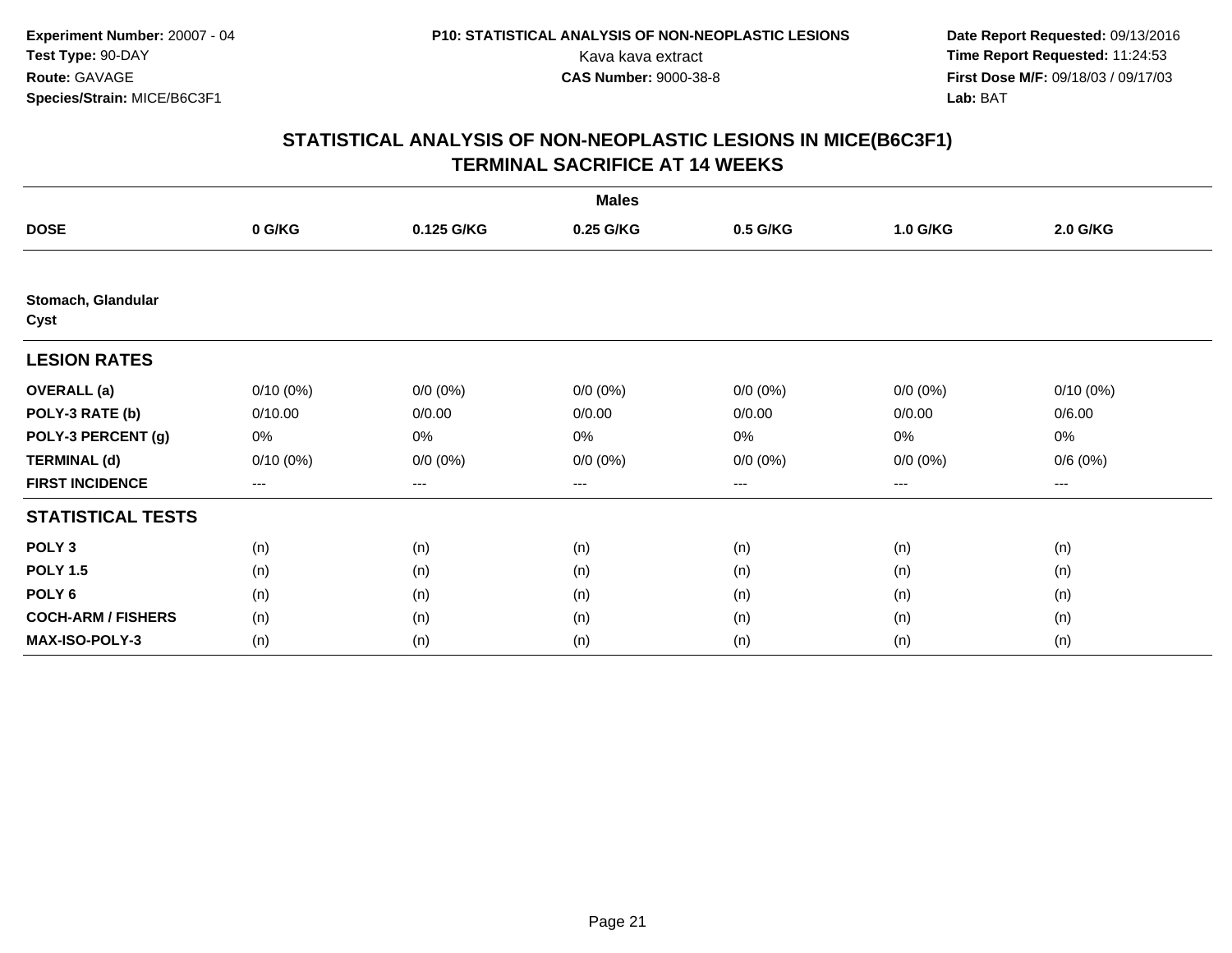|                                    |              |             | <b>Males</b> |             |             |             |
|------------------------------------|--------------|-------------|--------------|-------------|-------------|-------------|
| <b>DOSE</b>                        | 0 G/KG       | 0.125 G/KG  | 0.25 G/KG    | 0.5 G/KG    | 1.0 G/KG    | 2.0 G/KG    |
|                                    |              |             |              |             |             |             |
| Stomach, Glandular<br>Inflammation |              |             |              |             |             |             |
| <b>LESION RATES</b>                |              |             |              |             |             |             |
| <b>OVERALL</b> (a)                 | 1/10 (10%)   | $0/0 (0\%)$ | $0/0 (0\%)$  | $0/0 (0\%)$ | $0/0 (0\%)$ | 1/10 (10%)  |
| POLY-3 RATE (b)                    | 1/10.00      | 0/0.00      | 0/0.00       | 0/0.00      | 0/0.00      | 1/6.00      |
| POLY-3 PERCENT (g)                 | 10%          | 0%          | 0%           | 0%          | $0\%$       | 16.7%       |
| <b>TERMINAL (d)</b>                | $1/10(10\%)$ | $0/0 (0\%)$ | $0/0 (0\%)$  | $0/0 (0\%)$ | $0/0 (0\%)$ | 1/6 (17%)   |
| <b>FIRST INCIDENCE</b>             | 93 (T)       | ---         | ---          | $--$        | ---         | 93 (T)      |
| <b>STATISTICAL TESTS</b>           |              |             |              |             |             |             |
| POLY <sub>3</sub>                  | (e)          | (e)         | (e)          | (e)         | (e)         | $P = 0.637$ |
| <b>POLY 1.5</b>                    | (e)          | (e)         | (e)          | (e)         | (e)         | $P = 0.638$ |
| POLY <sub>6</sub>                  | (e)          | (e)         | (e)          | (e)         | (e)         | $P = 0.636$ |
| <b>COCH-ARM / FISHERS</b>          | $P = 0.645$  | (e)         | (e)          | (e)         | (e)         | P=0.763N    |
| <b>MAX-ISO-POLY-3</b>              | (e)          | (e)         | (e)          | (e)         | (e)         | $P = 0.384$ |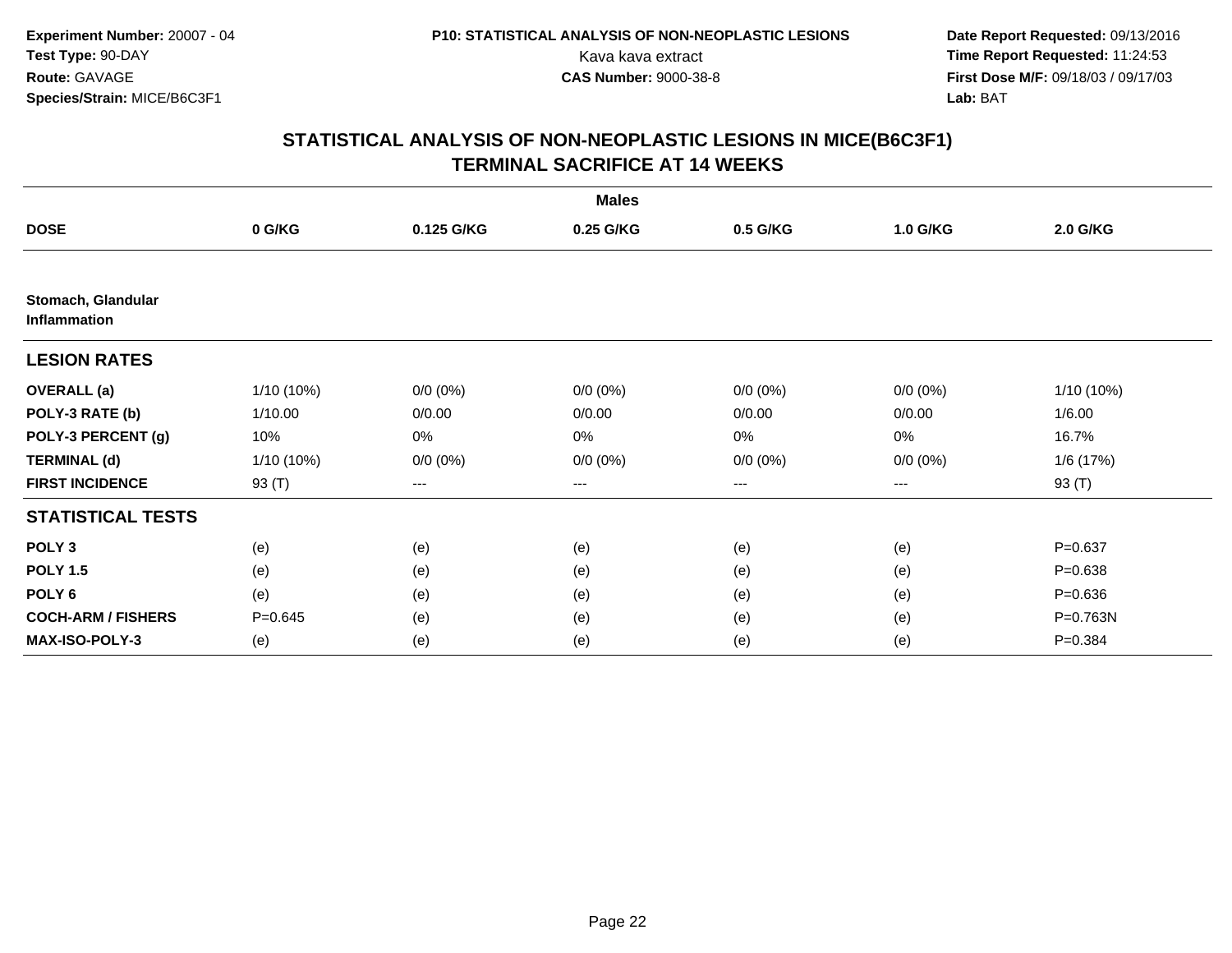|                                                   |             |             | <b>Males</b> |                        |             |             |
|---------------------------------------------------|-------------|-------------|--------------|------------------------|-------------|-------------|
| <b>DOSE</b>                                       | 0 G/KG      | 0.125 G/KG  | 0.25 G/KG    | 0.5 G/KG               | 1.0 G/KG    | 2.0 G/KG    |
|                                                   |             |             |              |                        |             |             |
| Stomach, Glandular<br><b>Inflammation Chronic</b> |             |             |              |                        |             |             |
| <b>LESION RATES</b>                               |             |             |              |                        |             |             |
| <b>OVERALL</b> (a)                                | $0/10(0\%)$ | $0/0 (0\%)$ | $0/0 (0\%)$  | $0/0 (0\%)$            | $0/0 (0\%)$ | $0/10(0\%)$ |
| POLY-3 RATE (b)                                   | 0/10.00     | 0/0.00      | 0/0.00       | 0/0.00                 | 0/0.00      | 0/6.00      |
| POLY-3 PERCENT (g)                                | 0%          | 0%          | 0%           | 0%                     | 0%          | 0%          |
| <b>TERMINAL (d)</b>                               | $0/10(0\%)$ | $0/0 (0\%)$ | $0/0 (0\%)$  | $0/0 (0\%)$            | $0/0 (0\%)$ | 0/6(0%)     |
| <b>FIRST INCIDENCE</b>                            | $--$        | ---         | ---          | $\qquad \qquad \cdots$ | ---         | ---         |
| <b>STATISTICAL TESTS</b>                          |             |             |              |                        |             |             |
| POLY <sub>3</sub>                                 | (n)         | (n)         | (n)          | (n)                    | (n)         | (n)         |
| <b>POLY 1.5</b>                                   | (n)         | (n)         | (n)          | (n)                    | (n)         | (n)         |
| POLY <sub>6</sub>                                 | (n)         | (n)         | (n)          | (n)                    | (n)         | (n)         |
| <b>COCH-ARM / FISHERS</b>                         | (n)         | (n)         | (n)          | (n)                    | (n)         | (n)         |
| <b>MAX-ISO-POLY-3</b>                             | (n)         | (n)         | (n)          | (n)                    | (n)         | (n)         |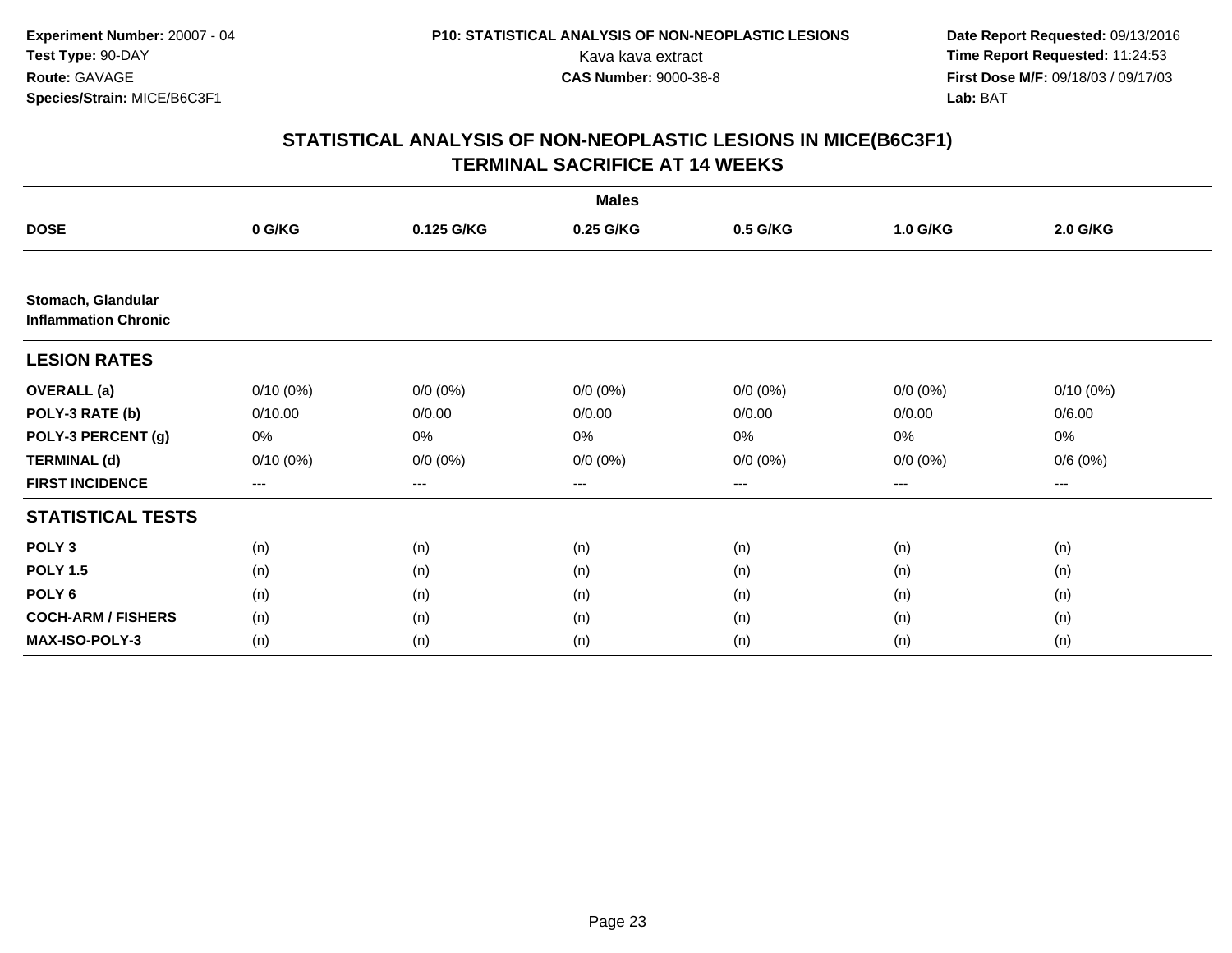|                                             |             |             | <b>Males</b> |             |             |             |  |
|---------------------------------------------|-------------|-------------|--------------|-------------|-------------|-------------|--|
| <b>DOSE</b>                                 | 0 G/KG      | 0.125 G/KG  | 0.25 G/KG    | 0.5 G/KG    | 1.0 G/KG    | 2.0 G/KG    |  |
|                                             |             |             |              |             |             |             |  |
| Stomach, Glandular<br><b>Mineralization</b> |             |             |              |             |             |             |  |
| <b>LESION RATES</b>                         |             |             |              |             |             |             |  |
| <b>OVERALL</b> (a)                          | $0/10(0\%)$ | $0/0 (0\%)$ | $0/0 (0\%)$  | $0/0 (0\%)$ | $0/0 (0\%)$ | $0/10(0\%)$ |  |
| POLY-3 RATE (b)                             | 0/10.00     | 0/0.00      | 0/0.00       | 0/0.00      | 0/0.00      | 0/6.00      |  |
| POLY-3 PERCENT (g)                          | 0%          | 0%          | 0%           | 0%          | $0\%$       | $0\%$       |  |
| <b>TERMINAL (d)</b>                         | $0/10(0\%)$ | $0/0 (0\%)$ | $0/0 (0\%)$  | $0/0 (0\%)$ | $0/0 (0\%)$ | 0/6(0%)     |  |
| <b>FIRST INCIDENCE</b>                      | $---$       | ---         | ---          | $--$        | ---         | ---         |  |
| <b>STATISTICAL TESTS</b>                    |             |             |              |             |             |             |  |
| POLY <sub>3</sub>                           | (n)         | (n)         | (n)          | (n)         | (n)         | (n)         |  |
| <b>POLY 1.5</b>                             | (n)         | (n)         | (n)          | (n)         | (n)         | (n)         |  |
| POLY <sub>6</sub>                           | (n)         | (n)         | (n)          | (n)         | (n)         | (n)         |  |
| <b>COCH-ARM / FISHERS</b>                   | (n)         | (n)         | (n)          | (n)         | (n)         | (n)         |  |
| MAX-ISO-POLY-3                              | (n)         | (n)         | (n)          | (n)         | (n)         | (n)         |  |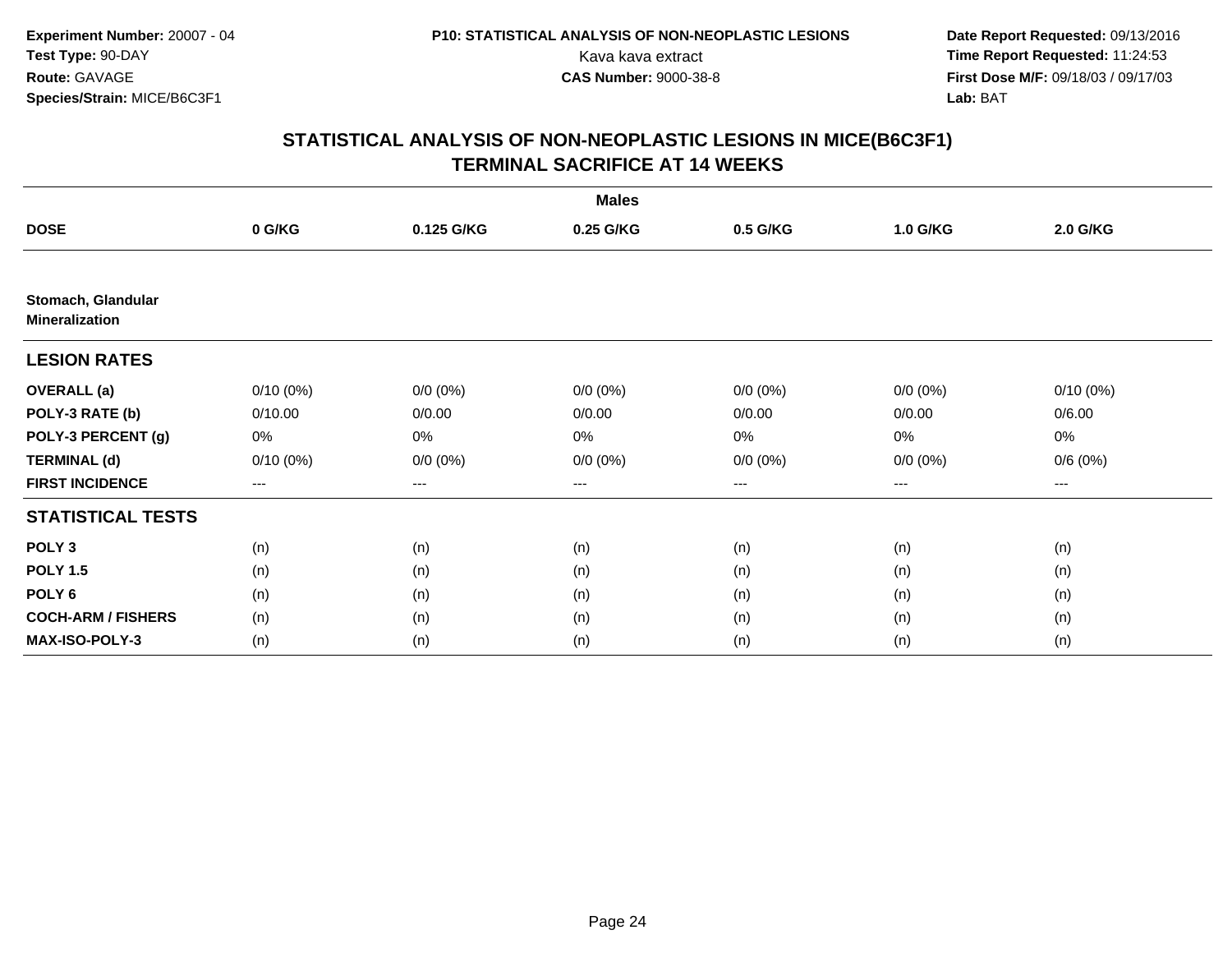|                             |             |             | <b>Males</b> |             |             |             |
|-----------------------------|-------------|-------------|--------------|-------------|-------------|-------------|
| <b>DOSE</b>                 | 0 G/KG      | 0.125 G/KG  | 0.25 G/KG    | 0.5 G/KG    | 1.0 G/KG    | 2.0 G/KG    |
|                             |             |             |              |             |             |             |
| <b>Testes</b><br>Hypoplasia |             |             |              |             |             |             |
| <b>LESION RATES</b>         |             |             |              |             |             |             |
| <b>OVERALL</b> (a)          | $0/10(0\%)$ | $0/0 (0\%)$ | $0/0 (0\%)$  | $0/0 (0\%)$ | $0/0 (0\%)$ | 1/10 (10%)  |
| POLY-3 RATE (b)             | 0/10.00     | 0/0.00      | 0/0.00       | 0/0.00      | 0/0.00      | 1/7.00      |
| POLY-3 PERCENT (g)          | 0%          | 0%          | 0%           | 0%          | $0\%$       | 14.3%       |
| <b>TERMINAL (d)</b>         | 0/10(0%)    | $0/0 (0\%)$ | $0/0 (0\%)$  | $0/0 (0\%)$ | $0/0 (0\%)$ | 0/6(0%)     |
| <b>FIRST INCIDENCE</b>      | ---         | $---$       | ---          | $--$        | $---$       | 3           |
| <b>STATISTICAL TESTS</b>    |             |             |              |             |             |             |
| POLY <sub>3</sub>           | (e)         | (e)         | (e)          | (e)         | (e)         | $P = 0.430$ |
| <b>POLY 1.5</b>             | (e)         | (e)         | (e)          | (e)         | (e)         | $P = 0.431$ |
| POLY 6                      | (e)         | (e)         | (e)          | (e)         | (e)         | $P = 0.430$ |
| <b>COCH-ARM / FISHERS</b>   | $P = 0.304$ | (e)         | (e)          | (e)         | (e)         | $P = 0.500$ |
| <b>MAX-ISO-POLY-3</b>       | (e)         | (e)         | (e)          | (e)         | (e)         | $P = 0.154$ |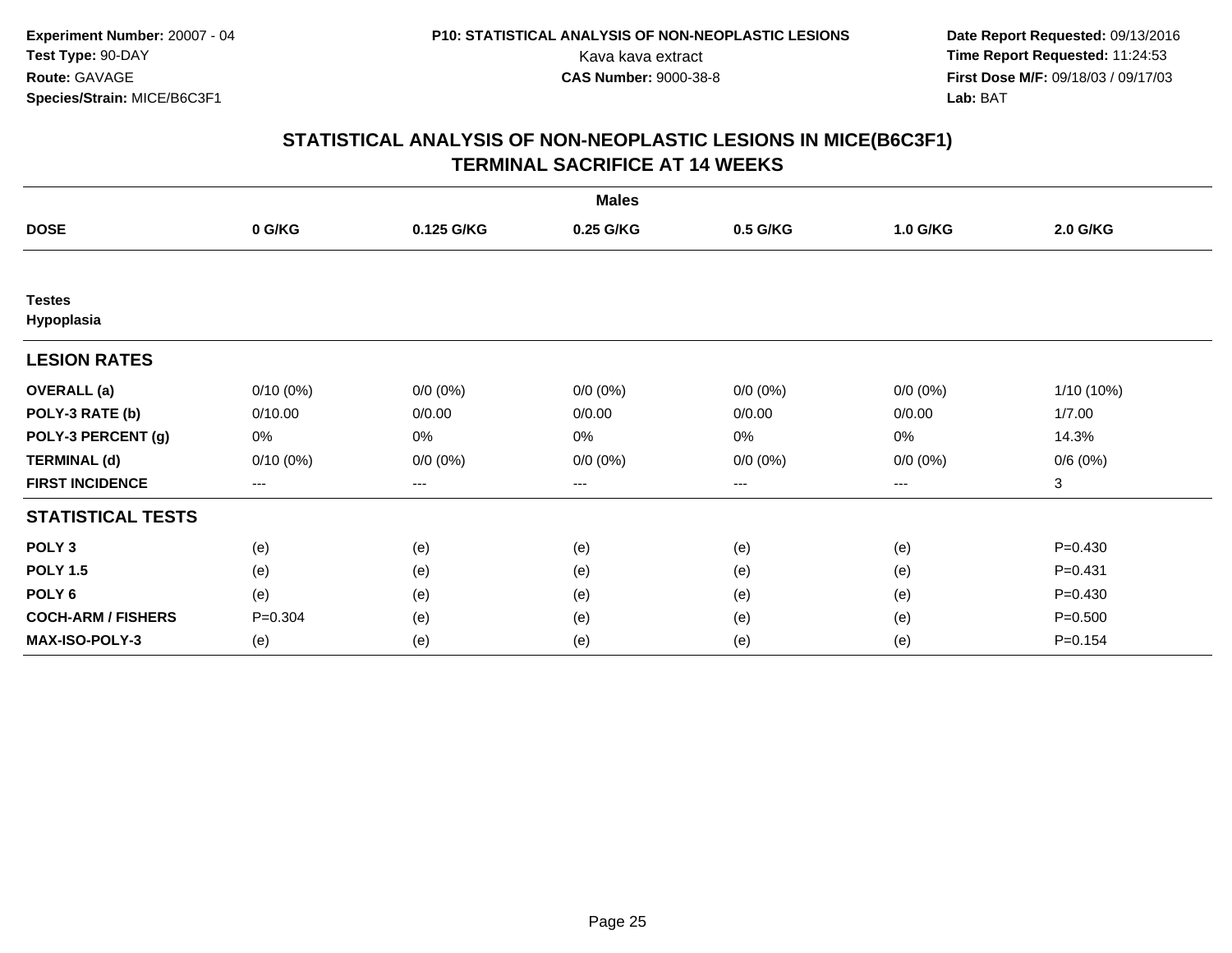|                                  |             |             | <b>Males</b> |                   |             |                |
|----------------------------------|-------------|-------------|--------------|-------------------|-------------|----------------|
| <b>DOSE</b>                      | 0 G/KG      | 0.125 G/KG  | 0.25 G/KG    | 0.5 G/KG          | 1.0 G/KG    | 2.0 G/KG       |
|                                  |             |             |              |                   |             |                |
| <b>Thymus</b><br><b>Necrosis</b> |             |             |              |                   |             |                |
| <b>LESION RATES</b>              |             |             |              |                   |             |                |
| <b>OVERALL</b> (a)               | $0/10(0\%)$ | $0/10(0\%)$ | $0/10(0\%)$  | $0/10(0\%)$       | $0/10(0\%)$ | 3/10 (30%)     |
| POLY-3 RATE (b)                  | 0/10.00     | 0/10.00     | 0/10.00      | 0/10.00           | 0/10.00     | 3/9.00         |
| POLY-3 PERCENT (g)               | 0%          | 0%          | 0%           | 0%                | $0\%$       | 33.3%          |
| <b>TERMINAL (d)</b>              | $0/10(0\%)$ | $0/10(0\%)$ | $0/10(0\%)$  | $0/10(0\%)$       | $0/10(0\%)$ | 0/6(0%)        |
| <b>FIRST INCIDENCE</b>           | ---         | $---$       | $---$        | $\qquad \qquad -$ | $---$       | $\overline{c}$ |
| <b>STATISTICAL TESTS</b>         |             |             |              |                   |             |                |
| POLY <sub>3</sub>                | P<0.001**   | (e)         | (e)          | (e)               | (e)         | $P = 0.076$    |
| <b>POLY 1.5</b>                  | P<0.001**   | (e)         | (e)          | (e)               | (e)         | $P = 0.076$    |
| POLY <sub>6</sub>                | P<0.001**   | (e)         | (e)          | (e)               | (e)         | $P = 0.076$    |
| <b>COCH-ARM / FISHERS</b>        | P<0.001**   | (e)         | (e)          | (e)               | (e)         | $P = 0.105$    |
| MAX-ISO-POLY-3                   | P<0.001**   | (e)         | (e)          | (e)               | (e)         | $P=0.023*$     |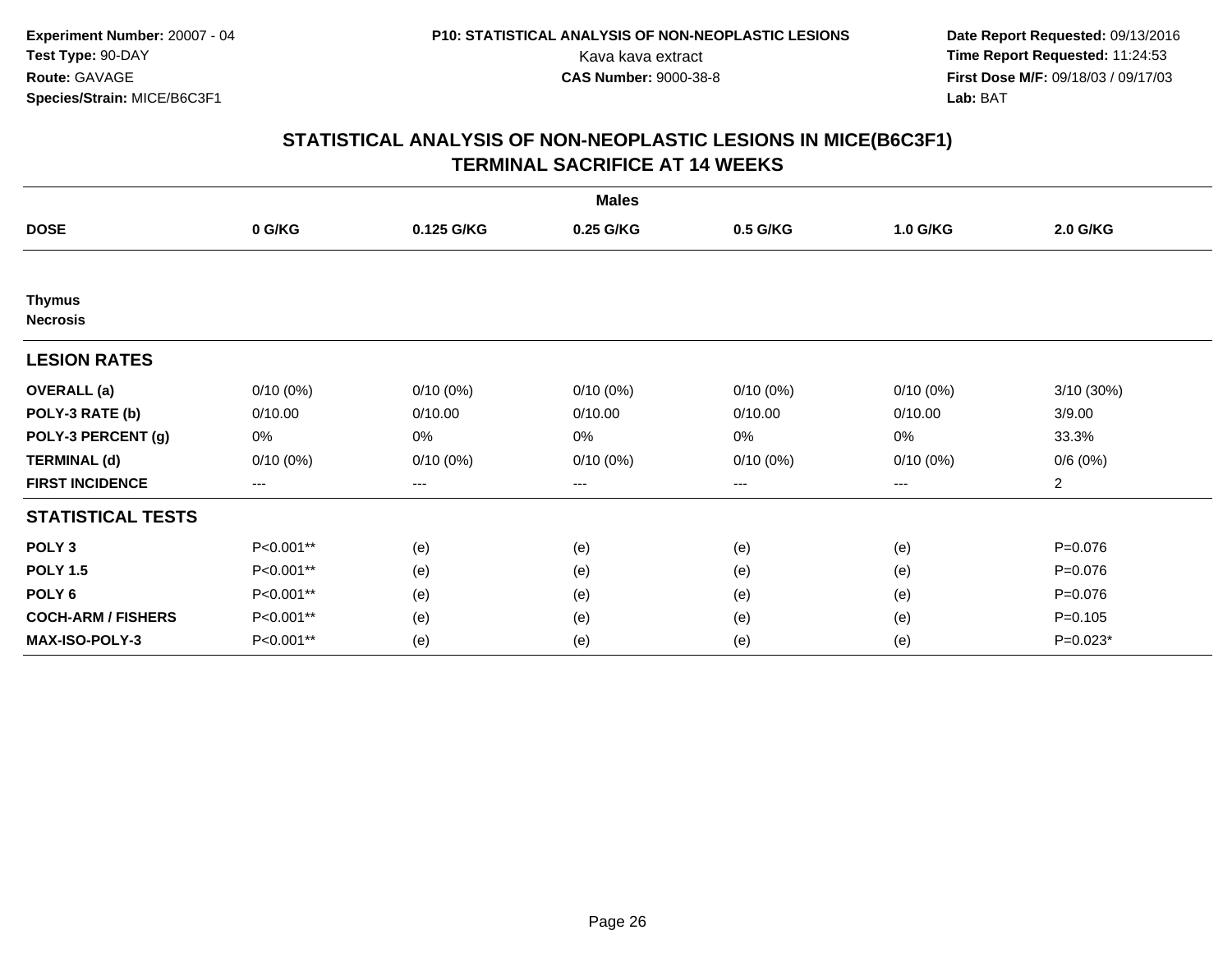|                              |             |             | <b>Males</b> |             |             |             |  |
|------------------------------|-------------|-------------|--------------|-------------|-------------|-------------|--|
| <b>DOSE</b>                  | 0 G/KG      | 0.125 G/KG  | 0.25 G/KG    | 0.5 G/KG    | 1.0 G/KG    | 2.0 G/KG    |  |
|                              |             |             |              |             |             |             |  |
| <b>Thyroid Gland</b><br>Cyst |             |             |              |             |             |             |  |
| <b>LESION RATES</b>          |             |             |              |             |             |             |  |
| <b>OVERALL</b> (a)           | $0/10(0\%)$ | $0/0 (0\%)$ | $0/0 (0\%)$  | $0/0 (0\%)$ | $0/0 (0\%)$ | $0/10(0\%)$ |  |
| POLY-3 RATE (b)              | 0/10.00     | 0/0.00      | 0/0.00       | 0/0.00      | 0/0.00      | 0/6.00      |  |
| POLY-3 PERCENT (g)           | 0%          | 0%          | 0%           | 0%          | $0\%$       | 0%          |  |
| <b>TERMINAL (d)</b>          | 0/10(0%)    | $0/0 (0\%)$ | $0/0 (0\%)$  | $0/0 (0\%)$ | $0/0 (0\%)$ | 0/6(0%)     |  |
| <b>FIRST INCIDENCE</b>       | ---         | $--$        | ---          | $--$        | $---$       | ---         |  |
| <b>STATISTICAL TESTS</b>     |             |             |              |             |             |             |  |
| POLY <sub>3</sub>            | (n)         | (n)         | (n)          | (n)         | (n)         | (n)         |  |
| <b>POLY 1.5</b>              | (n)         | (n)         | (n)          | (n)         | (n)         | (n)         |  |
| POLY 6                       | (n)         | (n)         | (n)          | (n)         | (n)         | (n)         |  |
| <b>COCH-ARM / FISHERS</b>    | (n)         | (n)         | (n)          | (n)         | (n)         | (n)         |  |
| MAX-ISO-POLY-3               | (n)         | (n)         | (n)          | (n)         | (n)         | (n)         |  |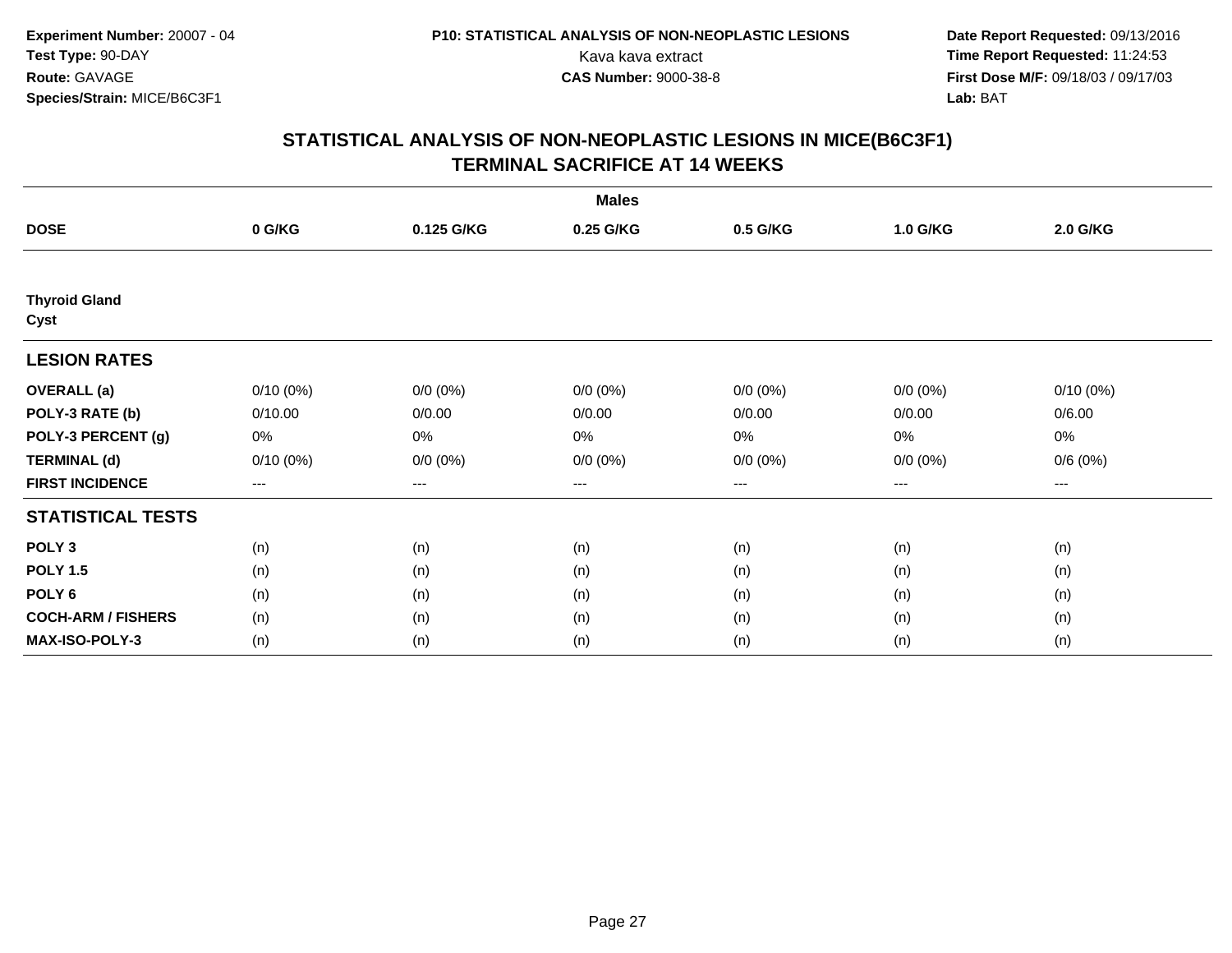|                                      |             |             | <b>Females</b> |             |             |             |  |
|--------------------------------------|-------------|-------------|----------------|-------------|-------------|-------------|--|
| <b>DOSE</b>                          | 0 G/KG      | 0.125 G/KG  | 0.25 G/KG      | 0.5 G/KG    | 1.0 G/KG    | 2.0 G/KG    |  |
|                                      |             |             |                |             |             |             |  |
| <b>Adrenal Cortex</b><br>Hypertrophy |             |             |                |             |             |             |  |
| <b>LESION RATES</b>                  |             |             |                |             |             |             |  |
| <b>OVERALL</b> (a)                   | $0/10(0\%)$ | $0/0 (0\%)$ | $0/0 (0\%)$    | $0/0 (0\%)$ | $0/0 (0\%)$ | $0/10(0\%)$ |  |
| POLY-3 RATE (b)                      | 0/10.00     | 0/0.00      | 0/0.00         | 0/0.00      | 0/0.00      | 0/6.06      |  |
| POLY-3 PERCENT (g)                   | 0%          | 0%          | 0%             | 0%          | 0%          | 0%          |  |
| <b>TERMINAL (d)</b>                  | $0/10(0\%)$ | $0/0 (0\%)$ | $0/0 (0\%)$    | $0/0 (0\%)$ | $0/0 (0\%)$ | 0/6(0%)     |  |
| <b>FIRST INCIDENCE</b>               | ---         | $--$        | ---            | $--$        | ---         | ---         |  |
| <b>STATISTICAL TESTS</b>             |             |             |                |             |             |             |  |
| POLY <sub>3</sub>                    | (n)         | (n)         | (n)            | (n)         | (n)         | (n)         |  |
| <b>POLY 1.5</b>                      | (n)         | (n)         | (n)            | (n)         | (n)         | (n)         |  |
| POLY <sub>6</sub>                    | (n)         | (n)         | (n)            | (n)         | (n)         | (n)         |  |
| <b>COCH-ARM / FISHERS</b>            | (n)         | (n)         | (n)            | (n)         | (n)         | (n)         |  |
| <b>MAX-ISO-POLY-3</b>                | (n)         | (n)         | (n)            | (n)         | (n)         | (n)         |  |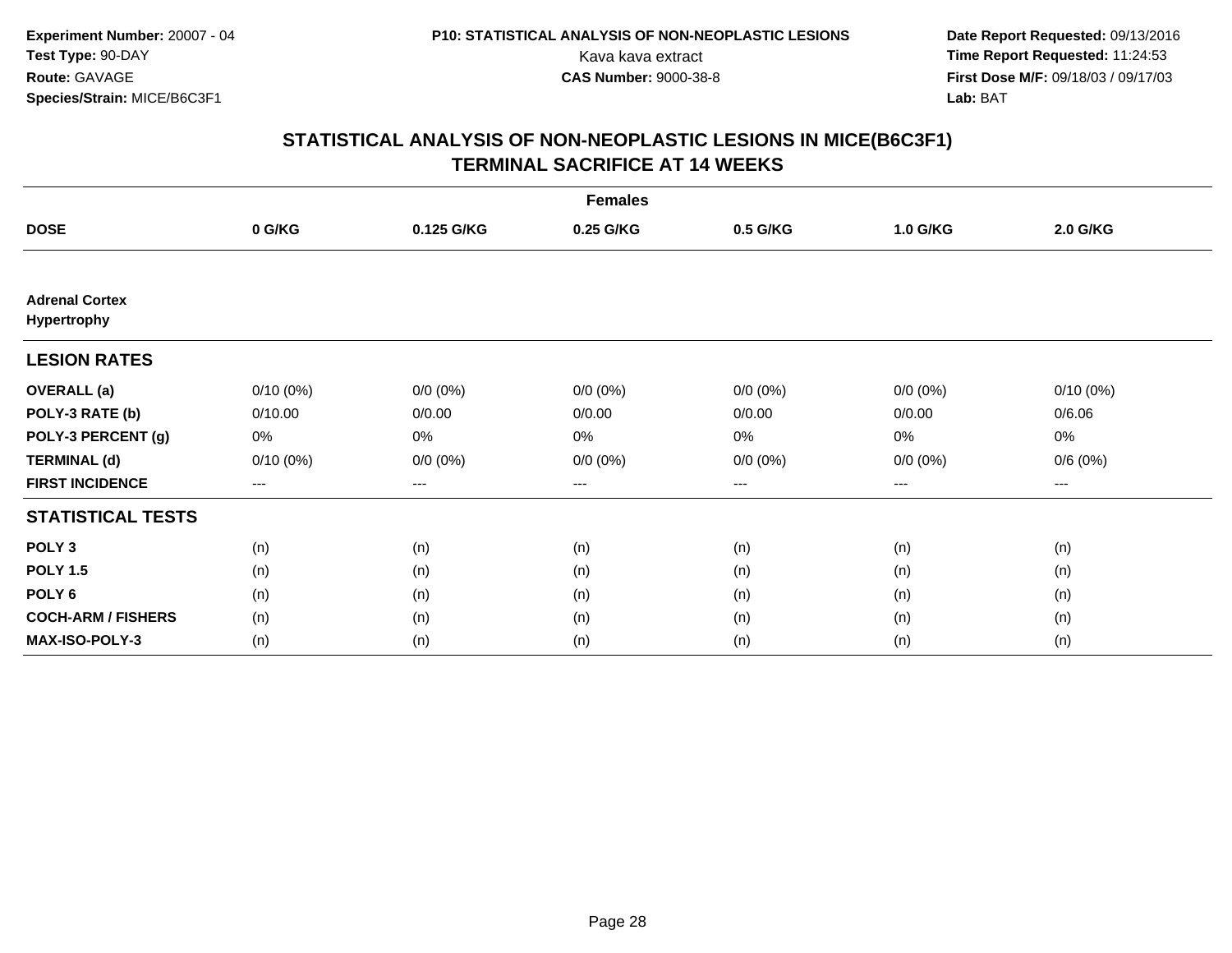|                                                   |             |             | <b>Females</b> |             |             |                     |  |
|---------------------------------------------------|-------------|-------------|----------------|-------------|-------------|---------------------|--|
| <b>DOSE</b>                                       | 0 G/KG      | 0.125 G/KG  | 0.25 G/KG      | 0.5 G/KG    | 1.0 G/KG    | 2.0 G/KG            |  |
|                                                   |             |             |                |             |             |                     |  |
| <b>Adrenal Cortex</b><br><b>Hypertrophy Focal</b> |             |             |                |             |             |                     |  |
| <b>LESION RATES</b>                               |             |             |                |             |             |                     |  |
| <b>OVERALL</b> (a)                                | $0/10(0\%)$ | $0/0 (0\%)$ | $0/0 (0\%)$    | $0/0 (0\%)$ | $0/0 (0\%)$ | $0/10(0\%)$         |  |
| POLY-3 RATE (b)                                   | 0/10.00     | 0/0.00      | 0/0.00         | 0/0.00      | 0/0.00      | 0/6.06              |  |
| POLY-3 PERCENT (g)                                | 0%          | 0%          | 0%             | 0%          | $0\%$       | 0%                  |  |
| <b>TERMINAL (d)</b>                               | $0/10(0\%)$ | $0/0 (0\%)$ | $0/0 (0\%)$    | $0/0 (0\%)$ | $0/0 (0\%)$ | 0/6(0%)             |  |
| <b>FIRST INCIDENCE</b>                            | $---$       | $---$       | ---            | $\cdots$    | $---$       | $\qquad \qquad - -$ |  |
| <b>STATISTICAL TESTS</b>                          |             |             |                |             |             |                     |  |
| POLY <sub>3</sub>                                 | (n)         | (n)         | (n)            | (n)         | (n)         | (n)                 |  |
| <b>POLY 1.5</b>                                   | (n)         | (n)         | (n)            | (n)         | (n)         | (n)                 |  |
| POLY <sub>6</sub>                                 | (n)         | (n)         | (n)            | (n)         | (n)         | (n)                 |  |
| <b>COCH-ARM / FISHERS</b>                         | (n)         | (n)         | (n)            | (n)         | (n)         | (n)                 |  |
| <b>MAX-ISO-POLY-3</b>                             | (n)         | (n)         | (n)            | (n)         | (n)         | (n)                 |  |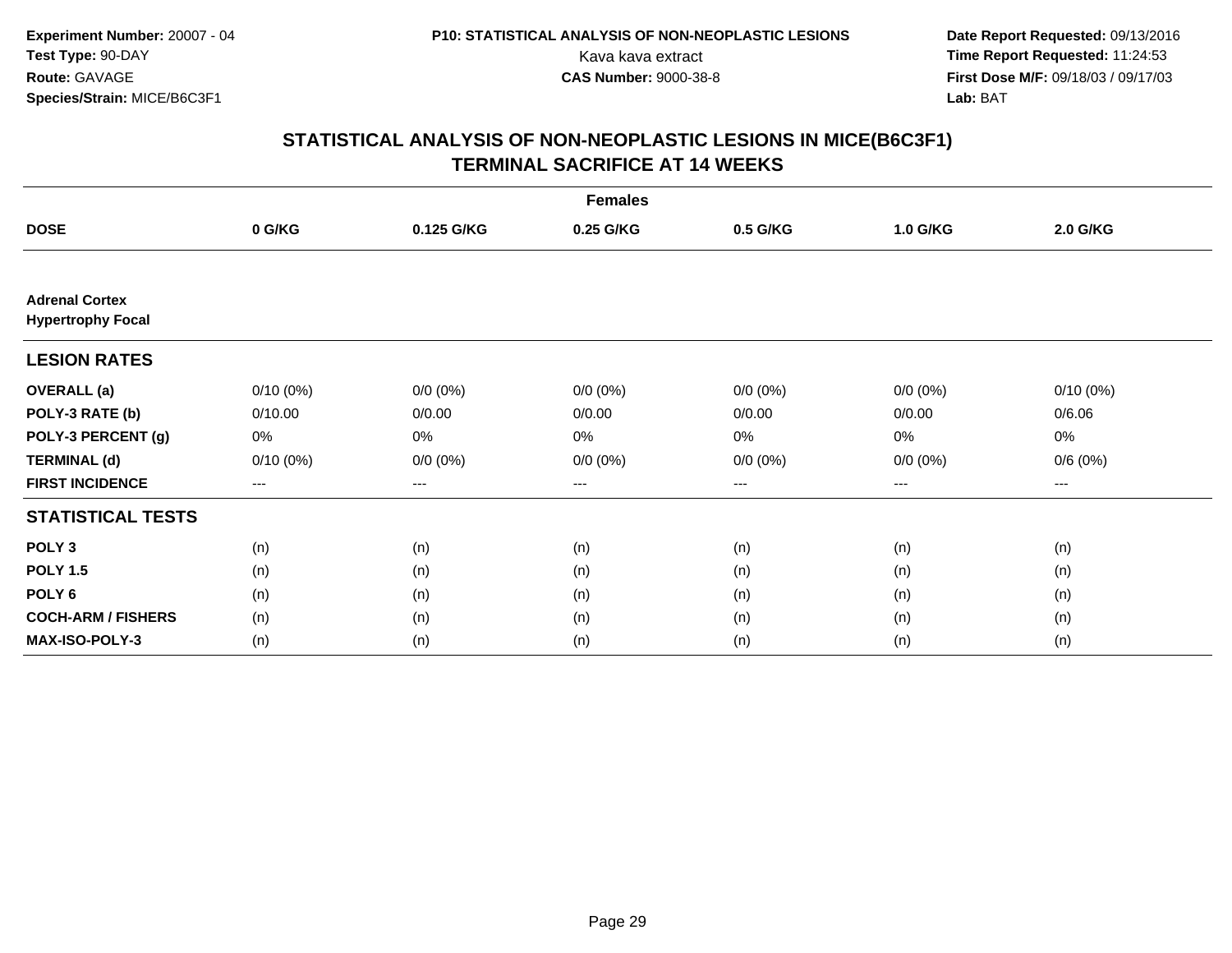|                                                   |              |             | <b>Females</b> |                   |             |                 |
|---------------------------------------------------|--------------|-------------|----------------|-------------------|-------------|-----------------|
| <b>DOSE</b>                                       | 0 G/KG       | 0.125 G/KG  | 0.25 G/KG      | 0.5 G/KG          | 1.0 G/KG    | <b>2.0 G/KG</b> |
|                                                   |              |             |                |                   |             |                 |
| <b>Adrenal Cortex: Subcapsular</b><br>Hyperplasia |              |             |                |                   |             |                 |
| <b>LESION RATES</b>                               |              |             |                |                   |             |                 |
| <b>OVERALL</b> (a)                                | 10/10 (100%) | $0/0 (0\%)$ | $0/0 (0\%)$    | $0/0 (0\%)$       | $0/0 (0\%)$ | 8/10 (80%)      |
| POLY-3 RATE (b)                                   | 10/10.00     | 0/0.00      | 0/0.00         | 0/0.00            | 0/0.00      | 8/9.00          |
| POLY-3 PERCENT (g)                                | 100%         | 0%          | 0%             | 0%                | 0%          | 88.9%           |
| <b>TERMINAL (d)</b>                               | 10/10 (100%) | $0/0 (0\%)$ | $0/0 (0\%)$    | $0/0 (0\%)$       | $0/0 (0\%)$ | 5/6 (83%)       |
| <b>FIRST INCIDENCE</b>                            | 93 (T)       | $---$       | ---            | $\qquad \qquad -$ | ---         | $\overline{2}$  |
| <b>STATISTICAL TESTS</b>                          |              |             |                |                   |             |                 |
| POLY <sub>3</sub>                                 | (e)          | (e)         | (e)            | (e)               | (e)         | P=0.479N        |
| <b>POLY 1.5</b>                                   | (e)          | (e)         | (e)            | (e)               | (e)         | P=0.478N        |
| POLY <sub>6</sub>                                 | (e)          | (e)         | (e)            | (e)               | (e)         | P=0.479N        |
| <b>COCH-ARM / FISHERS</b>                         | P=0.132N     | (e)         | (e)            | (e)               | (e)         | P=0.237N        |
| MAX-ISO-POLY-3                                    | (e)          | (e)         | (e)            | (e)               | (e)         | P=0.157N        |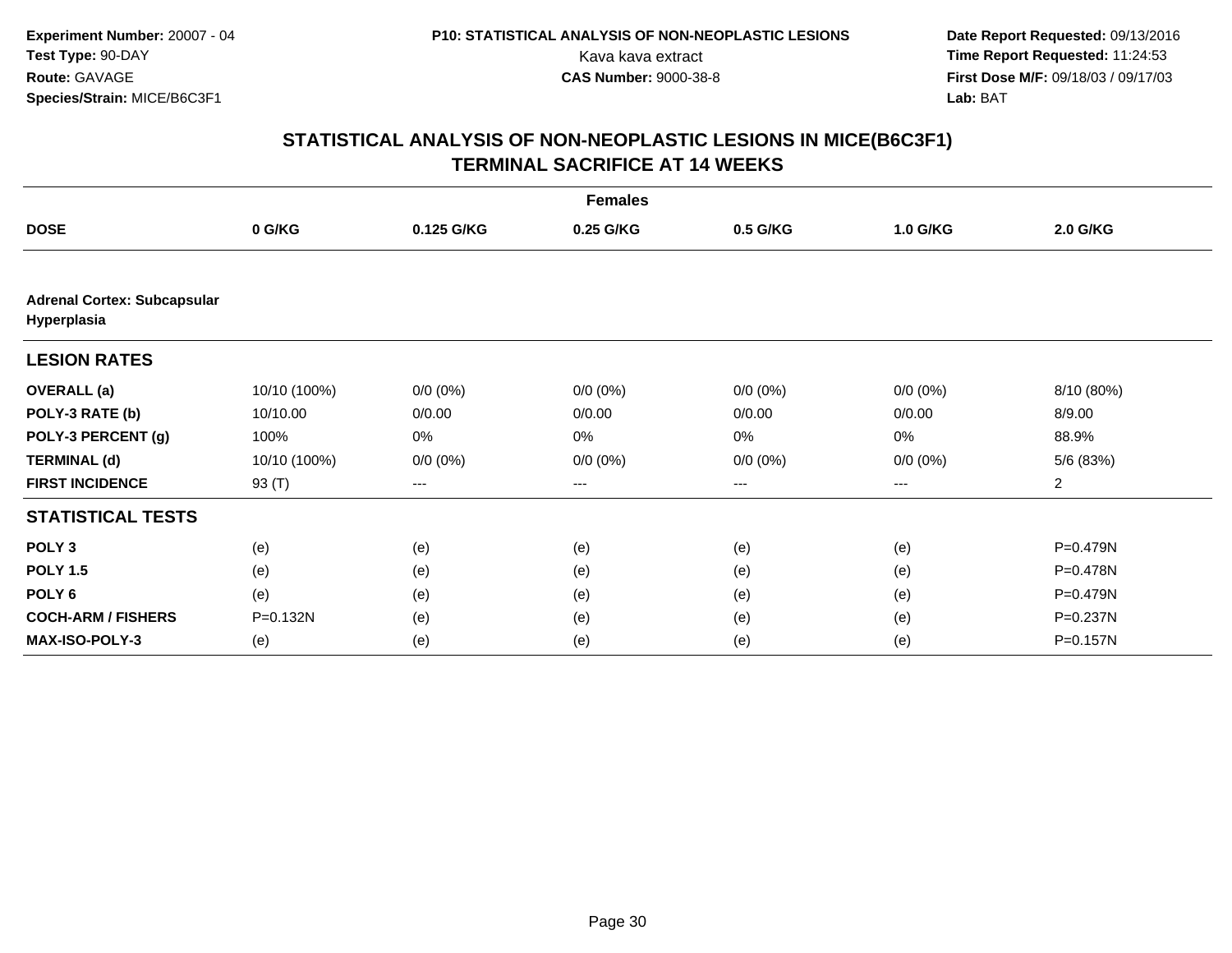|                                |             |             | <b>Females</b> |             |             |                |
|--------------------------------|-------------|-------------|----------------|-------------|-------------|----------------|
| <b>DOSE</b>                    | 0 G/KG      | 0.125 G/KG  | 0.25 G/KG      | 0.5 G/KG    | 1.0 G/KG    | 2.0 G/KG       |
|                                |             |             |                |             |             |                |
| <b>Esophagus</b><br>Hemorrhage |             |             |                |             |             |                |
| <b>LESION RATES</b>            |             |             |                |             |             |                |
| <b>OVERALL</b> (a)             | $0/10(0\%)$ | $0/0 (0\%)$ | $0/0 (0\%)$    | $0/0 (0\%)$ | $0/0 (0\%)$ | 1/10 (10%)     |
| POLY-3 RATE (b)                | 0/10.00     | 0/0.00      | 0/0.00         | 0/0.00      | 0/0.00      | 1/7.06         |
| POLY-3 PERCENT (g)             | 0%          | 0%          | 0%             | 0%          | $0\%$       | 14.2%          |
| <b>TERMINAL (d)</b>            | $0/10(0\%)$ | $0/0 (0\%)$ | $0/0 (0\%)$    | $0/0 (0\%)$ | $0/0 (0\%)$ | 0/6(0%)        |
| <b>FIRST INCIDENCE</b>         | ---         | $--$        | ---            | $--$        | ---         | $\overline{a}$ |
| <b>STATISTICAL TESTS</b>       |             |             |                |             |             |                |
| POLY <sub>3</sub>              | (e)         | (e)         | (e)            | (e)         | (e)         | $P = 0.432$    |
| <b>POLY 1.5</b>                | (e)         | (e)         | (e)            | (e)         | (e)         | $P=0.437$      |
| POLY <sub>6</sub>              | (e)         | (e)         | (e)            | (e)         | (e)         | $P = 0.430$    |
| <b>COCH-ARM / FISHERS</b>      | $P = 0.304$ | (e)         | (e)            | (e)         | (e)         | $P = 0.500$    |
| <b>MAX-ISO-POLY-3</b>          | (e)         | (e)         | (e)            | (e)         | (e)         | $P = 0.154$    |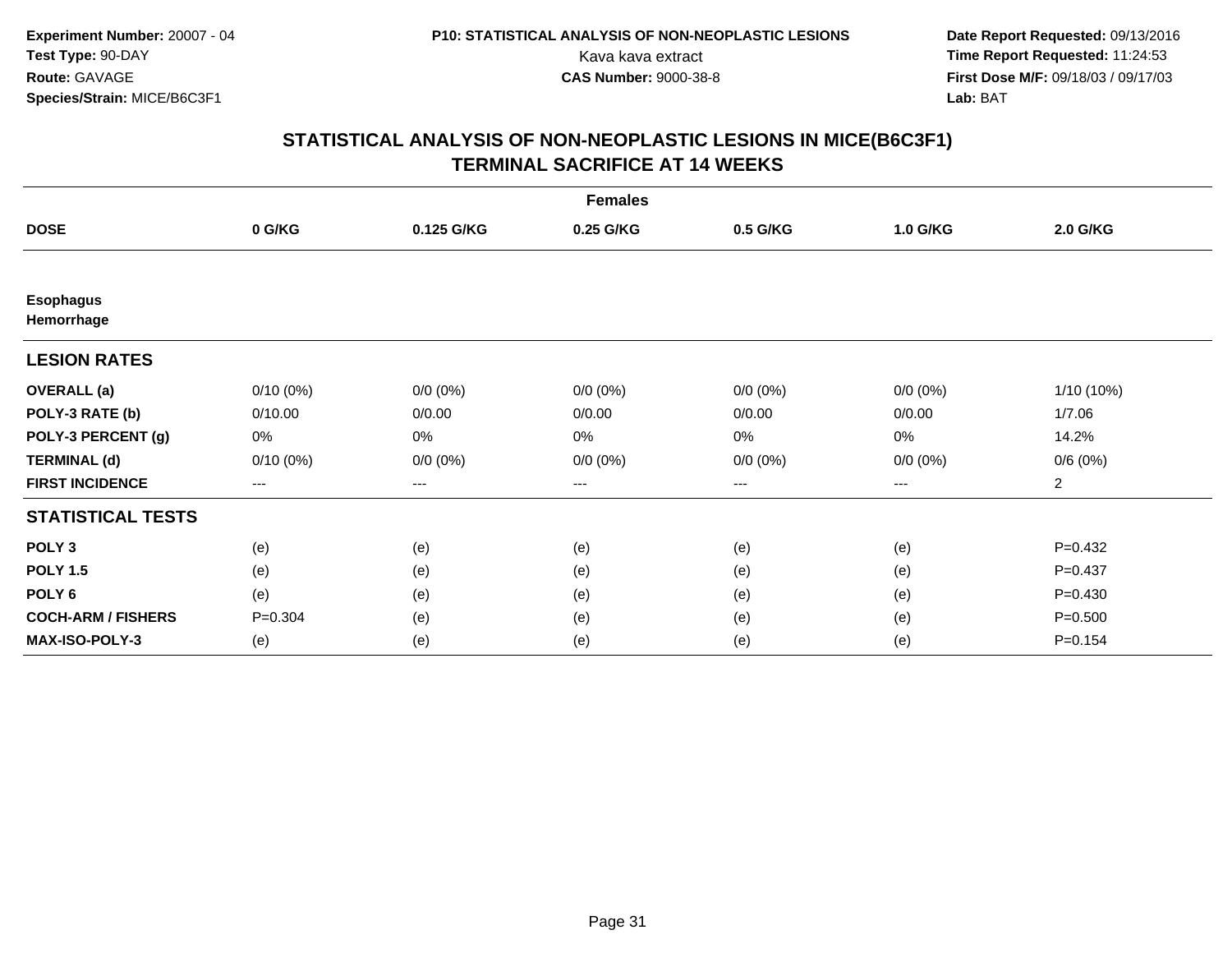|                                               |             |             | <b>Females</b> |                   |             |                |
|-----------------------------------------------|-------------|-------------|----------------|-------------------|-------------|----------------|
| <b>DOSE</b>                                   | 0 G/KG      | 0.125 G/KG  | 0.25 G/KG      | 0.5 G/KG          | 1.0 G/KG    | 2.0 G/KG       |
|                                               |             |             |                |                   |             |                |
| <b>Esophagus</b><br><b>Inflammation Acute</b> |             |             |                |                   |             |                |
| <b>LESION RATES</b>                           |             |             |                |                   |             |                |
| <b>OVERALL</b> (a)                            | $0/10(0\%)$ | $0/0 (0\%)$ | $0/0 (0\%)$    | $0/0 (0\%)$       | $0/0 (0\%)$ | 1/10 (10%)     |
| POLY-3 RATE (b)                               | 0/10.00     | 0/0.00      | 0/0.00         | 0/0.00            | 0/0.00      | 1/7.06         |
| POLY-3 PERCENT (g)                            | 0%          | 0%          | 0%             | 0%                | 0%          | 14.2%          |
| <b>TERMINAL (d)</b>                           | $0/10(0\%)$ | $0/0 (0\%)$ | $0/0 (0\%)$    | $0/0 (0\%)$       | $0/0 (0\%)$ | 0/6(0%)        |
| <b>FIRST INCIDENCE</b>                        | $---$       | $---$       | ---            | $\qquad \qquad -$ | $---$       | $\overline{a}$ |
| <b>STATISTICAL TESTS</b>                      |             |             |                |                   |             |                |
| POLY <sub>3</sub>                             | (e)         | (e)         | (e)            | (e)               | (e)         | $P=0.432$      |
| <b>POLY 1.5</b>                               | (e)         | (e)         | (e)            | (e)               | (e)         | $P=0.437$      |
| POLY <sub>6</sub>                             | (e)         | (e)         | (e)            | (e)               | (e)         | $P = 0.430$    |
| <b>COCH-ARM / FISHERS</b>                     | $P = 0.304$ | (e)         | (e)            | (e)               | (e)         | $P = 0.500$    |
| <b>MAX-ISO-POLY-3</b>                         | (e)         | (e)         | (e)            | (e)               | (e)         | $P = 0.154$    |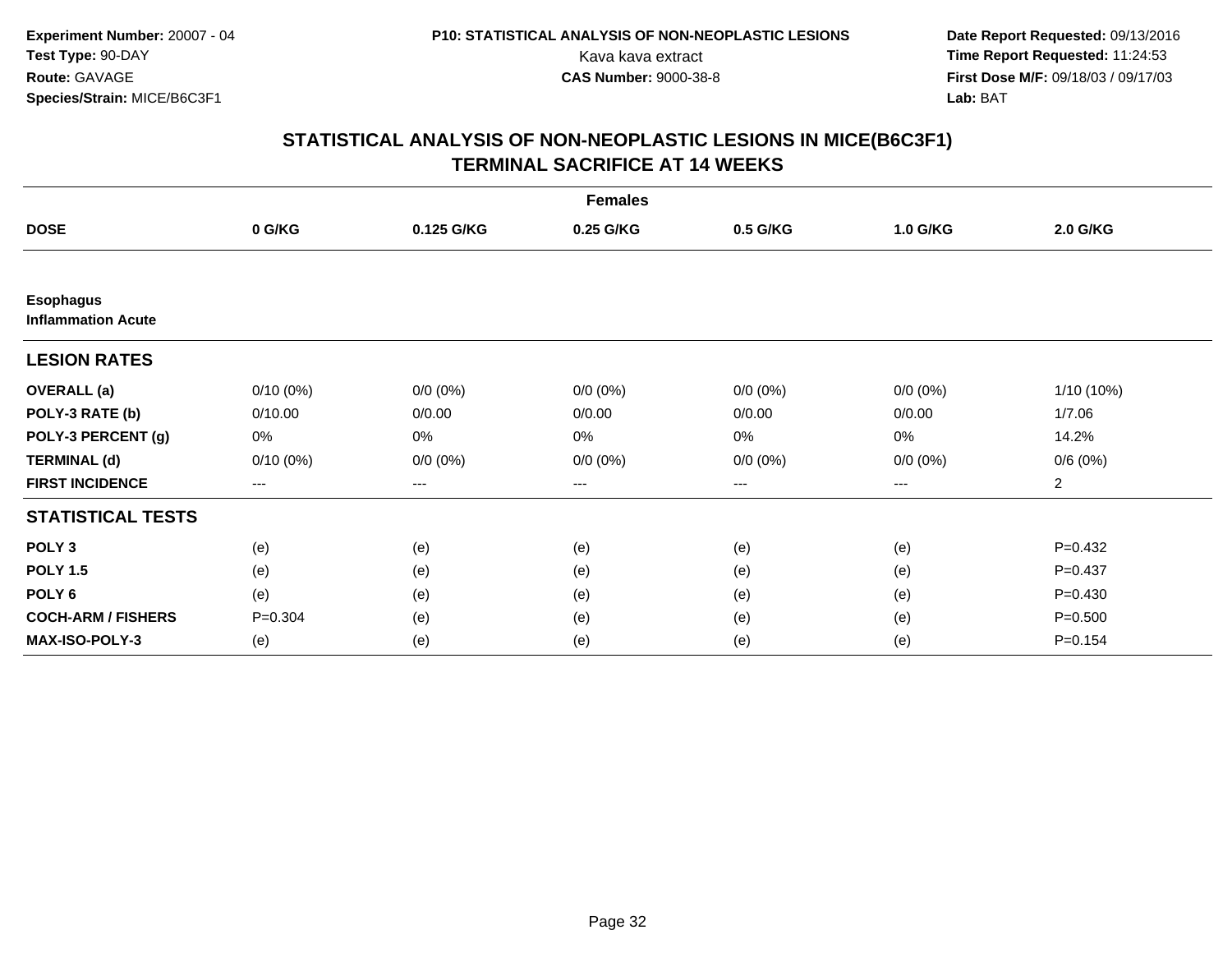|                                 |             |             | <b>Females</b> |                   |             |                     |  |
|---------------------------------|-------------|-------------|----------------|-------------------|-------------|---------------------|--|
| <b>DOSE</b>                     | 0 G/KG      | 0.125 G/KG  | 0.25 G/KG      | 0.5 G/KG          | 1.0 G/KG    | 2.0 G/KG            |  |
|                                 |             |             |                |                   |             |                     |  |
| Kidney<br><b>Mineralization</b> |             |             |                |                   |             |                     |  |
| <b>LESION RATES</b>             |             |             |                |                   |             |                     |  |
| <b>OVERALL</b> (a)              | $0/10(0\%)$ | $0/0 (0\%)$ | $0/0 (0\%)$    | $0/0 (0\%)$       | $0/0 (0\%)$ | $0/10(0\%)$         |  |
| POLY-3 RATE (b)                 | 0/10.00     | 0/0.00      | 0/0.00         | 0/0.00            | 0/0.00      | 0/6.06              |  |
| POLY-3 PERCENT (g)              | 0%          | 0%          | 0%             | 0%                | $0\%$       | 0%                  |  |
| <b>TERMINAL (d)</b>             | $0/10(0\%)$ | $0/0 (0\%)$ | $0/0 (0\%)$    | $0/0 (0\%)$       | $0/0 (0\%)$ | 0/6(0%)             |  |
| <b>FIRST INCIDENCE</b>          | $---$       | $---$       | ---            | $\qquad \qquad -$ | $---$       | $\qquad \qquad - -$ |  |
| <b>STATISTICAL TESTS</b>        |             |             |                |                   |             |                     |  |
| POLY <sub>3</sub>               | (n)         | (n)         | (n)            | (n)               | (n)         | (n)                 |  |
| <b>POLY 1.5</b>                 | (n)         | (n)         | (n)            | (n)               | (n)         | (n)                 |  |
| POLY <sub>6</sub>               | (n)         | (n)         | (n)            | (n)               | (n)         | (n)                 |  |
| <b>COCH-ARM / FISHERS</b>       | (n)         | (n)         | (n)            | (n)               | (n)         | (n)                 |  |
| <b>MAX-ISO-POLY-3</b>           | (n)         | (n)         | (n)            | (n)               | (n)         | (n)                 |  |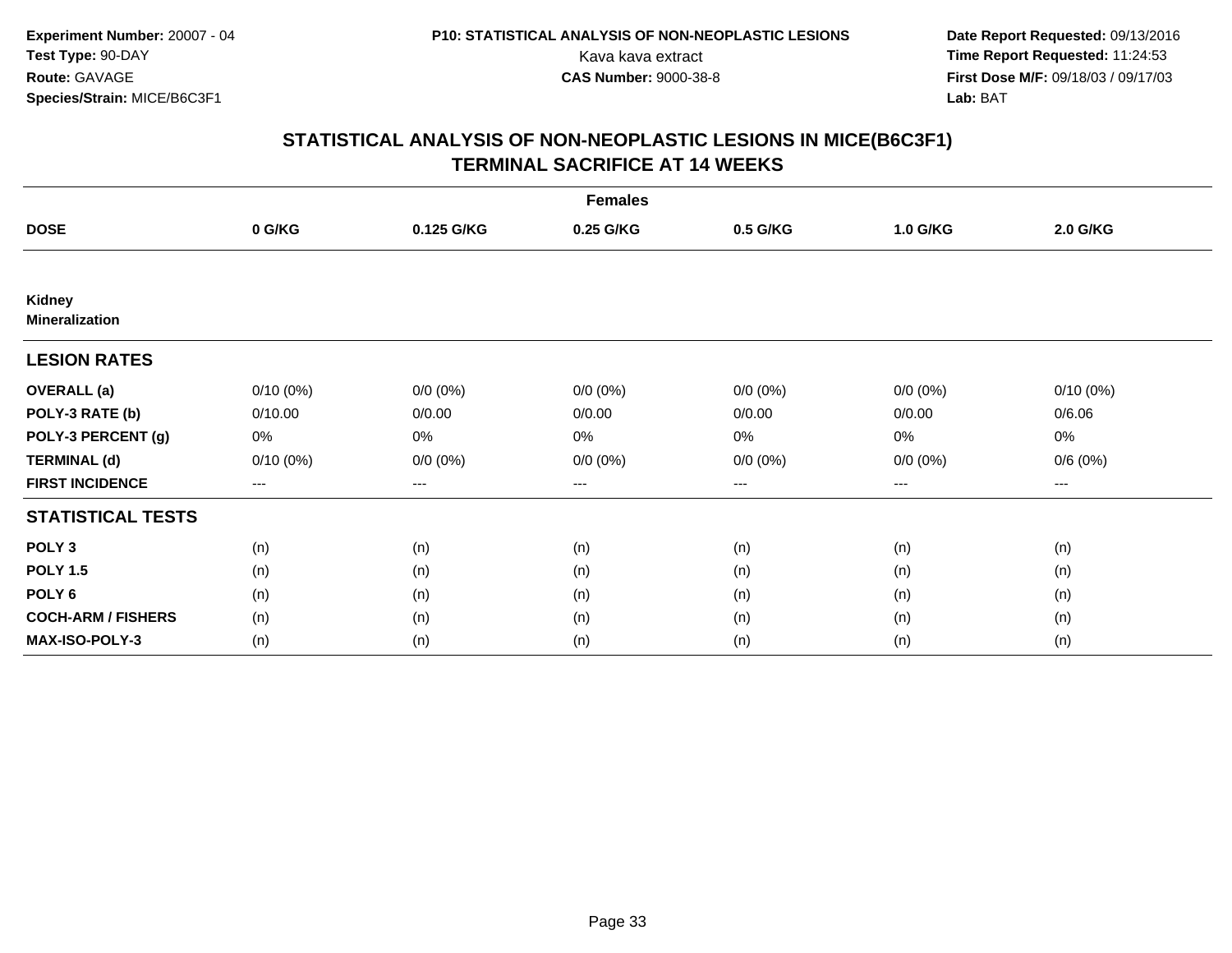|                              |             |                   | <b>Females</b> |             |             |             |
|------------------------------|-------------|-------------------|----------------|-------------|-------------|-------------|
| <b>DOSE</b>                  | 0 G/KG      | 0.125 G/KG        | 0.25 G/KG      | 0.5 G/KG    | 1.0 G/KG    | 2.0 G/KG    |
|                              |             |                   |                |             |             |             |
| <b>Kidney</b><br>Nephropathy |             |                   |                |             |             |             |
| <b>LESION RATES</b>          |             |                   |                |             |             |             |
| <b>OVERALL</b> (a)           | $0/10(0\%)$ | $0/0 (0\%)$       | $0/0 (0\%)$    | $0/0 (0\%)$ | $0/0 (0\%)$ | 1/10 (10%)  |
| POLY-3 RATE (b)              | 0/10.00     | 0/0.00            | 0/0.00         | 0/0.00      | 0/0.00      | 1/6.06      |
| POLY-3 PERCENT (g)           | 0%          | 0%                | 0%             | 0%          | $0\%$       | 16.5%       |
| <b>TERMINAL (d)</b>          | $0/10(0\%)$ | $0/0 (0\%)$       | $0/0 (0\%)$    | $0/0 (0\%)$ | $0/0 (0\%)$ | 1/6(17%)    |
| <b>FIRST INCIDENCE</b>       | ---         | $\qquad \qquad -$ | ---            | $--$        | ---         | 93 (T)      |
| <b>STATISTICAL TESTS</b>     |             |                   |                |             |             |             |
| POLY <sub>3</sub>            | (e)         | (e)               | (e)            | (e)         | (e)         | $P=0.404$   |
| <b>POLY 1.5</b>              | (e)         | (e)               | (e)            | (e)         | (e)         | $P=0.409$   |
| POLY <sub>6</sub>            | (e)         | (e)               | (e)            | (e)         | (e)         | $P=0.402$   |
| <b>COCH-ARM / FISHERS</b>    | $P = 0.304$ | (e)               | (e)            | (e)         | (e)         | $P = 0.500$ |
| <b>MAX-ISO-POLY-3</b>        | (e)         | (e)               | (e)            | (e)         | (e)         | $P = 0.152$ |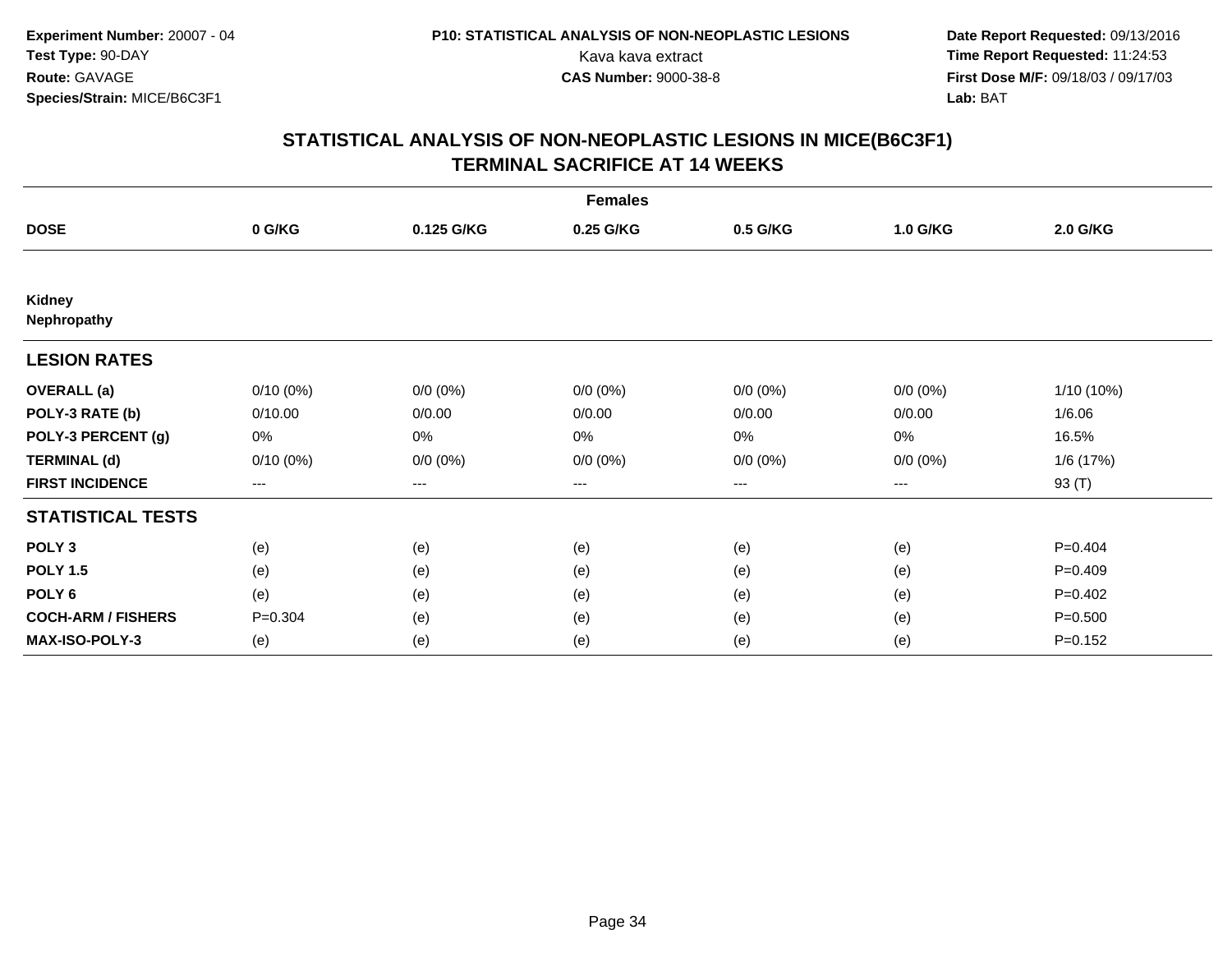|                                      |              |              | <b>Females</b> |             |            |              |
|--------------------------------------|--------------|--------------|----------------|-------------|------------|--------------|
| <b>DOSE</b>                          | 0 G/KG       | 0.125 G/KG   | 0.25 G/KG      | 0.5 G/KG    | 1.0 G/KG   | 2.0 G/KG     |
|                                      |              |              |                |             |            |              |
| Liver<br><b>Inflammation Chronic</b> |              |              |                |             |            |              |
| <b>LESION RATES</b>                  |              |              |                |             |            |              |
| <b>OVERALL</b> (a)                   | 9/10(90%)    | 10/10 (100%) | 10/10 (100%)   | 9/10 (90%)  | 8/10 (80%) | 4/10 (40%)   |
| POLY-3 RATE (b)                      | 9/10.00      | 10/10.00     | 10/10.00       | 9/10.00     | 8/10.00    | 4/6.06       |
| POLY-3 PERCENT (g)                   | 90%          | 100%         | 100%           | 90%         | 80%        | 66%          |
| <b>TERMINAL (d)</b>                  | 9/10 (90%)   | 10/10 (100%) | 10/10 (100%)   | 9/10 (90%)  | 8/10 (80%) | 4/6 (67%)    |
| <b>FIRST INCIDENCE</b>               | 93 $(T)$     | 93 (T)       | 93 $(T)$       | 93 $(T)$    | 93 $(T)$   | 93 $(T)$     |
| <b>STATISTICAL TESTS</b>             |              |              |                |             |            |              |
| POLY <sub>3</sub>                    | P=0.030N*    | $P = 0.500$  | $P = 0.500$    | $P = 0.760$ | P=0.500N   | $P = 0.310N$ |
| <b>POLY 1.5</b>                      | $P=0.022N^*$ | $P = 0.500$  | $P = 0.500$    | $P=0.760$   | P=0.500N   | $P = 0.268N$ |
| POLY <sub>6</sub>                    | P=0.033N*    | $P = 0.500$  | $P = 0.500$    | $P=0.760$   | P=0.500N   | P=0.323N     |
| <b>COCH-ARM / FISHERS</b>            | P<0.001N**   | $P = 0.500$  | $P = 0.500$    | P=0.763N    | P=0.500N   | P=0.029N*    |
| <b>MAX-ISO-POLY-3</b>                | P=0.030N*    | $P = 0.158$  | $P = 0.158$    | $P = 1.000$ | P=0.274N   | P=0.180N     |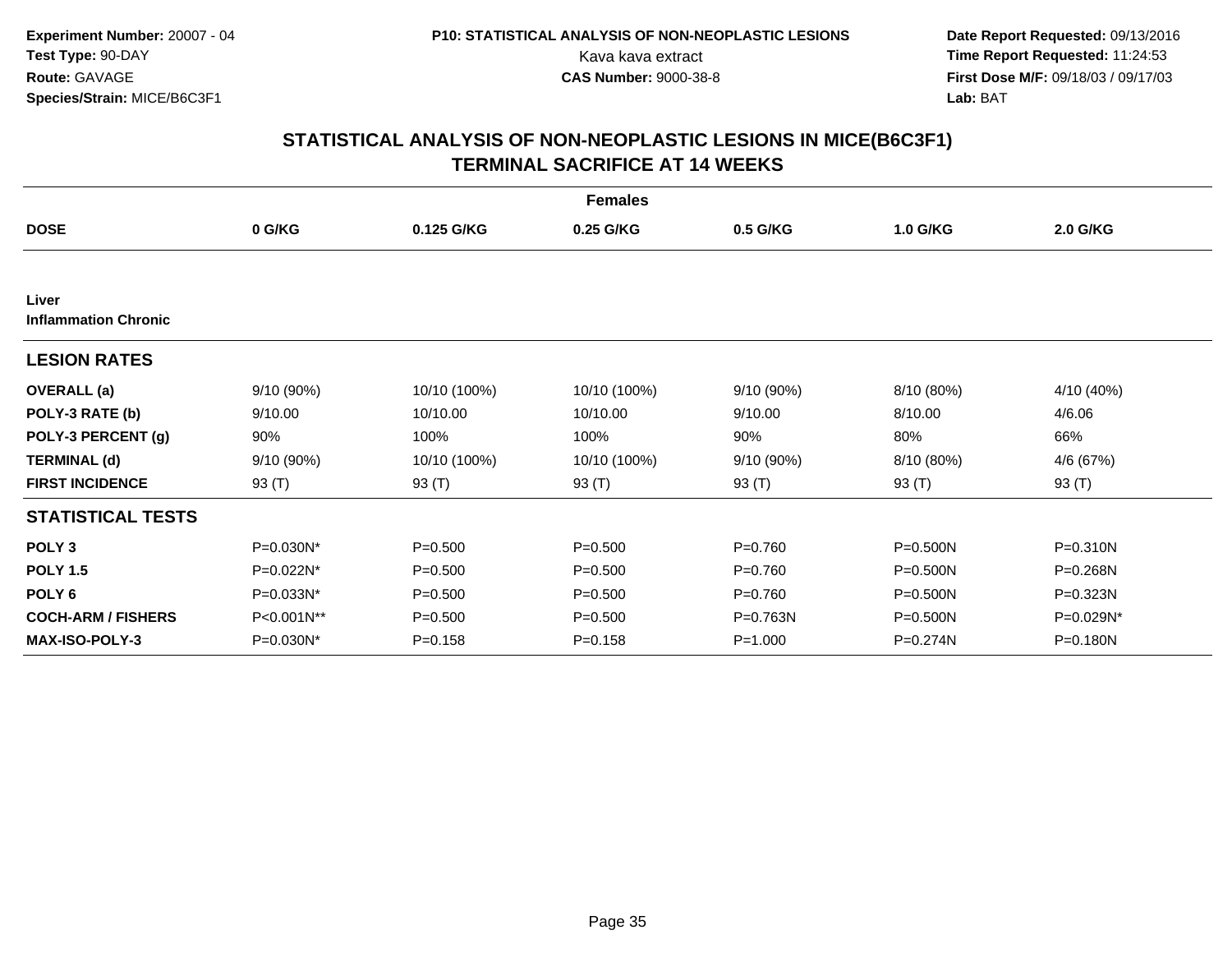|                           |              |              | <b>Females</b> |              |             |             |  |
|---------------------------|--------------|--------------|----------------|--------------|-------------|-------------|--|
| <b>DOSE</b>               | 0 G/KG       | 0.125 G/KG   | 0.25 G/KG      | 0.5 G/KG     | 1.0 G/KG    | 2.0 G/KG    |  |
|                           |              |              |                |              |             |             |  |
| Liver<br><b>Necrosis</b>  |              |              |                |              |             |             |  |
| <b>LESION RATES</b>       |              |              |                |              |             |             |  |
| <b>OVERALL</b> (a)        | $0/10(0\%)$  | 1/10 (10%)   | 1/10 (10%)     | 1/10 (10%)   | $0/10(0\%)$ | $0/10(0\%)$ |  |
| POLY-3 RATE (b)           | 0/10.00      | 1/10.00      | 1/10.00        | 1/10.00      | 0/10.00     | 0/6.06      |  |
| POLY-3 PERCENT (g)        | 0%           | 10%          | 10%            | 10%          | 0%          | 0%          |  |
| <b>TERMINAL (d)</b>       | $0/10(0\%)$  | $1/10(10\%)$ | 1/10 (10%)     | $1/10(10\%)$ | $0/10(0\%)$ | 0/6(0%)     |  |
| <b>FIRST INCIDENCE</b>    | $\cdots$     | 93 (T)       | 93 (T)         | 93 (T)       | $\cdots$    | ---         |  |
| <b>STATISTICAL TESTS</b>  |              |              |                |              |             |             |  |
| POLY <sub>3</sub>         | $P = 0.351N$ | $P = 0.500$  | $P = 0.500$    | $P = 0.500$  | (e)         | (e)         |  |
| <b>POLY 1.5</b>           | P=0.345N     | $P = 0.500$  | $P = 0.500$    | $P = 0.500$  | (e)         | (e)         |  |
| POLY <sub>6</sub>         | P=0.353N     | $P = 0.500$  | $P = 0.500$    | $P = 0.500$  | (e)         | (e)         |  |
| <b>COCH-ARM / FISHERS</b> | P=0.314N     | $P = 0.500$  | $P = 0.500$    | $P = 0.500$  | (e)         | (e)         |  |
| <b>MAX-ISO-POLY-3</b>     | P=0.323N     | $P = 0.158$  | $P = 0.158$    | $P = 0.158$  | (e)         | (e)         |  |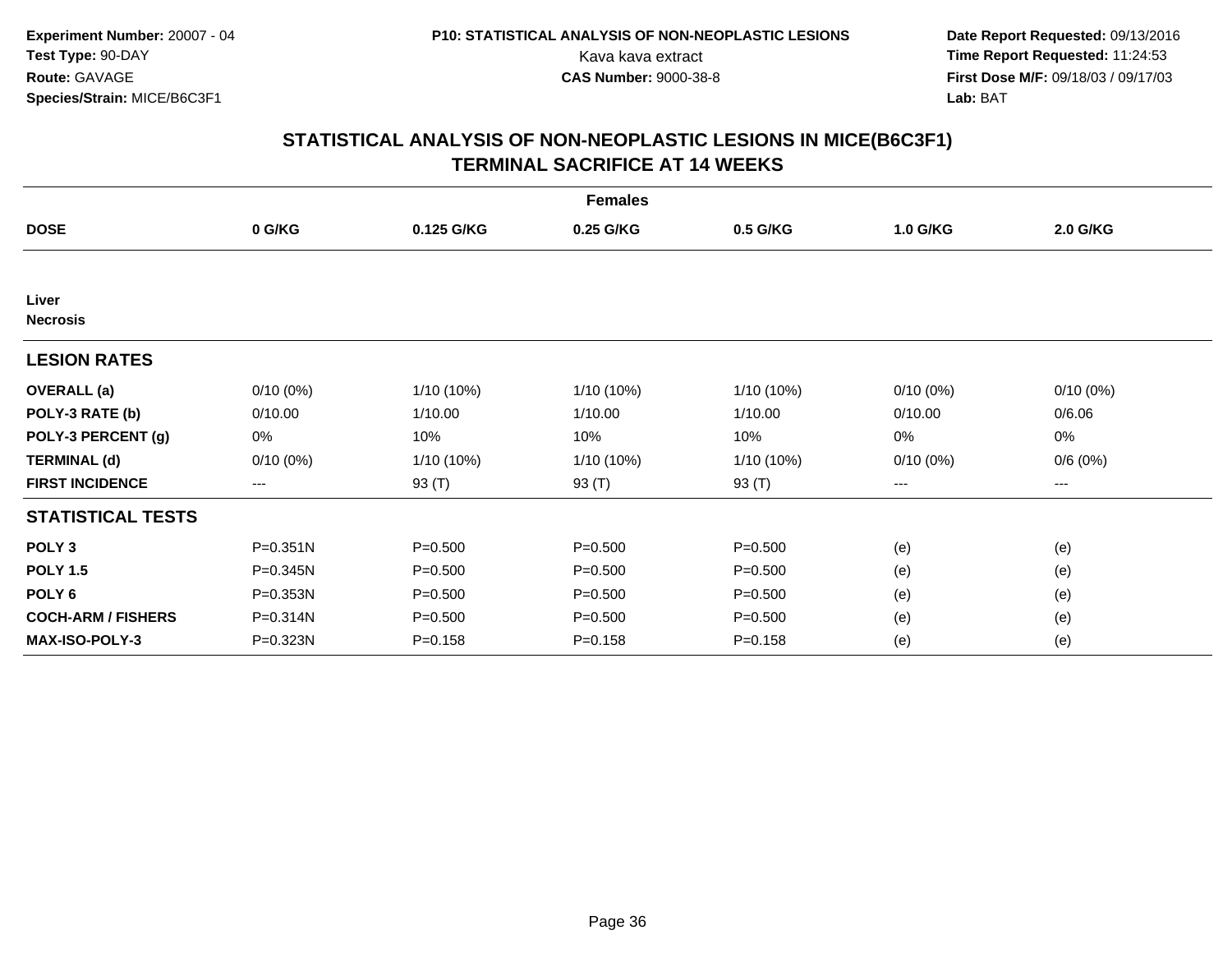|                                     |             |             | <b>Females</b> |             |            |            |
|-------------------------------------|-------------|-------------|----------------|-------------|------------|------------|
| <b>DOSE</b>                         | 0 G/KG      | 0.125 G/KG  | 0.25 G/KG      | 0.5 G/KG    | 1.0 G/KG   | 2.0 G/KG   |
|                                     |             |             |                |             |            |            |
| Liver: Centrilobular<br>Hypertrophy |             |             |                |             |            |            |
| <b>LESION RATES</b>                 |             |             |                |             |            |            |
| <b>OVERALL</b> (a)                  | $0/10(0\%)$ | $0/10(0\%)$ | $0/10(0\%)$    | 2/10(20%)   | 5/10 (50%) | 4/10 (40%) |
| POLY-3 RATE (b)                     | 0/10.00     | 0/10.00     | 0/10.00        | 2/10.00     | 5/10.00    | 4/6.06     |
| POLY-3 PERCENT (g)                  | 0%          | 0%          | 0%             | 20%         | 50%        | 66%        |
| <b>TERMINAL (d)</b>                 | $0/10(0\%)$ | $0/10(0\%)$ | $0/10(0\%)$    | 2/10(20%)   | 5/10 (50%) | 4/6 (67%)  |
| <b>FIRST INCIDENCE</b>              | $---$       | ---         | ---            | 93 (T)      | 93 (T)     | 93 (T)     |
| <b>STATISTICAL TESTS</b>            |             |             |                |             |            |            |
| POLY <sub>3</sub>                   | P<0.001**   | (e)         | (e)            | $P=0.227$   | P=0.008**  | P=0.003**  |
| <b>POLY 1.5</b>                     | P<0.001**   | (e)         | (e)            | $P=0.227$   | P=0.008**  | P=0.003**  |
| POLY <sub>6</sub>                   | P<0.001**   | (e)         | (e)            | $P=0.227$   | P=0.008**  | P=0.003**  |
| <b>COCH-ARM / FISHERS</b>           | P<0.001**   | (e)         | (e)            | $P = 0.237$ | $P=0.016*$ | $P=0.043*$ |
| MAX-ISO-POLY-3                      | P<0.001**   | (e)         | (e)            | $P = 0.066$ | P<0.001**  | P=0.002**  |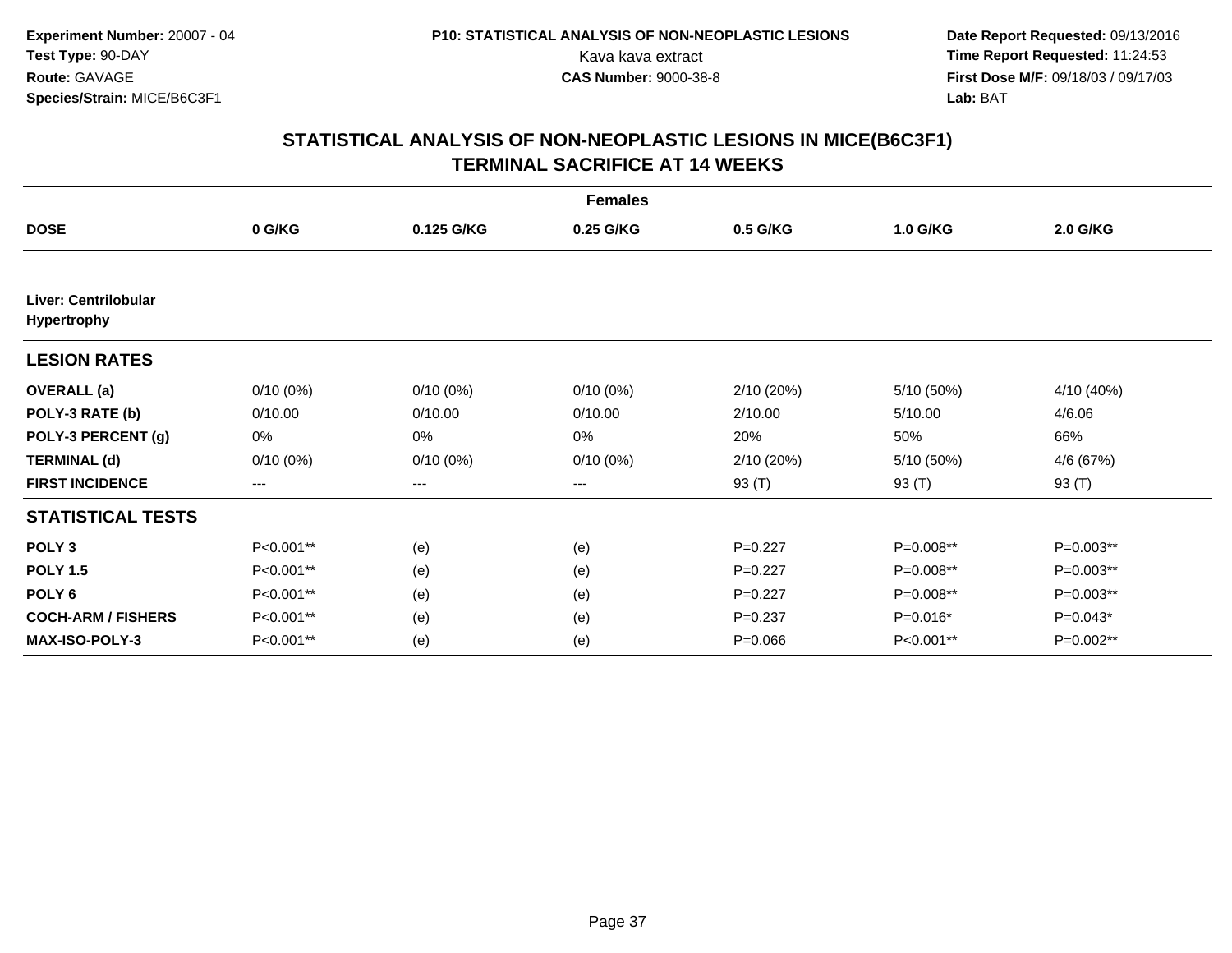|                           |             |                   | <b>Females</b> |             |             |             |
|---------------------------|-------------|-------------------|----------------|-------------|-------------|-------------|
| <b>DOSE</b>               | 0 G/KG      | 0.125 G/KG        | 0.25 G/KG      | 0.5 G/KG    | 1.0 G/KG    | 2.0 G/KG    |
|                           |             |                   |                |             |             |             |
| Lung<br>Congestion        |             |                   |                |             |             |             |
| <b>LESION RATES</b>       |             |                   |                |             |             |             |
| <b>OVERALL</b> (a)        | $0/10(0\%)$ | $0/0 (0\%)$       | $0/0 (0\%)$    | $0/0 (0\%)$ | $0/0 (0\%)$ | 1/10 (10%)  |
| POLY-3 RATE (b)           | 0/10.00     | 0/0.00            | 0/0.00         | 0/0.00      | 0/0.00      | 1/7.00      |
| POLY-3 PERCENT (g)        | 0%          | $0\%$             | 0%             | 0%          | $0\%$       | 14.3%       |
| <b>TERMINAL (d)</b>       | $0/10(0\%)$ | $0/0 (0\%)$       | $0/0 (0\%)$    | $0/0 (0\%)$ | $0/0 (0\%)$ | 0/6(0%)     |
| <b>FIRST INCIDENCE</b>    | $--$        | $\qquad \qquad -$ | ---            | $--$        | $---$       | 37          |
| <b>STATISTICAL TESTS</b>  |             |                   |                |             |             |             |
| POLY <sub>3</sub>         | (e)         | (e)               | (e)            | (e)         | (e)         | $P = 0.430$ |
| <b>POLY 1.5</b>           | (e)         | (e)               | (e)            | (e)         | (e)         | $P = 0.430$ |
| POLY <sub>6</sub>         | (e)         | (e)               | (e)            | (e)         | (e)         | $P=0.430$   |
| <b>COCH-ARM / FISHERS</b> | $P = 0.304$ | (e)               | (e)            | (e)         | (e)         | $P = 0.500$ |
| <b>MAX-ISO-POLY-3</b>     | (e)         | (e)               | (e)            | (e)         | (e)         | $P = 0.154$ |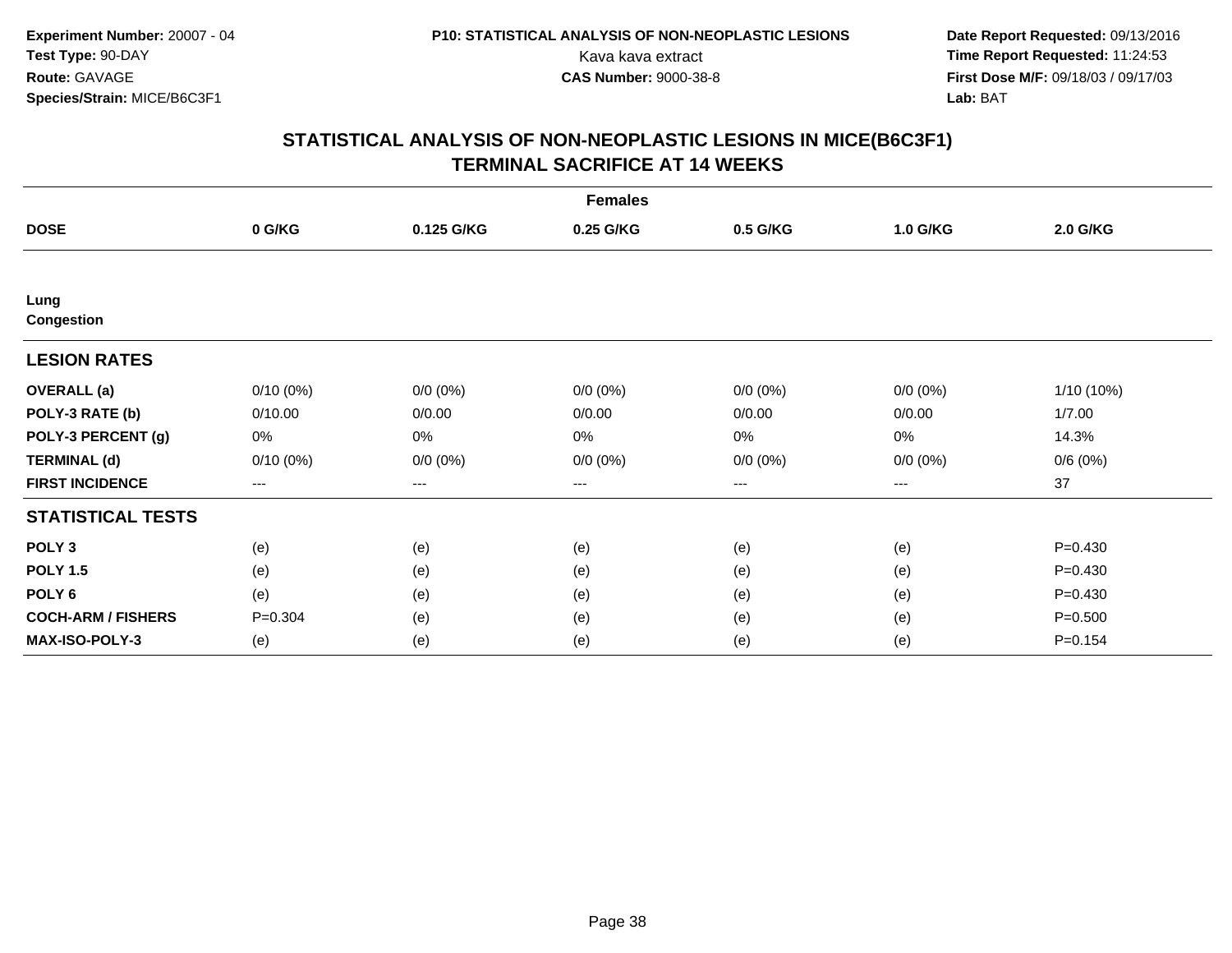|                                     |             |             | <b>Females</b> |             |             |                     |  |
|-------------------------------------|-------------|-------------|----------------|-------------|-------------|---------------------|--|
| <b>DOSE</b>                         | 0 G/KG      | 0.125 G/KG  | 0.25 G/KG      | 0.5 G/KG    | 1.0 G/KG    | 2.0 G/KG            |  |
|                                     |             |             |                |             |             |                     |  |
| Lung<br><b>Inflammation Chronic</b> |             |             |                |             |             |                     |  |
| <b>LESION RATES</b>                 |             |             |                |             |             |                     |  |
| <b>OVERALL</b> (a)                  | $0/10(0\%)$ | $0/0 (0\%)$ | $0/0 (0\%)$    | $0/0 (0\%)$ | $0/0 (0\%)$ | $0/10(0\%)$         |  |
| POLY-3 RATE (b)                     | 0/10.00     | 0/0.00      | 0/0.00         | 0/0.00      | 0/0.00      | 0/6.06              |  |
| POLY-3 PERCENT (g)                  | 0%          | 0%          | 0%             | 0%          | $0\%$       | 0%                  |  |
| <b>TERMINAL (d)</b>                 | $0/10(0\%)$ | $0/0 (0\%)$ | $0/0 (0\%)$    | $0/0 (0\%)$ | $0/0 (0\%)$ | 0/6(0%)             |  |
| <b>FIRST INCIDENCE</b>              | $---$       | $---$       | ---            | $\cdots$    | $---$       | $\qquad \qquad - -$ |  |
| <b>STATISTICAL TESTS</b>            |             |             |                |             |             |                     |  |
| POLY <sub>3</sub>                   | (n)         | (n)         | (n)            | (n)         | (n)         | (n)                 |  |
| <b>POLY 1.5</b>                     | (n)         | (n)         | (n)            | (n)         | (n)         | (n)                 |  |
| POLY <sub>6</sub>                   | (n)         | (n)         | (n)            | (n)         | (n)         | (n)                 |  |
| <b>COCH-ARM / FISHERS</b>           | (n)         | (n)         | (n)            | (n)         | (n)         | (n)                 |  |
| <b>MAX-ISO-POLY-3</b>               | (n)         | (n)         | (n)            | (n)         | (n)         | (n)                 |  |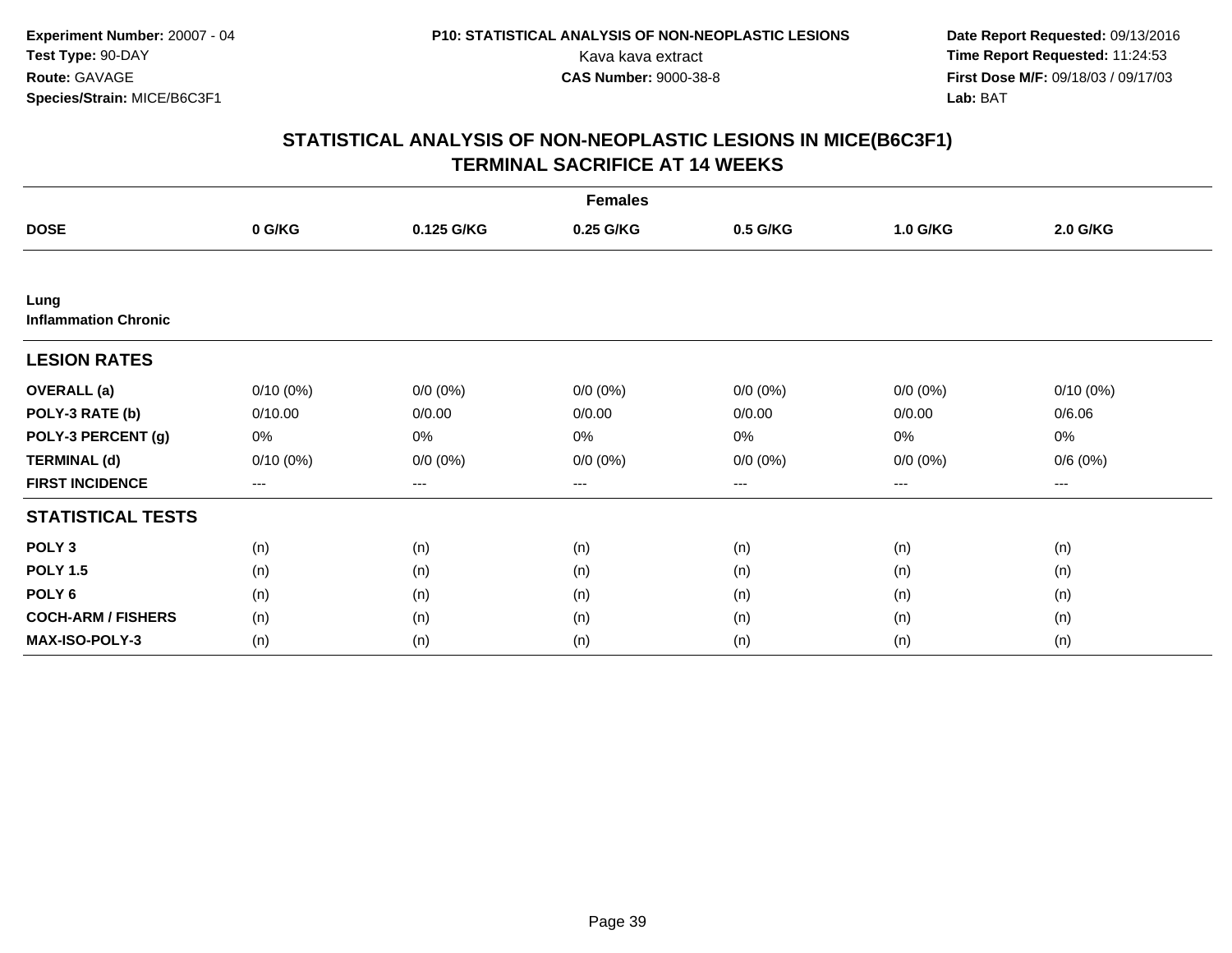|                                                             |              |             | <b>Females</b> |             |             |                 |
|-------------------------------------------------------------|--------------|-------------|----------------|-------------|-------------|-----------------|
| <b>DOSE</b>                                                 | 0 G/KG       | 0.125 G/KG  | 0.25 G/KG      | 0.5 G/KG    | 1.0 G/KG    | <b>2.0 G/KG</b> |
|                                                             |              |             |                |             |             |                 |
| <b>Pancreas: Acinus</b><br><b>Vacuolization Cytoplasmic</b> |              |             |                |             |             |                 |
| <b>LESION RATES</b>                                         |              |             |                |             |             |                 |
| <b>OVERALL</b> (a)                                          | $1/10(10\%)$ | $0/0 (0\%)$ | $0/0 (0\%)$    | $0/0 (0\%)$ | $0/0 (0\%)$ | 2/10 (20%)      |
| POLY-3 RATE (b)                                             | 1/10.00      | 0/0.00      | 0/0.00         | 0/0.00      | 0/0.00      | 2/6.06          |
| POLY-3 PERCENT (g)                                          | 10%          | 0%          | $0\%$          | 0%          | 0%          | 33%             |
| <b>TERMINAL (d)</b>                                         | $1/10(10\%)$ | $0/0 (0\%)$ | $0/0 (0\%)$    | $0/0(0\%)$  | $0/0 (0\%)$ | $2/6$ (33%)     |
| <b>FIRST INCIDENCE</b>                                      | 93 (T)       | ---         | ---            | $---$       | ---         | 93 (T)          |
| <b>STATISTICAL TESTS</b>                                    |              |             |                |             |             |                 |
| POLY <sub>3</sub>                                           | (e)          | (e)         | (e)            | (e)         | (e)         | $P = 0.327$     |
| <b>POLY 1.5</b>                                             | (e)          | (e)         | (e)            | (e)         | (e)         | $P = 0.337$     |
| POLY <sub>6</sub>                                           | (e)          | (e)         | (e)            | (e)         | (e)         | $P=0.324$       |
| <b>COCH-ARM / FISHERS</b>                                   | $P = 0.377$  | (e)         | (e)            | (e)         | (e)         | $P = 0.500$     |
| <b>MAX-ISO-POLY-3</b>                                       | (e)          | (e)         | (e)            | (e)         | (e)         | $P = 0.190$     |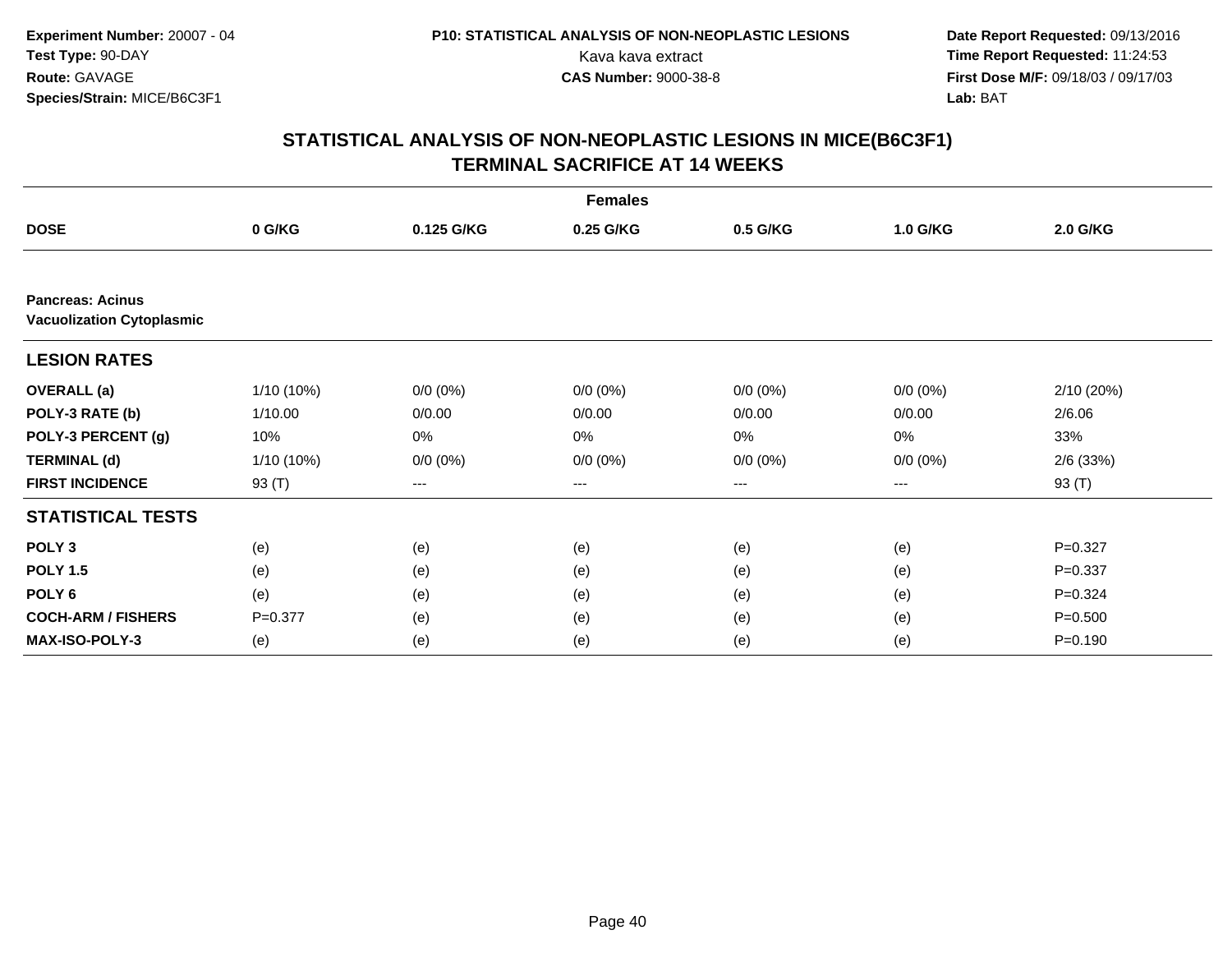|                                         |             |             | <b>Females</b> |             |             |                     |  |
|-----------------------------------------|-------------|-------------|----------------|-------------|-------------|---------------------|--|
| <b>DOSE</b>                             | 0 G/KG      | 0.125 G/KG  | 0.25 G/KG      | 0.5 G/KG    | 1.0 G/KG    | 2.0 G/KG            |  |
|                                         |             |             |                |             |             |                     |  |
| <b>Pancreas: Artery</b><br>Inflammation |             |             |                |             |             |                     |  |
| <b>LESION RATES</b>                     |             |             |                |             |             |                     |  |
| <b>OVERALL</b> (a)                      | $0/10(0\%)$ | $0/0 (0\%)$ | $0/0 (0\%)$    | $0/0 (0\%)$ | $0/0 (0\%)$ | $0/10(0\%)$         |  |
| POLY-3 RATE (b)                         | 0/10.00     | 0/0.00      | 0/0.00         | 0/0.00      | 0/0.00      | 0/6.06              |  |
| POLY-3 PERCENT (g)                      | 0%          | 0%          | 0%             | 0%          | $0\%$       | 0%                  |  |
| <b>TERMINAL (d)</b>                     | $0/10(0\%)$ | $0/0 (0\%)$ | $0/0 (0\%)$    | $0/0 (0\%)$ | $0/0 (0\%)$ | 0/6(0%)             |  |
| <b>FIRST INCIDENCE</b>                  | $---$       | $---$       | ---            | $\cdots$    | $---$       | $\qquad \qquad - -$ |  |
| <b>STATISTICAL TESTS</b>                |             |             |                |             |             |                     |  |
| POLY <sub>3</sub>                       | (n)         | (n)         | (n)            | (n)         | (n)         | (n)                 |  |
| <b>POLY 1.5</b>                         | (n)         | (n)         | (n)            | (n)         | (n)         | (n)                 |  |
| POLY <sub>6</sub>                       | (n)         | (n)         | (n)            | (n)         | (n)         | (n)                 |  |
| <b>COCH-ARM / FISHERS</b>               | (n)         | (n)         | (n)            | (n)         | (n)         | (n)                 |  |
| <b>MAX-ISO-POLY-3</b>                   | (n)         | (n)         | (n)            | (n)         | (n)         | (n)                 |  |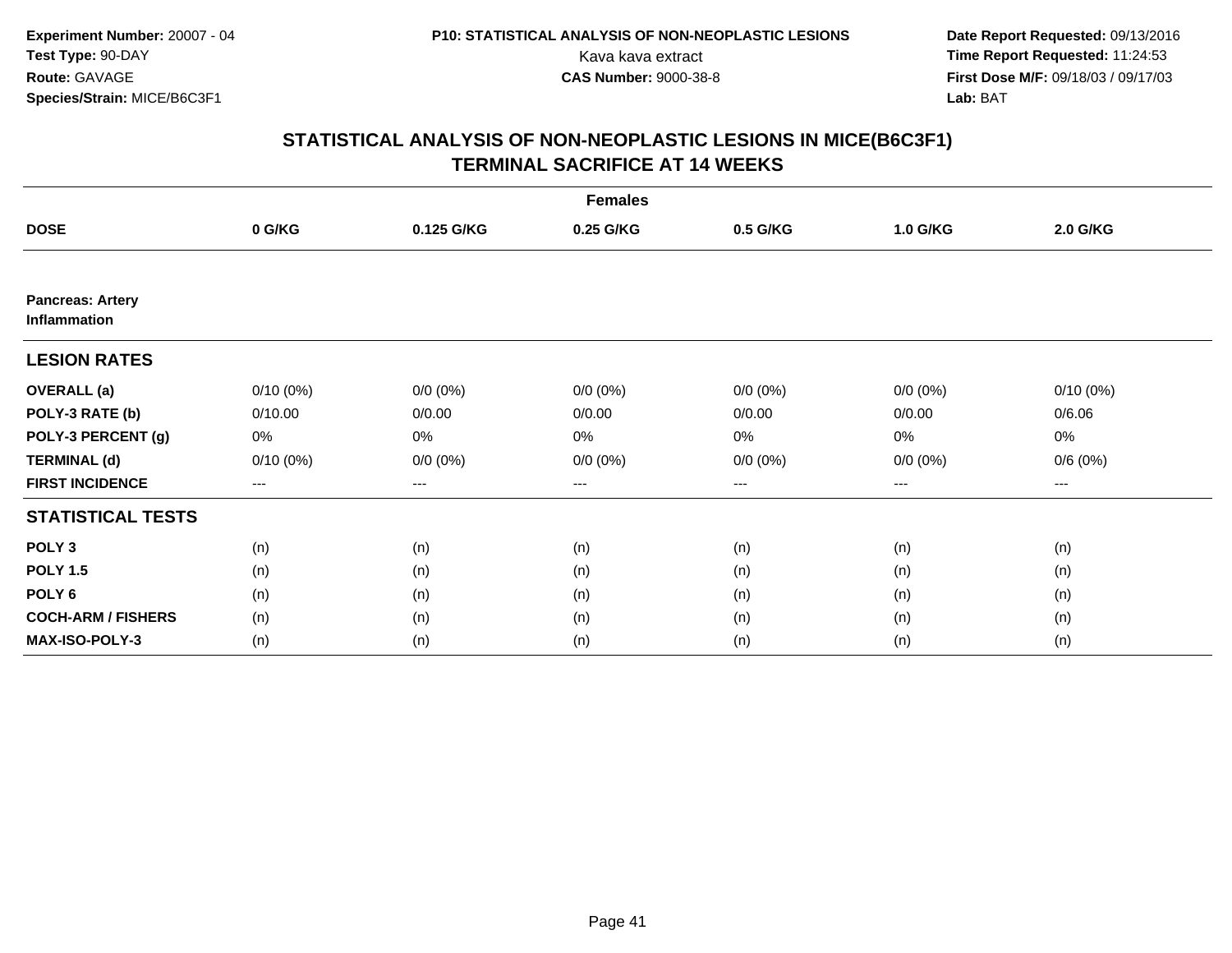|                                  |         |             | <b>Females</b> |             |             |                     |  |
|----------------------------------|---------|-------------|----------------|-------------|-------------|---------------------|--|
| <b>DOSE</b>                      | 0 G/KG  | 0.125 G/KG  | 0.25 G/KG      | 0.5 G/KG    | 1.0 G/KG    | 2.0 G/KG            |  |
|                                  |         |             |                |             |             |                     |  |
| <b>Parathyroid Gland</b><br>Cyst |         |             |                |             |             |                     |  |
| <b>LESION RATES</b>              |         |             |                |             |             |                     |  |
| <b>OVERALL</b> (a)               | 0/7(0%) | $0/0 (0\%)$ | $0/0 (0\%)$    | $0/0 (0\%)$ | $0/0 (0\%)$ | $0/10(0\%)$         |  |
| POLY-3 RATE (b)                  | 0/7.00  | 0/0.00      | 0/0.00         | 0/0.00      | 0/0.00      | 0/6.06              |  |
| POLY-3 PERCENT (g)               | 0%      | 0%          | 0%             | 0%          | $0\%$       | 0%                  |  |
| <b>TERMINAL (d)</b>              | 0/7(0%) | $0/0 (0\%)$ | $0/0 (0\%)$    | $0/0 (0\%)$ | $0/0 (0\%)$ | 0/6(0%)             |  |
| <b>FIRST INCIDENCE</b>           | ---     | $\cdots$    | ---            | $--$        | $---$       | $\qquad \qquad - -$ |  |
| <b>STATISTICAL TESTS</b>         |         |             |                |             |             |                     |  |
| POLY <sub>3</sub>                | (n)     | (n)         | (n)            | (n)         | (n)         | (n)                 |  |
| <b>POLY 1.5</b>                  | (n)     | (n)         | (n)            | (n)         | (n)         | (n)                 |  |
| POLY <sub>6</sub>                | (n)     | (n)         | (n)            | (n)         | (n)         | (n)                 |  |
| <b>COCH-ARM / FISHERS</b>        | (n)     | (n)         | (n)            | (n)         | (n)         | (n)                 |  |
| <b>MAX-ISO-POLY-3</b>            | (n)     | (n)         | (n)            | (n)         | (n)         | (n)                 |  |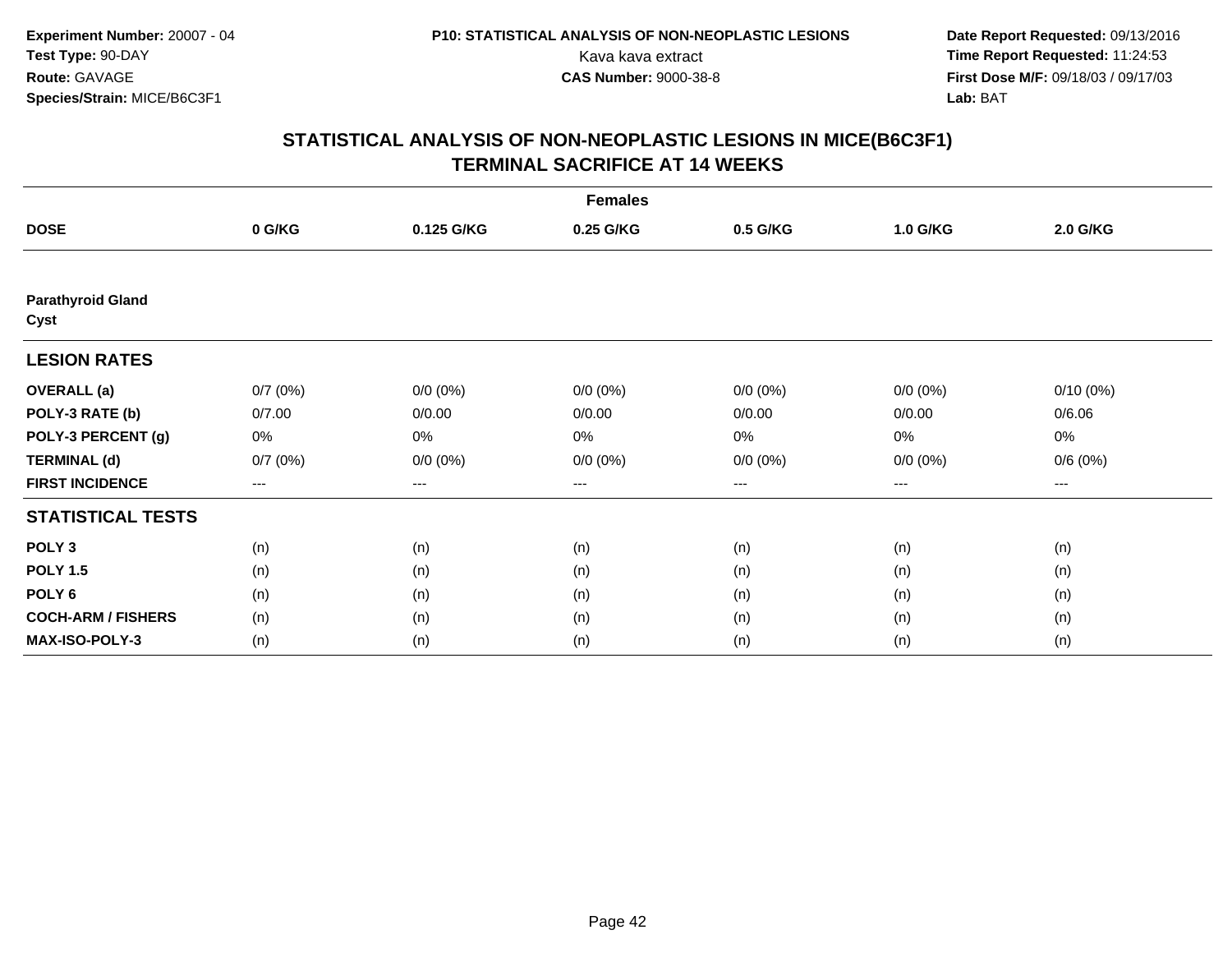|                             |             |                   | <b>Females</b> |             |             |             |
|-----------------------------|-------------|-------------------|----------------|-------------|-------------|-------------|
| <b>DOSE</b>                 | 0 G/KG      | 0.125 G/KG        | 0.25 G/KG      | 0.5 G/KG    | 1.0 G/KG    | 2.0 G/KG    |
|                             |             |                   |                |             |             |             |
| <b>Skin</b><br>Inflammation |             |                   |                |             |             |             |
| <b>LESION RATES</b>         |             |                   |                |             |             |             |
| <b>OVERALL</b> (a)          | $0/10(0\%)$ | $0/0 (0\%)$       | $0/0 (0\%)$    | $0/0 (0\%)$ | $0/0 (0\%)$ | 1/10 (10%)  |
| POLY-3 RATE (b)             | 0/10.00     | 0/0.00            | 0/0.00         | 0/0.00      | 0/0.00      | 1/6.06      |
| POLY-3 PERCENT (g)          | 0%          | 0%                | 0%             | 0%          | $0\%$       | 16.5%       |
| <b>TERMINAL (d)</b>         | $0/10(0\%)$ | $0/0 (0\%)$       | $0/0 (0\%)$    | $0/0 (0\%)$ | $0/0 (0\%)$ | 1/6(17%)    |
| <b>FIRST INCIDENCE</b>      | ---         | $\qquad \qquad -$ | ---            | $--$        | ---         | 93 (T)      |
| <b>STATISTICAL TESTS</b>    |             |                   |                |             |             |             |
| POLY <sub>3</sub>           | (e)         | (e)               | (e)            | (e)         | (e)         | $P=0.404$   |
| <b>POLY 1.5</b>             | (e)         | (e)               | (e)            | (e)         | (e)         | $P=0.409$   |
| POLY <sub>6</sub>           | (e)         | (e)               | (e)            | (e)         | (e)         | $P=0.402$   |
| <b>COCH-ARM / FISHERS</b>   | $P = 0.304$ | (e)               | (e)            | (e)         | (e)         | $P = 0.500$ |
| <b>MAX-ISO-POLY-3</b>       | (e)         | (e)               | (e)            | (e)         | (e)         | $P = 0.152$ |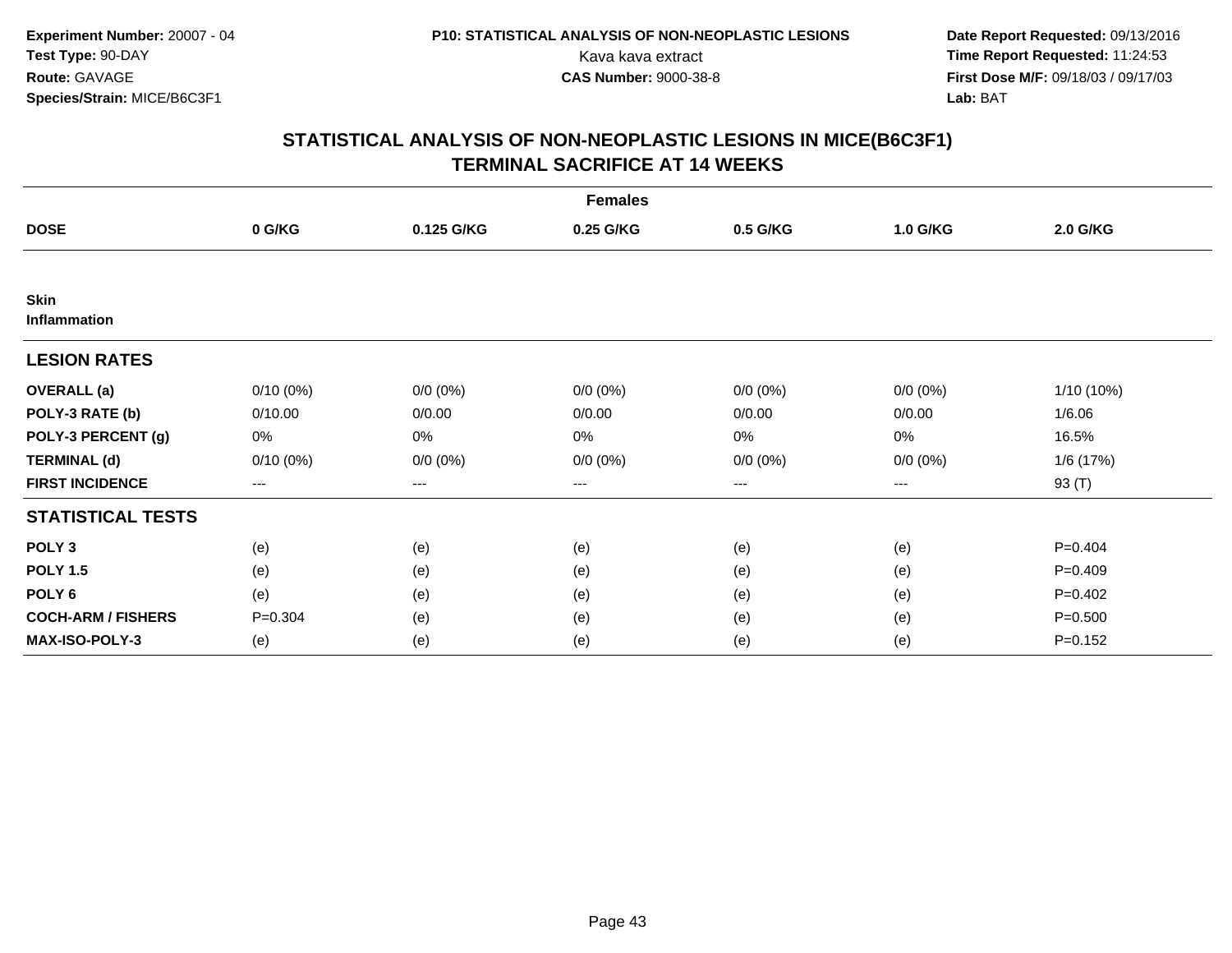|                                                     |             |             | <b>Females</b>         |             |             |             |  |
|-----------------------------------------------------|-------------|-------------|------------------------|-------------|-------------|-------------|--|
| <b>DOSE</b>                                         | 0 G/KG      | 0.125 G/KG  | 0.25 G/KG              | 0.5 G/KG    | 1.0 G/KG    | 2.0 G/KG    |  |
|                                                     |             |             |                        |             |             |             |  |
| Stomach, Forestomach<br><b>Inflammation Chronic</b> |             |             |                        |             |             |             |  |
| <b>LESION RATES</b>                                 |             |             |                        |             |             |             |  |
| <b>OVERALL</b> (a)                                  | $0/10(0\%)$ | $0/0 (0\%)$ | $0/0 (0\%)$            | $0/0 (0\%)$ | $0/0 (0\%)$ | $0/10(0\%)$ |  |
| POLY-3 RATE (b)                                     | 0/10.00     | 0/0.00      | 0/0.00                 | 0/0.00      | 0/0.00      | 0/6.06      |  |
| POLY-3 PERCENT (g)                                  | 0%          | 0%          | 0%                     | 0%          | 0%          | 0%          |  |
| <b>TERMINAL (d)</b>                                 | $0/10(0\%)$ | $0/0 (0\%)$ | $0/0 (0\%)$            | $0/0 (0\%)$ | $0/0 (0\%)$ | 0/6(0%)     |  |
| <b>FIRST INCIDENCE</b>                              | ---         | ---         | $\qquad \qquad \cdots$ | ---         | ---         | ---         |  |
| <b>STATISTICAL TESTS</b>                            |             |             |                        |             |             |             |  |
| POLY <sub>3</sub>                                   | (n)         | (n)         | (n)                    | (n)         | (n)         | (n)         |  |
| <b>POLY 1.5</b>                                     | (n)         | (n)         | (n)                    | (n)         | (n)         | (n)         |  |
| POLY <sub>6</sub>                                   | (n)         | (n)         | (n)                    | (n)         | (n)         | (n)         |  |
| <b>COCH-ARM / FISHERS</b>                           | (n)         | (n)         | (n)                    | (n)         | (n)         | (n)         |  |
| MAX-ISO-POLY-3                                      | (n)         | (n)         | (n)                    | (n)         | (n)         | (n)         |  |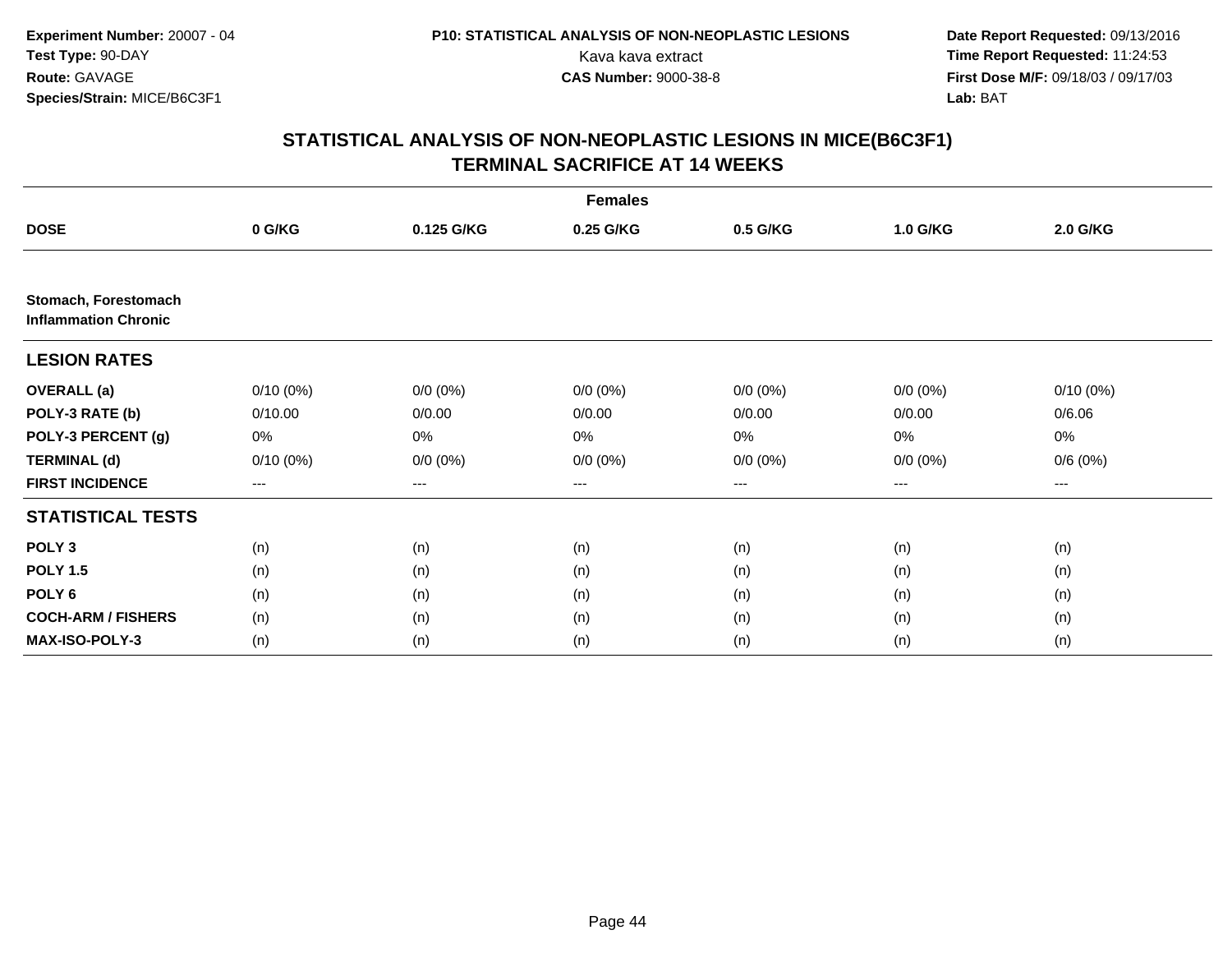|                                               |                   |             | <b>Females</b> |             |             |                 |
|-----------------------------------------------|-------------------|-------------|----------------|-------------|-------------|-----------------|
| <b>DOSE</b>                                   | 0 G/KG            | 0.125 G/KG  | 0.25 G/KG      | 0.5 G/KG    | 1.0 G/KG    | <b>2.0 G/KG</b> |
|                                               |                   |             |                |             |             |                 |
| Stomach, Forestomach<br><b>Mineralization</b> |                   |             |                |             |             |                 |
| <b>LESION RATES</b>                           |                   |             |                |             |             |                 |
| <b>OVERALL</b> (a)                            | $0/10(0\%)$       | $0/0 (0\%)$ | $0/0 (0\%)$    | $0/0 (0\%)$ | $0/0 (0\%)$ | 1/10 (10%)      |
| POLY-3 RATE (b)                               | 0/10.00           | 0/0.00      | 0/0.00         | 0/0.00      | 0/0.00      | 1/7.06          |
| POLY-3 PERCENT (g)                            | 0%                | 0%          | 0%             | 0%          | 0%          | 14.2%           |
| <b>TERMINAL (d)</b>                           | $0/10(0\%)$       | $0/0 (0\%)$ | $0/0 (0\%)$    | $0/0 (0\%)$ | $0/0 (0\%)$ | 0/6(0%)         |
| <b>FIRST INCIDENCE</b>                        | $\qquad \qquad -$ | ---         | ---            | ---         | ---         | $\overline{a}$  |
| <b>STATISTICAL TESTS</b>                      |                   |             |                |             |             |                 |
| POLY <sub>3</sub>                             | (e)               | (e)         | (e)            | (e)         | (e)         | $P=0.432$       |
| <b>POLY 1.5</b>                               | (e)               | (e)         | (e)            | (e)         | (e)         | $P = 0.437$     |
| POLY <sub>6</sub>                             | (e)               | (e)         | (e)            | (e)         | (e)         | $P=0.430$       |
| <b>COCH-ARM / FISHERS</b>                     | $P = 0.304$       | (e)         | (e)            | (e)         | (e)         | $P = 0.500$     |
| <b>MAX-ISO-POLY-3</b>                         | (e)               | (e)         | (e)            | (e)         | (e)         | $P = 0.154$     |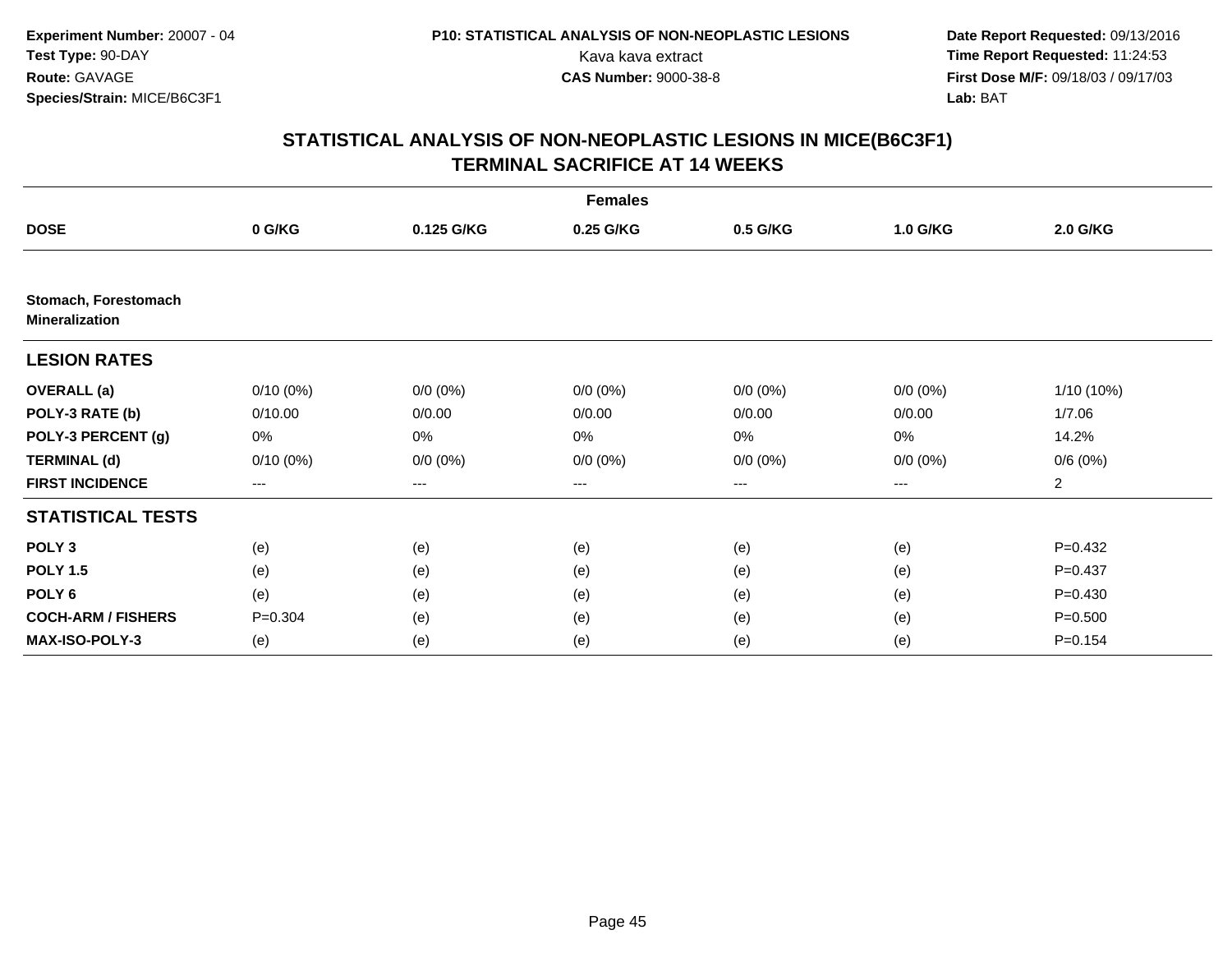|                            |              |             | <b>Females</b> |             |             |                |
|----------------------------|--------------|-------------|----------------|-------------|-------------|----------------|
| <b>DOSE</b>                | 0 G/KG       | 0.125 G/KG  | 0.25 G/KG      | 0.5 G/KG    | 1.0 G/KG    | 2.0 G/KG       |
|                            |              |             |                |             |             |                |
| Stomach, Glandular<br>Cyst |              |             |                |             |             |                |
| <b>LESION RATES</b>        |              |             |                |             |             |                |
| <b>OVERALL</b> (a)         | $1/10(10\%)$ | $0/0 (0\%)$ | $0/0 (0\%)$    | $0/0 (0\%)$ | $0/0 (0\%)$ | 1/10 (10%)     |
| POLY-3 RATE (b)            | 1/10.00      | 0/0.00      | 0/0.00         | 0/0.00      | 0/0.00      | 1/7.06         |
| POLY-3 PERCENT (g)         | 10%          | 0%          | 0%             | 0%          | $0\%$       | 14.2%          |
| <b>TERMINAL (d)</b>        | $1/10(10\%)$ | $0/0 (0\%)$ | $0/0 (0\%)$    | $0/0 (0\%)$ | $0/0 (0\%)$ | 0/6(0%)        |
| <b>FIRST INCIDENCE</b>     | 93 (T)       | ---         | ---            | $--$        | ---         | $\overline{a}$ |
| <b>STATISTICAL TESTS</b>   |              |             |                |             |             |                |
| POLY <sub>3</sub>          | (e)          | (e)         | (e)            | (e)         | (e)         | $P = 0.678$    |
| <b>POLY 1.5</b>            | (e)          | (e)         | (e)            | (e)         | (e)         | $P=0.685$      |
| POLY <sub>6</sub>          | (e)          | (e)         | (e)            | (e)         | (e)         | $P = 0.676$    |
| <b>COCH-ARM / FISHERS</b>  | $P = 0.645$  | (e)         | (e)            | (e)         | (e)         | P=0.763N       |
| <b>MAX-ISO-POLY-3</b>      | (e)          | (e)         | (e)            | (e)         | (e)         | $P = 0.414$    |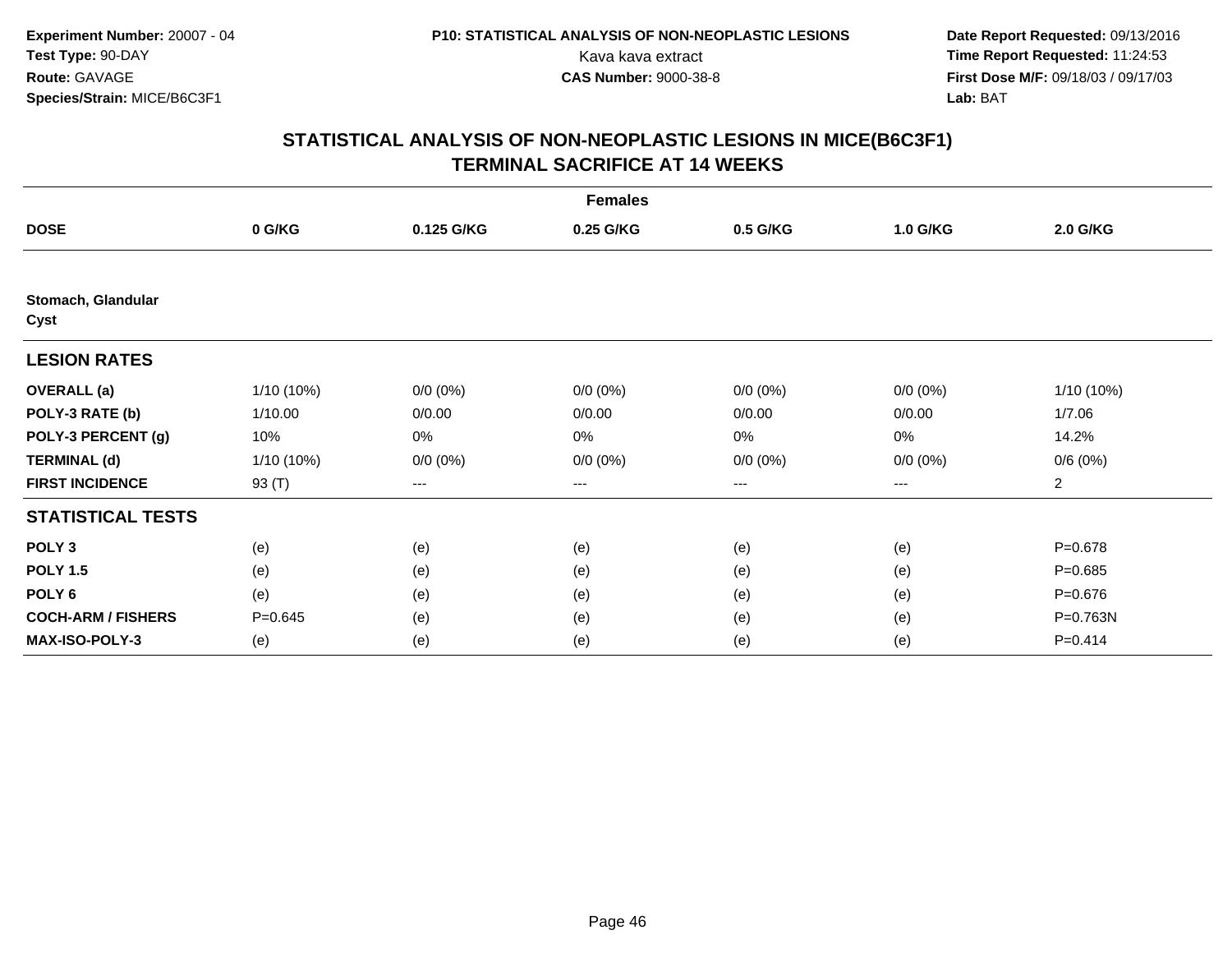|                                    |                   |             | <b>Females</b> |             |             |             |  |
|------------------------------------|-------------------|-------------|----------------|-------------|-------------|-------------|--|
| <b>DOSE</b>                        | 0 G/KG            | 0.125 G/KG  | 0.25 G/KG      | 0.5 G/KG    | 1.0 G/KG    | 2.0 G/KG    |  |
|                                    |                   |             |                |             |             |             |  |
| Stomach, Glandular<br>Inflammation |                   |             |                |             |             |             |  |
| <b>LESION RATES</b>                |                   |             |                |             |             |             |  |
| <b>OVERALL</b> (a)                 | $0/10(0\%)$       | $0/0 (0\%)$ | $0/0 (0\%)$    | $0/0 (0\%)$ | $0/0 (0\%)$ | $0/10(0\%)$ |  |
| POLY-3 RATE (b)                    | 0/10.00           | 0/0.00      | 0/0.00         | 0/0.00      | 0/0.00      | 0/6.06      |  |
| POLY-3 PERCENT (g)                 | 0%                | 0%          | 0%             | 0%          | 0%          | 0%          |  |
| <b>TERMINAL (d)</b>                | $0/10(0\%)$       | $0/0 (0\%)$ | $0/0 (0\%)$    | $0/0 (0\%)$ | $0/0 (0\%)$ | 0/6(0%)     |  |
| <b>FIRST INCIDENCE</b>             | $\qquad \qquad -$ | ---         | ---            | ---         | ---         | ---         |  |
| <b>STATISTICAL TESTS</b>           |                   |             |                |             |             |             |  |
| POLY <sub>3</sub>                  | (n)               | (n)         | (n)            | (n)         | (n)         | (n)         |  |
| <b>POLY 1.5</b>                    | (n)               | (n)         | (n)            | (n)         | (n)         | (n)         |  |
| POLY <sub>6</sub>                  | (n)               | (n)         | (n)            | (n)         | (n)         | (n)         |  |
| <b>COCH-ARM / FISHERS</b>          | (n)               | (n)         | (n)            | (n)         | (n)         | (n)         |  |
| <b>MAX-ISO-POLY-3</b>              | (n)               | (n)         | (n)            | (n)         | (n)         | (n)         |  |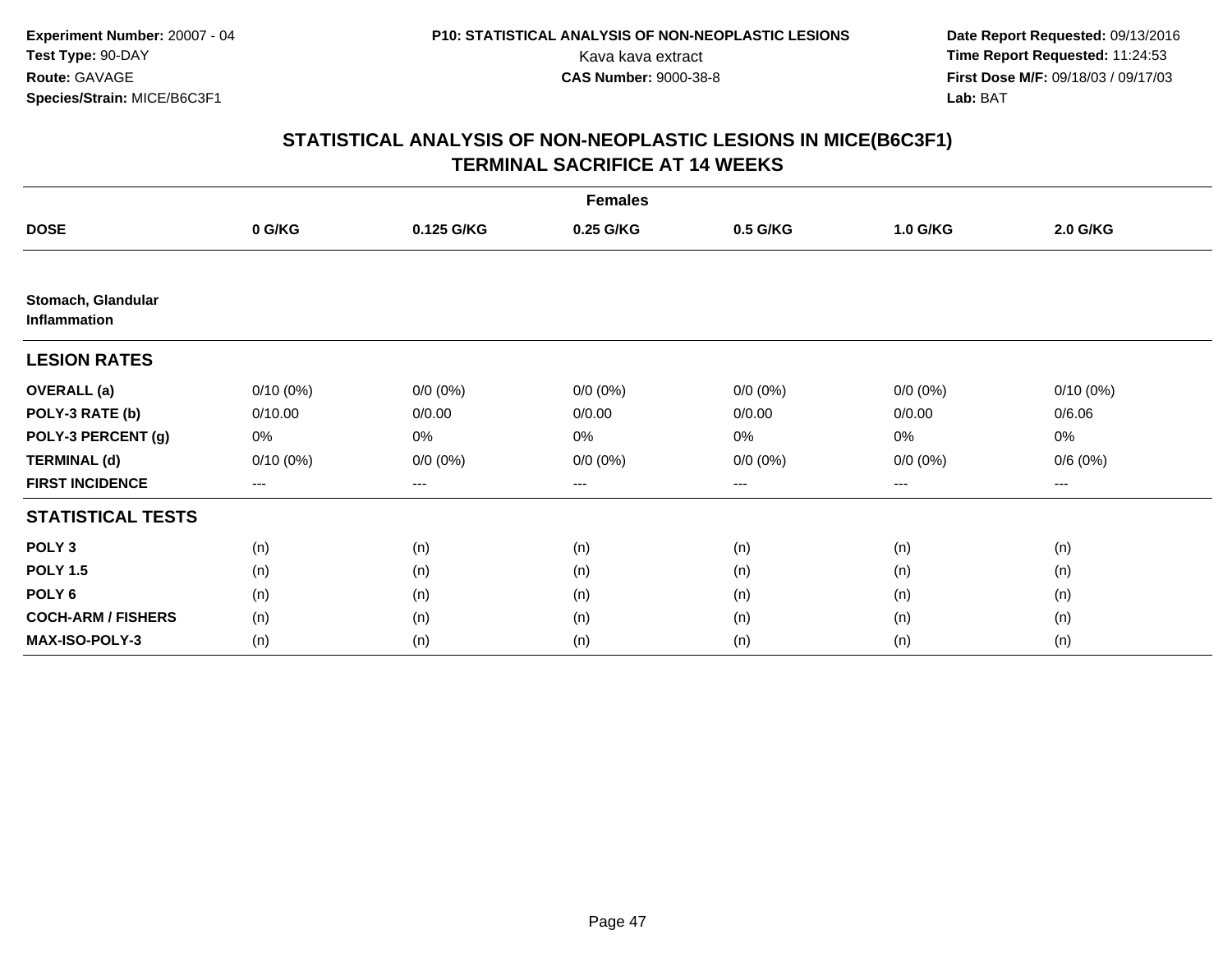|                                                   |                   |             | <b>Females</b> |             |             |                 |
|---------------------------------------------------|-------------------|-------------|----------------|-------------|-------------|-----------------|
| <b>DOSE</b>                                       | 0 G/KG            | 0.125 G/KG  | 0.25 G/KG      | 0.5 G/KG    | 1.0 G/KG    | <b>2.0 G/KG</b> |
|                                                   |                   |             |                |             |             |                 |
| Stomach, Glandular<br><b>Inflammation Chronic</b> |                   |             |                |             |             |                 |
| <b>LESION RATES</b>                               |                   |             |                |             |             |                 |
| <b>OVERALL</b> (a)                                | $0/10(0\%)$       | $0/0 (0\%)$ | $0/0 (0\%)$    | $0/0 (0\%)$ | $0/0 (0\%)$ | $1/10(10\%)$    |
| POLY-3 RATE (b)                                   | 0/10.00           | 0/0.00      | 0/0.00         | 0/0.00      | 0/0.00      | 1/6.06          |
| POLY-3 PERCENT (g)                                | 0%                | 0%          | $0\%$          | 0%          | 0%          | 16.5%           |
| <b>TERMINAL (d)</b>                               | $0/10(0\%)$       | $0/0 (0\%)$ | $0/0 (0\%)$    | $0/0(0\%)$  | $0/0 (0\%)$ | 1/6 (17%)       |
| <b>FIRST INCIDENCE</b>                            | $\qquad \qquad -$ | ---         | ---            | $---$       | ---         | 93 (T)          |
| <b>STATISTICAL TESTS</b>                          |                   |             |                |             |             |                 |
| POLY <sub>3</sub>                                 | (e)               | (e)         | (e)            | (e)         | (e)         | $P=0.404$       |
| <b>POLY 1.5</b>                                   | (e)               | (e)         | (e)            | (e)         | (e)         | $P=0.409$       |
| POLY <sub>6</sub>                                 | (e)               | (e)         | (e)            | (e)         | (e)         | $P=0.402$       |
| <b>COCH-ARM / FISHERS</b>                         | $P = 0.304$       | (e)         | (e)            | (e)         | (e)         | $P = 0.500$     |
| MAX-ISO-POLY-3                                    | (e)               | (e)         | (e)            | (e)         | (e)         | $P=0.152$       |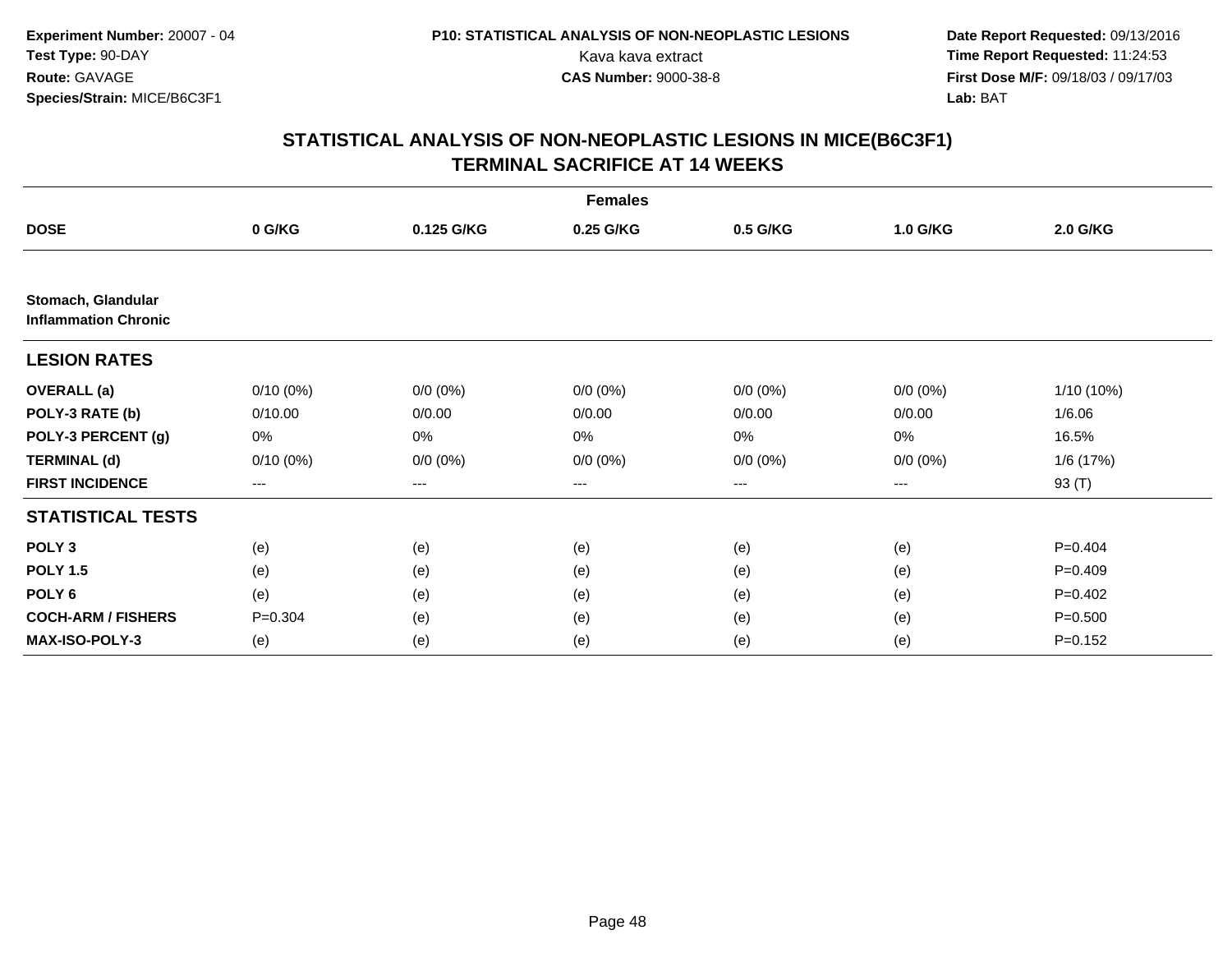|                                             |                   |             | <b>Females</b> |             |             |                 |
|---------------------------------------------|-------------------|-------------|----------------|-------------|-------------|-----------------|
| <b>DOSE</b>                                 | 0 G/KG            | 0.125 G/KG  | 0.25 G/KG      | 0.5 G/KG    | 1.0 G/KG    | <b>2.0 G/KG</b> |
|                                             |                   |             |                |             |             |                 |
| Stomach, Glandular<br><b>Mineralization</b> |                   |             |                |             |             |                 |
| <b>LESION RATES</b>                         |                   |             |                |             |             |                 |
| <b>OVERALL</b> (a)                          | $0/10(0\%)$       | $0/0 (0\%)$ | $0/0 (0\%)$    | $0/0 (0\%)$ | $0/0 (0\%)$ | 1/10 (10%)      |
| POLY-3 RATE (b)                             | 0/10.00           | 0/0.00      | 0/0.00         | 0/0.00      | 0/0.00      | 1/7.06          |
| POLY-3 PERCENT (g)                          | 0%                | 0%          | 0%             | 0%          | 0%          | 14.2%           |
| <b>TERMINAL (d)</b>                         | $0/10(0\%)$       | $0/0 (0\%)$ | $0/0 (0\%)$    | $0/0 (0\%)$ | $0/0 (0\%)$ | 0/6(0%)         |
| <b>FIRST INCIDENCE</b>                      | $\qquad \qquad -$ | ---         | ---            | ---         | ---         | $\overline{a}$  |
| <b>STATISTICAL TESTS</b>                    |                   |             |                |             |             |                 |
| POLY <sub>3</sub>                           | (e)               | (e)         | (e)            | (e)         | (e)         | $P=0.432$       |
| <b>POLY 1.5</b>                             | (e)               | (e)         | (e)            | (e)         | (e)         | $P = 0.437$     |
| POLY <sub>6</sub>                           | (e)               | (e)         | (e)            | (e)         | (e)         | $P=0.430$       |
| <b>COCH-ARM / FISHERS</b>                   | $P = 0.304$       | (e)         | (e)            | (e)         | (e)         | $P = 0.500$     |
| <b>MAX-ISO-POLY-3</b>                       | (e)               | (e)         | (e)            | (e)         | (e)         | $P = 0.154$     |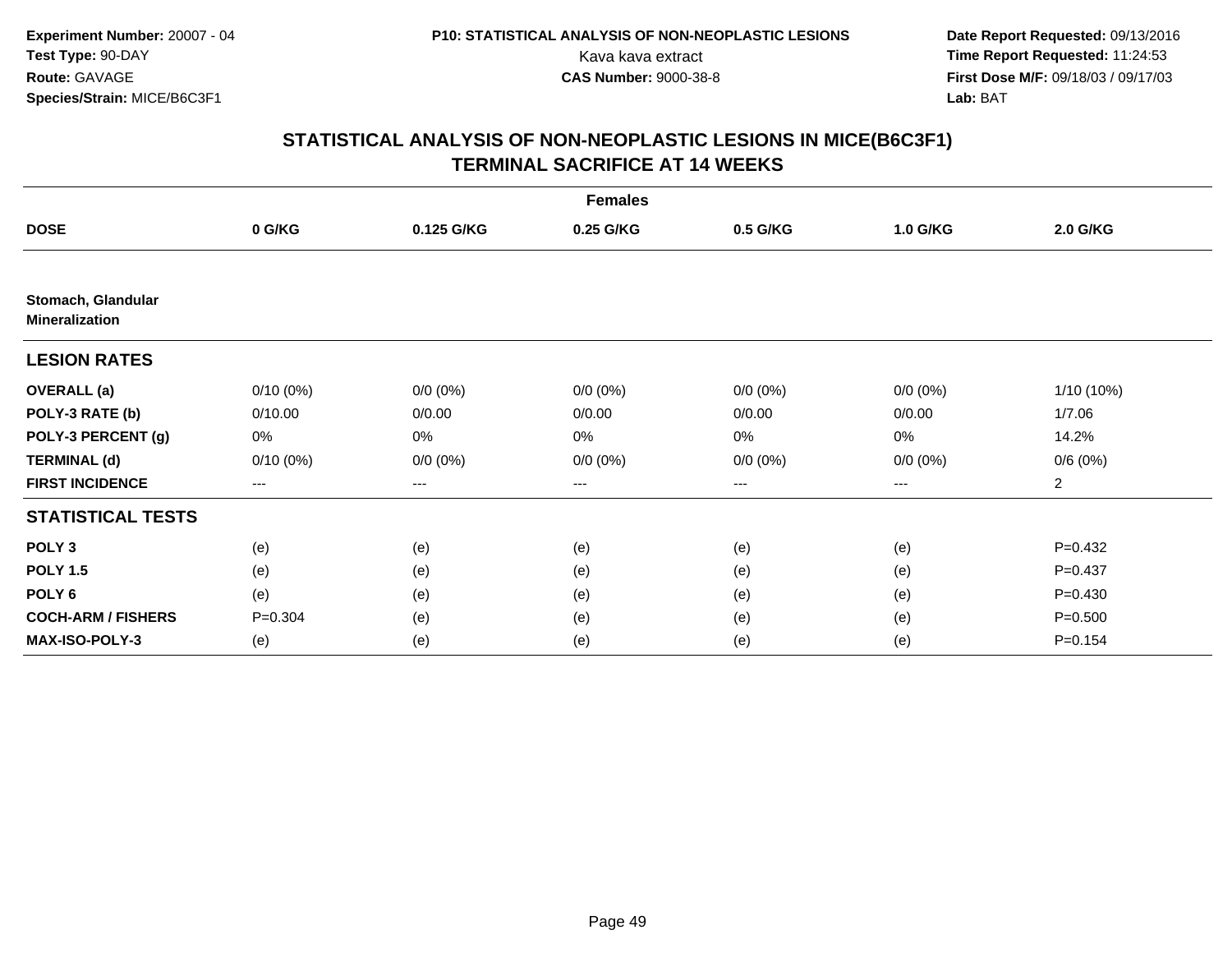| <b>Females</b>                   |             |                        |             |                   |             |                |  |  |
|----------------------------------|-------------|------------------------|-------------|-------------------|-------------|----------------|--|--|
| <b>DOSE</b>                      | 0 G/KG      | 0.125 G/KG             | 0.25 G/KG   | 0.5 G/KG          | 1.0 G/KG    | 2.0 G/KG       |  |  |
|                                  |             |                        |             |                   |             |                |  |  |
| <b>Thymus</b><br><b>Necrosis</b> |             |                        |             |                   |             |                |  |  |
| <b>LESION RATES</b>              |             |                        |             |                   |             |                |  |  |
| <b>OVERALL</b> (a)               | $0/10(0\%)$ | $0/10(0\%)$            | $0/10(0\%)$ | $0/10(0\%)$       | $0/10(0\%)$ | 2/10 (20%)     |  |  |
| POLY-3 RATE (b)                  | 0/10.00     | 0/10.00                | 0/10.00     | 0/10.00           | 0/10.00     | 2/8.06         |  |  |
| POLY-3 PERCENT (g)               | 0%          | 0%                     | 0%          | 0%                | $0\%$       | 24.8%          |  |  |
| <b>TERMINAL (d)</b>              | $0/10(0\%)$ | $0/10(0\%)$            | $0/10(0\%)$ | $0/10(0\%)$       | $0/10(0\%)$ | 0/6(0%)        |  |  |
| <b>FIRST INCIDENCE</b>           | ---         | $\qquad \qquad \cdots$ | $---$       | $\qquad \qquad -$ | $---$       | $\overline{c}$ |  |  |
| <b>STATISTICAL TESTS</b>         |             |                        |             |                   |             |                |  |  |
| POLY <sub>3</sub>                | P=0.007**   | (e)                    | (e)         | (e)               | (e)         | $P=0.177$      |  |  |
| <b>POLY 1.5</b>                  | P=0.007**   | (e)                    | (e)         | (e)               | (e)         | $P = 0.182$    |  |  |
| POLY <sub>6</sub>                | P=0.007**   | (e)                    | (e)         | (e)               | (e)         | $P = 0.176$    |  |  |
| <b>COCH-ARM / FISHERS</b>        | P=0.010**   | (e)                    | (e)         | (e)               | (e)         | $P = 0.237$    |  |  |
| MAX-ISO-POLY-3                   | P=0.004**   | (e)                    | (e)         | (e)               | (e)         | $P=0.062$      |  |  |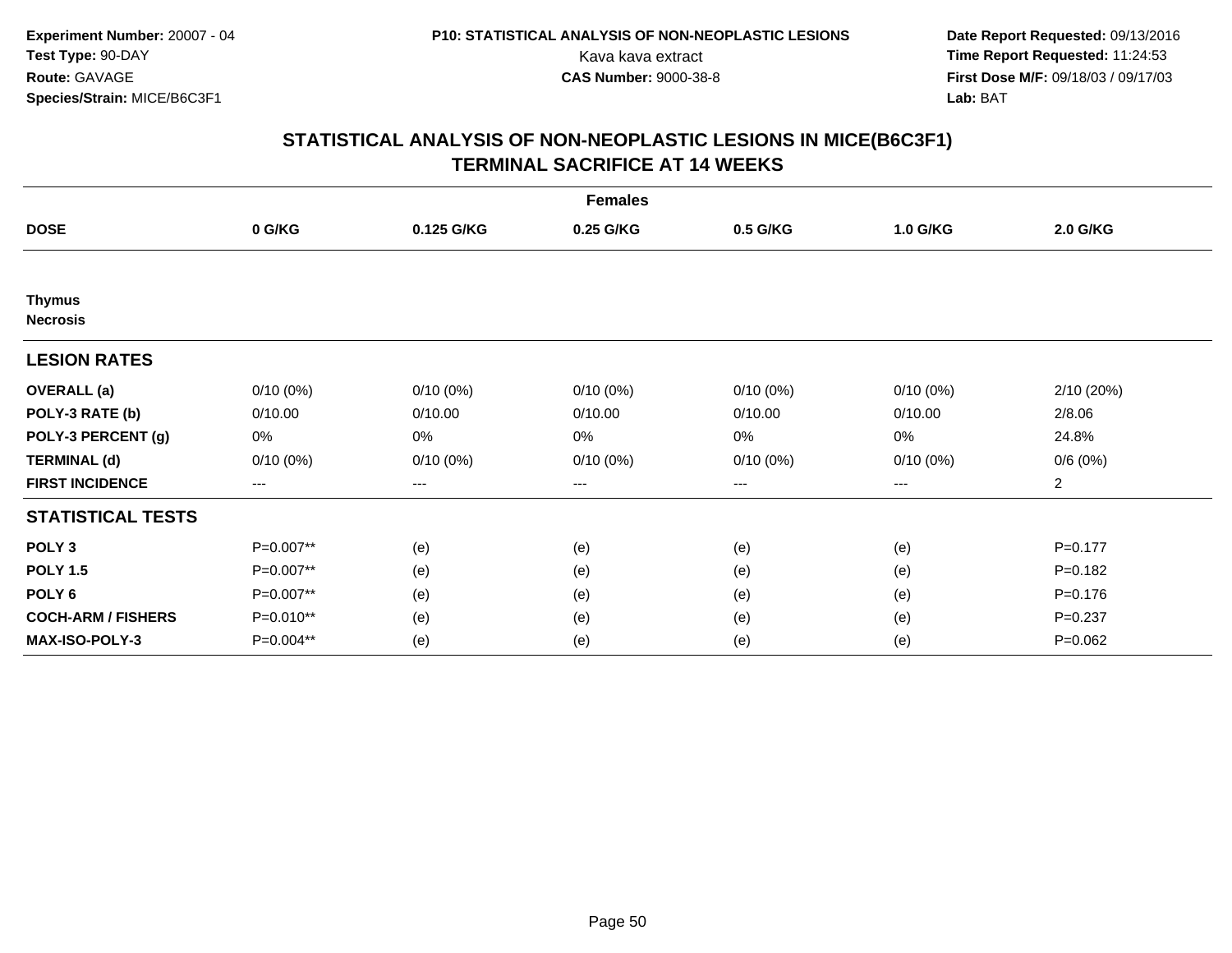| <b>Females</b>               |             |                   |             |                   |             |                |  |  |
|------------------------------|-------------|-------------------|-------------|-------------------|-------------|----------------|--|--|
| <b>DOSE</b>                  | 0 G/KG      | 0.125 G/KG        | 0.25 G/KG   | 0.5 G/KG          | 1.0 G/KG    | 2.0 G/KG       |  |  |
|                              |             |                   |             |                   |             |                |  |  |
| <b>Thyroid Gland</b><br>Cyst |             |                   |             |                   |             |                |  |  |
| <b>LESION RATES</b>          |             |                   |             |                   |             |                |  |  |
| <b>OVERALL</b> (a)           | $0/10(0\%)$ | $0/0 (0\%)$       | $0/0 (0\%)$ | $0/0 (0\%)$       | $0/0 (0\%)$ | 1/10 (10%)     |  |  |
| POLY-3 RATE (b)              | 0/10.00     | 0/0.00            | 0/0.00      | 0/0.00            | 0/0.00      | 1/7.06         |  |  |
| POLY-3 PERCENT (g)           | 0%          | 0%                | 0%          | 0%                | $0\%$       | 14.2%          |  |  |
| <b>TERMINAL (d)</b>          | $0/10(0\%)$ | $0/0 (0\%)$       | $0/0 (0\%)$ | $0/0 (0\%)$       | $0/0 (0\%)$ | 0/6(0%)        |  |  |
| <b>FIRST INCIDENCE</b>       | ---         | $\qquad \qquad -$ | $---$       | $\qquad \qquad -$ | $---$       | $\overline{c}$ |  |  |
| <b>STATISTICAL TESTS</b>     |             |                   |             |                   |             |                |  |  |
| POLY <sub>3</sub>            | (e)         | (e)               | (e)         | (e)               | (e)         | $P=0.432$      |  |  |
| <b>POLY 1.5</b>              | (e)         | (e)               | (e)         | (e)               | (e)         | $P = 0.437$    |  |  |
| POLY 6                       | (e)         | (e)               | (e)         | (e)               | (e)         | $P=0.430$      |  |  |
| <b>COCH-ARM / FISHERS</b>    | $P = 0.304$ | (e)               | (e)         | (e)               | (e)         | $P = 0.500$    |  |  |
| MAX-ISO-POLY-3               | (e)         | (e)               | (e)         | (e)               | (e)         | $P = 0.154$    |  |  |